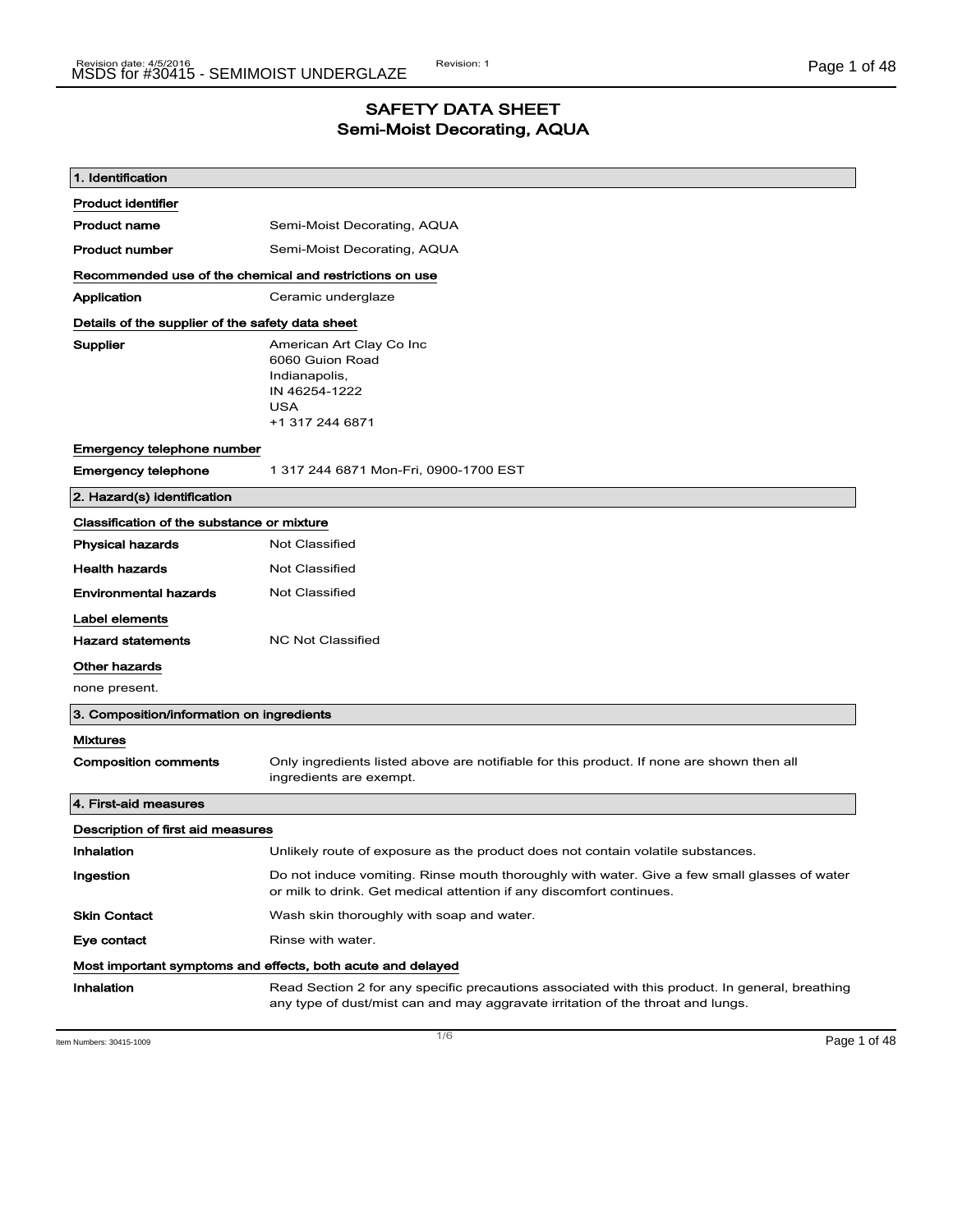| Ingestion                                                    | Read Section 2 for any specific precautions associated with the use of this product. Products<br>with specific warnings about ingestion will give guidance there.                                                                                                                                           |
|--------------------------------------------------------------|-------------------------------------------------------------------------------------------------------------------------------------------------------------------------------------------------------------------------------------------------------------------------------------------------------------|
| Skin contact                                                 | Read Section 2 for any specific precautions associated with the use of this product. In general<br>most ceramic glazes, clays and special products will tend to have a drying effect on the skin<br>and may cause some sensitivity to users with sensitive skin.                                            |
| Eye contact                                                  | Read Section 2 for any specific precautions associated with the use of this product. In general<br>most ceramic and special products contain materials that maybe abrasive to eyes. Keeping<br>materials from contacting the eyes is prudent. If contact does occur, flush with clean water, do<br>not rub. |
|                                                              | Indication of immediate medical attention and special treatment needed                                                                                                                                                                                                                                      |
| Notes for the doctor                                         | Treat symptomatically.                                                                                                                                                                                                                                                                                      |
| 5.Fire-fighting measures                                     |                                                                                                                                                                                                                                                                                                             |
| Extinguishing media                                          |                                                                                                                                                                                                                                                                                                             |
| Suitable extinguishing media                                 | Use fire-extinguishing media suitable for the surrounding fire.                                                                                                                                                                                                                                             |
| Special hazards arising from the substance or mixture        |                                                                                                                                                                                                                                                                                                             |
| Specific hazards                                             | The product is not believed to present a hazard due to its physical nature.                                                                                                                                                                                                                                 |
| Advice for firefighters                                      |                                                                                                                                                                                                                                                                                                             |
| Special protective equipment<br>for firefighters             | Use protective equipment appropriate for surrounding materials.                                                                                                                                                                                                                                             |
| 6. Accidental release measures                               |                                                                                                                                                                                                                                                                                                             |
|                                                              | Personal precautions, protective equipment and emergency procedures                                                                                                                                                                                                                                         |
| Personal precautions                                         | For personal protection, see Section 8.                                                                                                                                                                                                                                                                     |
| Environmental precautions                                    |                                                                                                                                                                                                                                                                                                             |
| Environmental precautions                                    | Please read Section 2 completely. If any environmental warnings such as; H411 or H412 are<br>listed in Section 2, please use appropriate procedures when disposing of product and<br>container. Do not put materials into waterways or sewers.                                                              |
| Methods and material for containment and cleaning up         |                                                                                                                                                                                                                                                                                                             |
| Methods for cleaning up                                      | Collect spillage for reclamation or absorb in vermiculite, dry sand or similar material.                                                                                                                                                                                                                    |
| Reference to other sections                                  | For waste disposal, see Section 13. For personal protection, see Section 8.                                                                                                                                                                                                                                 |
| 7. Handling and storage                                      |                                                                                                                                                                                                                                                                                                             |
| Precautions for safe handling                                |                                                                                                                                                                                                                                                                                                             |
| Usage precautions                                            | Read label before use. Do not eat, drink or smoke when using this product. Good personal<br>hygiene procedures should be implemented. Wash hands and any other contaminated areas<br>of the body with soap and water before leaving the work site.                                                          |
| Conditions for safe storage, including any incompatibilities |                                                                                                                                                                                                                                                                                                             |
| Storage precautions                                          | Store in tightly-closed, original container in a dry and cool place.                                                                                                                                                                                                                                        |
| Specific end uses(s)                                         |                                                                                                                                                                                                                                                                                                             |
| Specific end use(s)                                          | The identified uses for this product are detailed in Section 1.2.                                                                                                                                                                                                                                           |
| 8. Exposure Controls/personal protection                     |                                                                                                                                                                                                                                                                                                             |

#### Item Numbers: 30415-1009 Page 2 of 48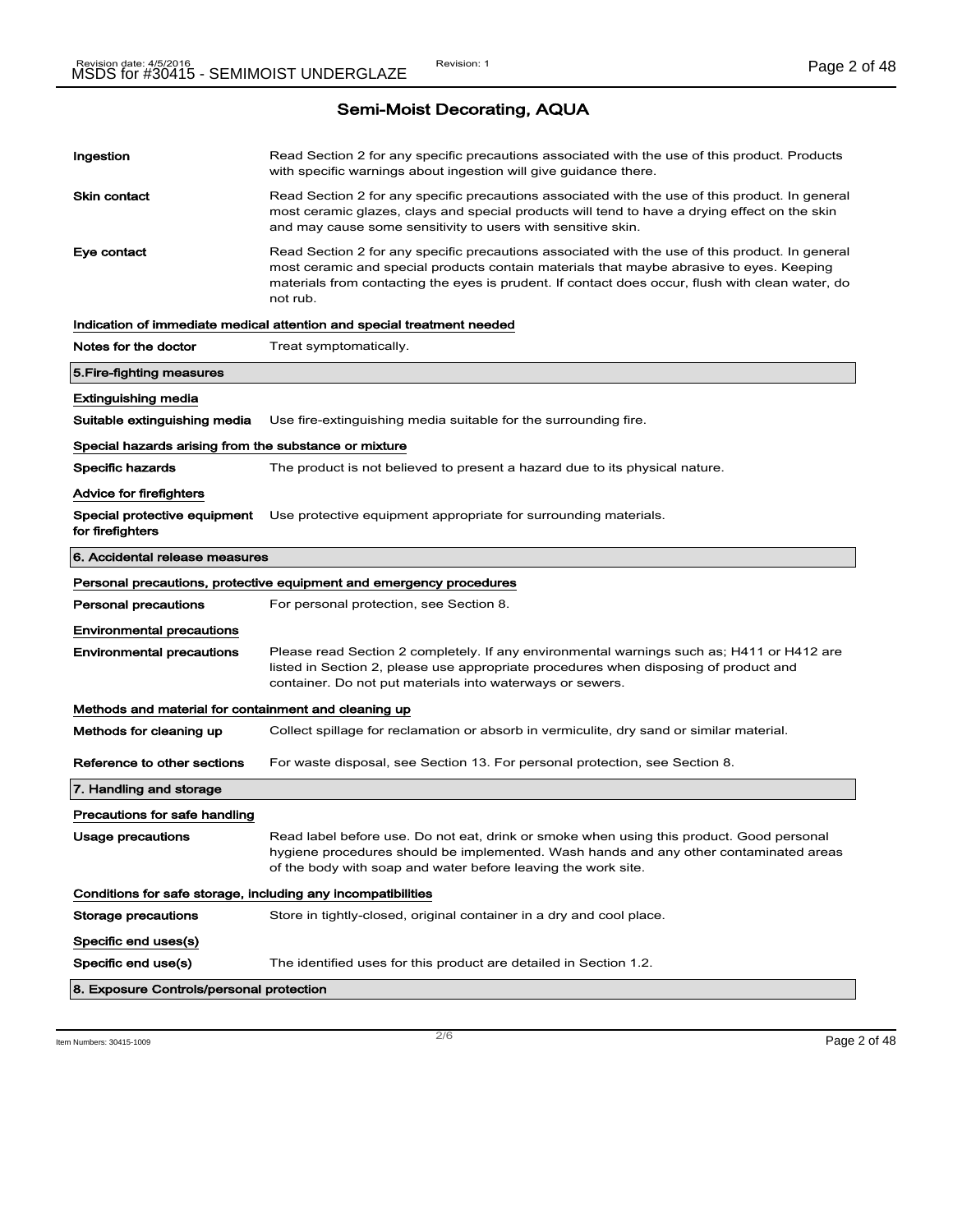| Ingredient comments                 | Only ingredients listed n Section 3 are notifiable for this product. If none are shown then all<br>ingredients are exempt.                                                                                           |
|-------------------------------------|----------------------------------------------------------------------------------------------------------------------------------------------------------------------------------------------------------------------|
| <b>Exposure controls</b>            |                                                                                                                                                                                                                      |
| Appropriate engineering<br>controls | No specific ventilations requirements unless the "FAN" pictogram is shown above or specified<br>in Section 2.                                                                                                        |
| Eye/face protection                 | No specific eye protection required unless the "EYE PROTECTION" pictogram is shown<br>above or specified in Section 2.                                                                                               |
| <b>Hand protection</b>              | No specific hand protection required unless the "HAND PROTECTION" pictogram is shown<br>above or specified in Section 2.                                                                                             |
| Hygiene measures                    | Using good personal hygiene practices is always appropriate. Keeping a clean work space,<br>cleaning up properly when done, and not eating, drinking or smoking when using this product.                             |
| <b>Respiratory protection</b>       | No specific respiratory protection required unless the "RESPIRATOR" pictogram is shown<br>above or specified in Section 2. Using the appropriate certified protection for the operation is<br>important if required. |

#### 9. Physical and Chemical Properties

## Information on basic physical and chemical properties

| Appearance                                      | Colored liquid.           |
|-------------------------------------------------|---------------------------|
| Color                                           | Various colors.           |
| Odor                                            | Almost odorless.          |
| Odor threshold                                  | No information available. |
| рH                                              | 6-8                       |
| <b>Melting point</b>                            | No information available. |
| Initial boiling point and range                 | No information available. |
| <b>Flash point</b>                              | No information available. |
| <b>Evaporation rate</b>                         | No information available. |
| Flammability (solid, gas)                       | No information available. |
| Upper/lower flammability or<br>explosive limits | No information available. |
| Vapour pressure                                 | No information available. |
| <b>Relative density</b>                         | Greater than 1.0          |
| Solubility(ies)                                 | Not applicable.           |
| <b>Partition coefficient</b>                    | No information available. |
| <b>Auto-ignition temperature</b>                | Not applicable.           |
| <b>Decomposition Temperature</b>                | No information available. |
| <b>Viscosity</b>                                | No information available. |
| <b>Explosive properties</b>                     | none                      |
| <b>Oxidising properties</b>                     | none                      |
| Other information                               | Not applicable.           |

Item Numbers: 30415-1009 Page 3 of 48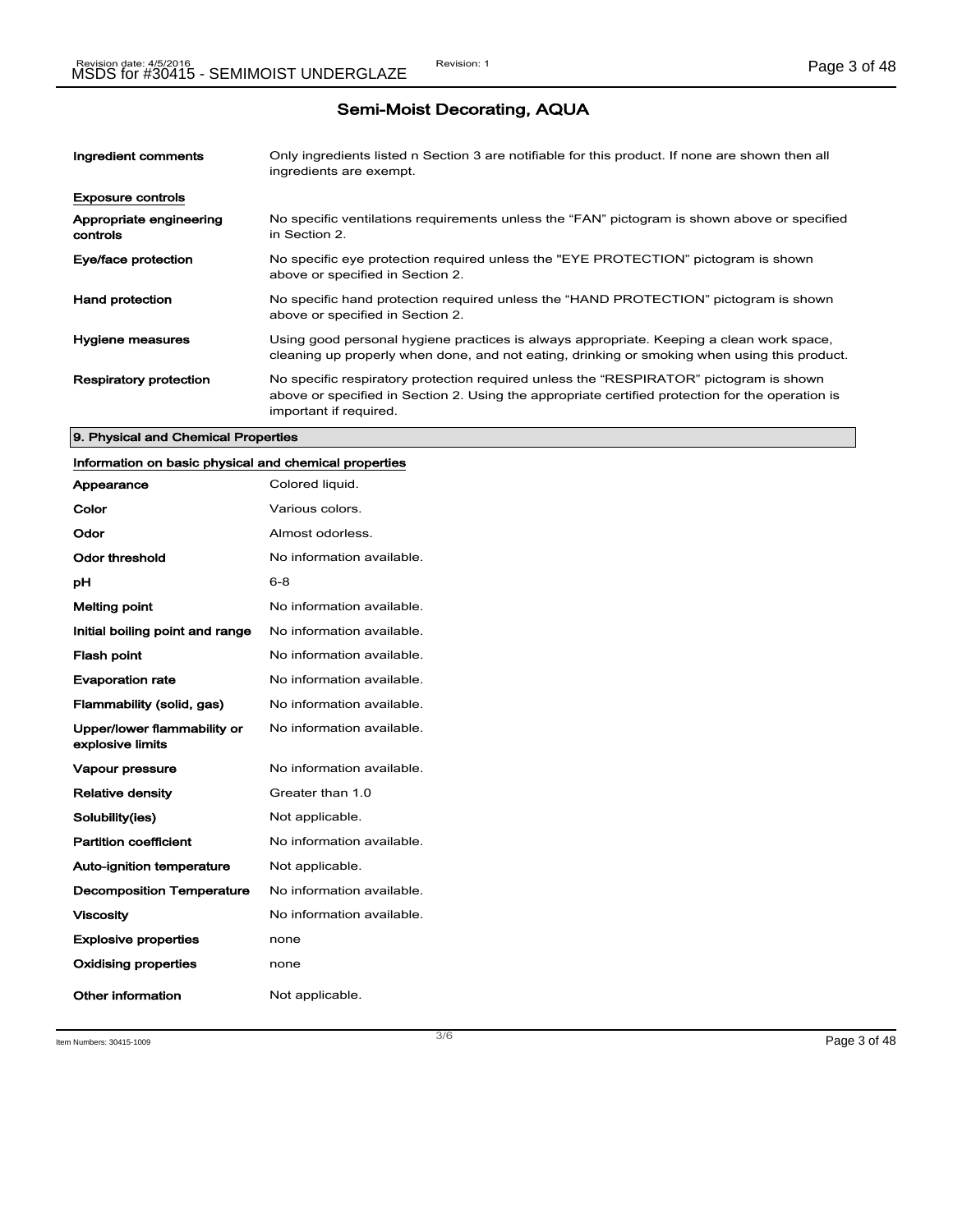| 10. Stability and reactivity              |                                                                                                                                                                                                                                                |
|-------------------------------------------|------------------------------------------------------------------------------------------------------------------------------------------------------------------------------------------------------------------------------------------------|
| Reactivity                                | There are no known reactivity hazards associated with this product.                                                                                                                                                                            |
| Stability                                 | No particular stability concerns.                                                                                                                                                                                                              |
| Possibility of hazardous<br>reactions     | None known.                                                                                                                                                                                                                                    |
| Conditions to avoid                       | None known.                                                                                                                                                                                                                                    |
| Materials to avoid                        | None known.                                                                                                                                                                                                                                    |
| Hazardous decomposition<br>products       | None known.                                                                                                                                                                                                                                    |
| 11. Toxicological information             |                                                                                                                                                                                                                                                |
| Information on toxicological effects      |                                                                                                                                                                                                                                                |
| <b>Toxicological effects</b>              | Please read Section 2 thoroughly to understand the toxicological risks, (if any) and<br>precautions for safe use (if any).                                                                                                                     |
| Skin corrosion/irritation                 |                                                                                                                                                                                                                                                |
| <b>Skin sensitization</b>                 |                                                                                                                                                                                                                                                |
| <b>Skin sensitisation</b>                 | Based on available data the classification criteria are not met.                                                                                                                                                                               |
| Eye contact                               | May cause temporary eye irritation.                                                                                                                                                                                                            |
|                                           |                                                                                                                                                                                                                                                |
| 12. Ecological Information                |                                                                                                                                                                                                                                                |
| Ecotoxicity                               | Please read Section 2 completely. If any environmental warnings such as; H411 or H412 are<br>listed in Section 2, please use appropriate procedures when disposing of product and<br>container. Do not put materials into waterways or sewers. |
| Toxicity                                  |                                                                                                                                                                                                                                                |
| <b>Toxicity</b>                           | Please read Section 2 completely. If any environmental warnings such as; H411 or H412 are<br>listed in Section 2, please use appropriate procedures when disposing of product and<br>container. Do not put materials into waterways or sewers. |
| Persistence and degradability             |                                                                                                                                                                                                                                                |
| Persistence and degradability             | No data available.                                                                                                                                                                                                                             |
| <b>Biodegradation</b>                     | Not inherently biodegradable.                                                                                                                                                                                                                  |
| Bioaccumulative potential                 |                                                                                                                                                                                                                                                |
| <b>Partition coefficient</b>              | No information available.                                                                                                                                                                                                                      |
| Mobility in soil                          |                                                                                                                                                                                                                                                |
| <b>Mobility</b>                           | Semi-mobile.                                                                                                                                                                                                                                   |
| <b>Results of PBT and vPvB assessment</b> |                                                                                                                                                                                                                                                |
| Results of PBT and vPvB<br>assessment     | This product does not contain any substances classified as PBT or vPvB.                                                                                                                                                                        |

Item Numbers: 30415-1009 Page 4 of 48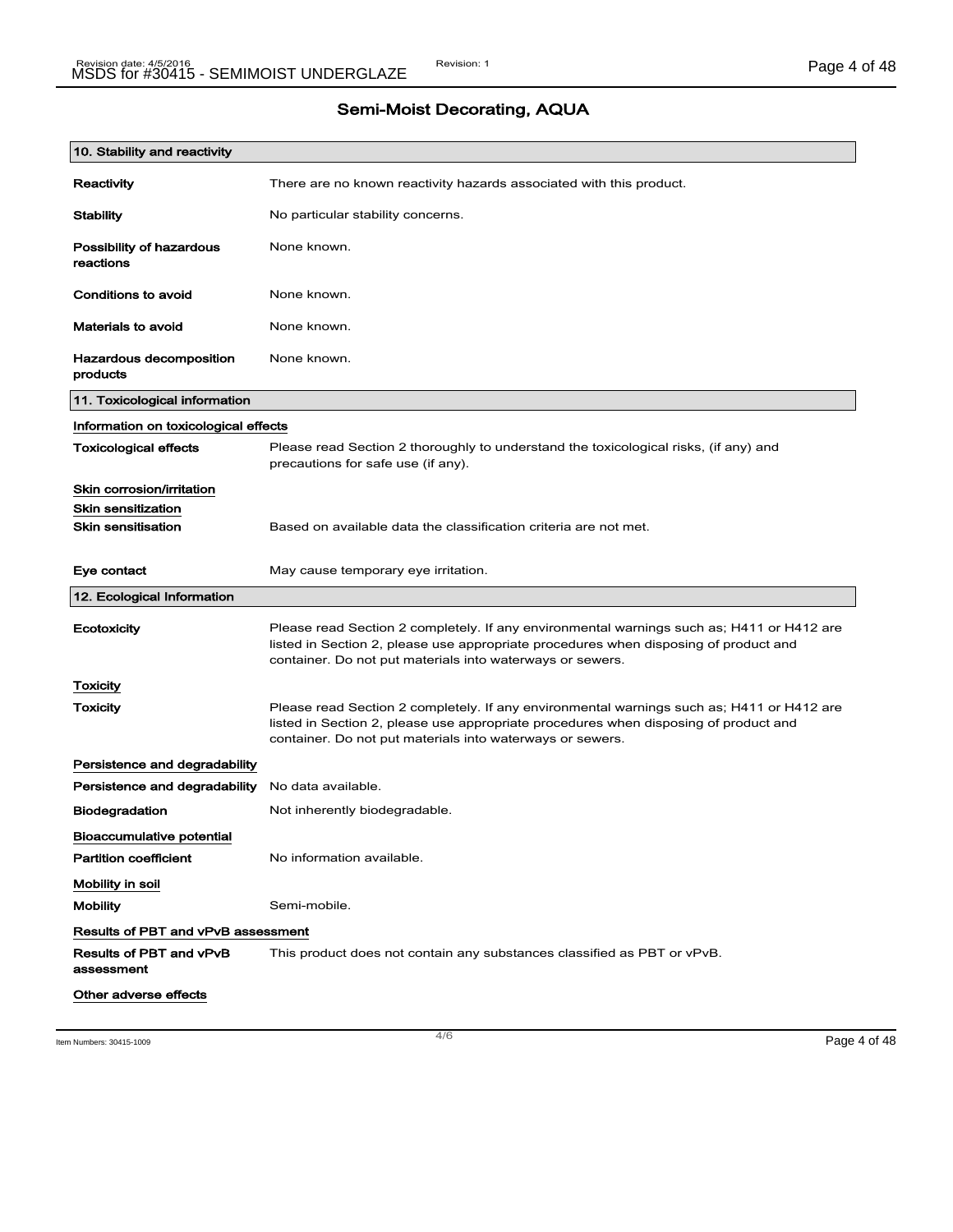| Other adverse effects                                                                                 | None known.                                                                                                                                                                                         |  |
|-------------------------------------------------------------------------------------------------------|-----------------------------------------------------------------------------------------------------------------------------------------------------------------------------------------------------|--|
| 13. Disposal considerations                                                                           |                                                                                                                                                                                                     |  |
| Waste treatment methods                                                                               |                                                                                                                                                                                                     |  |
| General information                                                                                   | Dispose of waste product or used containers in accordance with local regulations When<br>handling waste, the safety precautions applying to handling of the product should be<br>considered.        |  |
| 14. Transport information                                                                             |                                                                                                                                                                                                     |  |
| General                                                                                               | The product is not covered by international regulations on the transport of dangerous goods<br>(IMDG, IATA, DoT).                                                                                   |  |
| <b>UN Number</b>                                                                                      |                                                                                                                                                                                                     |  |
| Not applicable.                                                                                       |                                                                                                                                                                                                     |  |
| UN proper shipping name                                                                               |                                                                                                                                                                                                     |  |
| Not applicable.                                                                                       |                                                                                                                                                                                                     |  |
| Transport hazard class(es)                                                                            |                                                                                                                                                                                                     |  |
| No transport warning sign required.                                                                   |                                                                                                                                                                                                     |  |
| Packing group                                                                                         |                                                                                                                                                                                                     |  |
| Not applicable.                                                                                       |                                                                                                                                                                                                     |  |
| <b>Environmental hazards</b>                                                                          |                                                                                                                                                                                                     |  |
| <b>Environmentally Hazardous Substance</b>                                                            |                                                                                                                                                                                                     |  |
|                                                                                                       | Please refer to Section 2 for any environmental hazards associated with this product. If H411/H412 warnings are shown then<br>please verify packaging and labeling requirements for larger volumes. |  |
| Special precautions for user                                                                          |                                                                                                                                                                                                     |  |
| Not applicable.                                                                                       |                                                                                                                                                                                                     |  |
| <b>Transport in bulk according to</b> Not applicable.<br>Annex II of MARPOL 73/78<br>and the IBC Code |                                                                                                                                                                                                     |  |
| 15. Regulatory information                                                                            |                                                                                                                                                                                                     |  |
| <b>US State Regulations</b><br>None of the ingredients are listed or exempt.                          | California Proposition 65 Carcinogens and Reproductive Toxins                                                                                                                                       |  |
| Inventories                                                                                           |                                                                                                                                                                                                     |  |
| Canada - DSL/NDSL                                                                                     |                                                                                                                                                                                                     |  |
| All the ingredients are listed or exempt.                                                             |                                                                                                                                                                                                     |  |
| <b>US-TSCA</b><br>All the ingredients are listed or exempt.                                           |                                                                                                                                                                                                     |  |
|                                                                                                       |                                                                                                                                                                                                     |  |

US - TSCA 12(b) Export Notification All the ingredients are listed or exempt.

16. Other information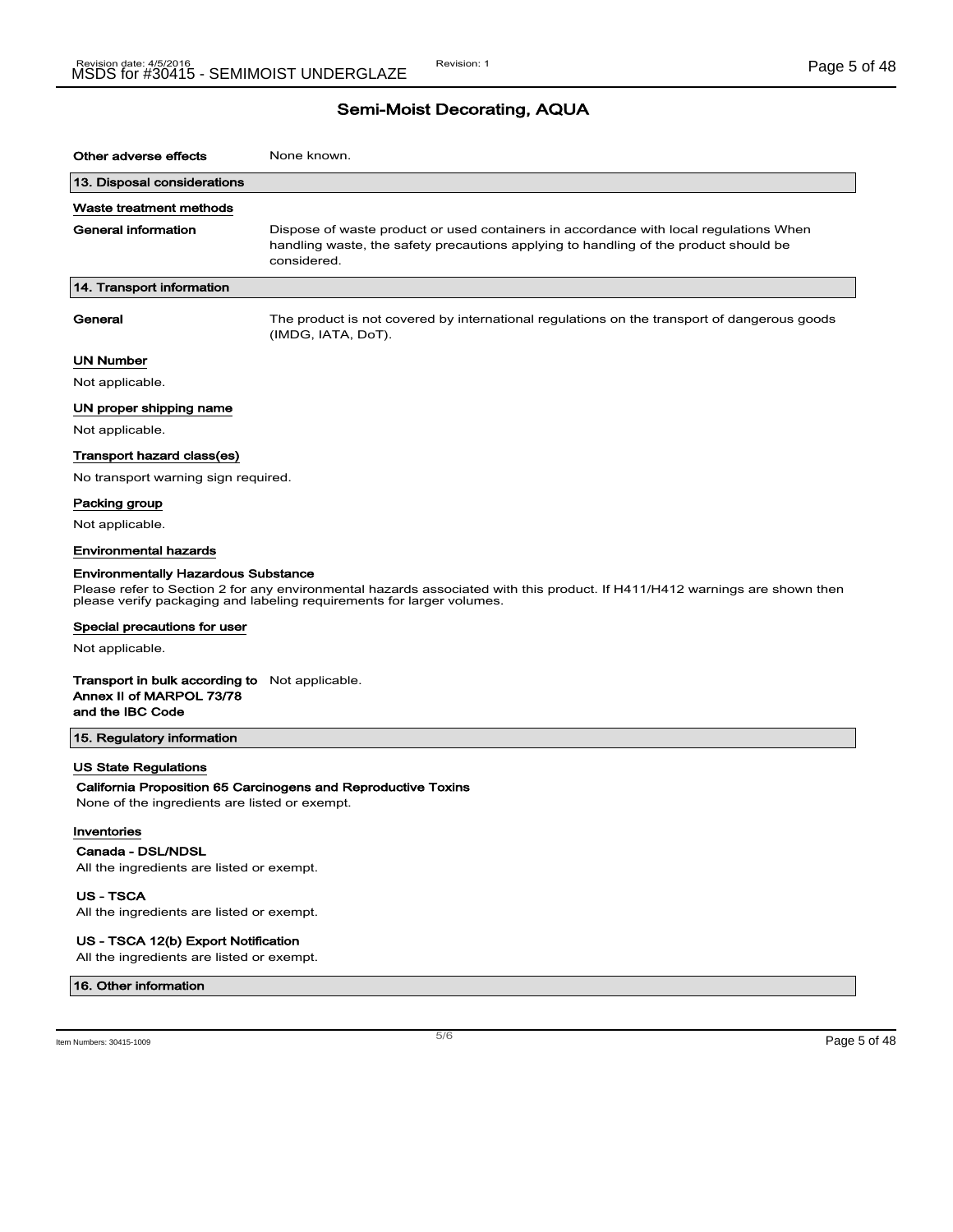| <b>Semi-Moist Decorating, AQUA</b> |  |
|------------------------------------|--|
|------------------------------------|--|

| General information  | The following are the top 5 materials by weight listed for New Jersey (if applicable):-<br>Crystalline Silica14808-60-7, Water7732-18-5, Glucose8029-43-4, Hydrous Aluminum Silicate<br>1332-58-7<br>Non Lead Frit65997-18-4 |
|----------------------|------------------------------------------------------------------------------------------------------------------------------------------------------------------------------------------------------------------------------|
| <b>Revision date</b> | 4/5/2016                                                                                                                                                                                                                     |
| <b>Revision</b>      |                                                                                                                                                                                                                              |
| SDS No.              | 5543                                                                                                                                                                                                                         |

This information relates only to the specific material designated and may not be valid for such material used in combination<br>with any other materials or in any process. Such information is, to the best of the company's kn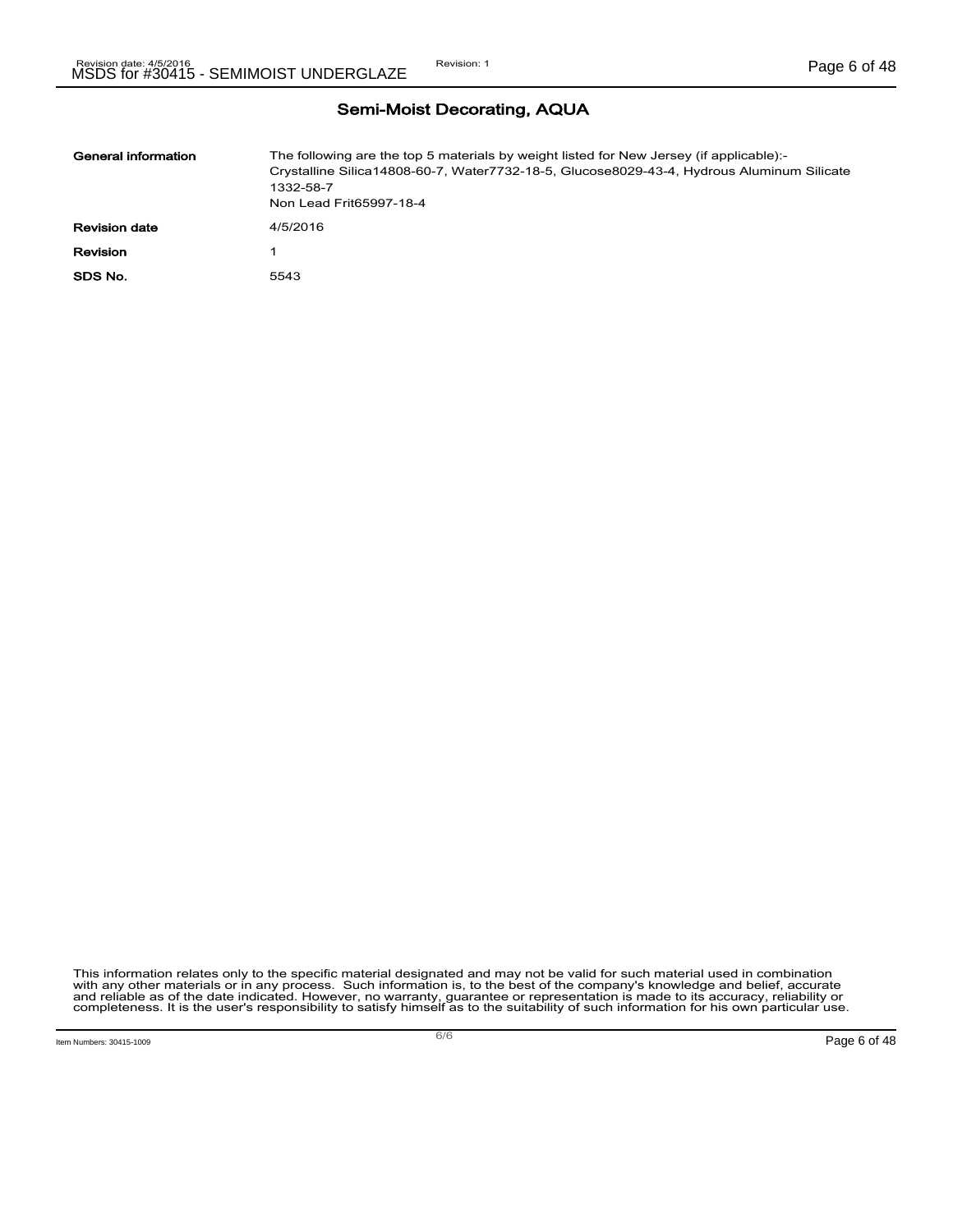### SAFETY DATA SHEET Semi-Moist Decorating, CHARTREUSE

| 1. Identification                                       |                                                                                                                                                                                    |  |
|---------------------------------------------------------|------------------------------------------------------------------------------------------------------------------------------------------------------------------------------------|--|
| <b>Product identifier</b>                               |                                                                                                                                                                                    |  |
| <b>Product name</b>                                     | Semi-Moist Decorating, CHARTREUSE                                                                                                                                                  |  |
| <b>Product number</b>                                   | Semi-Moist Decorating, CHARTREUSE                                                                                                                                                  |  |
| Recommended use of the chemical and restrictions on use |                                                                                                                                                                                    |  |
| Application                                             | Ceramic underglaze                                                                                                                                                                 |  |
| Details of the supplier of the safety data sheet        |                                                                                                                                                                                    |  |
| Supplier                                                | American Art Clay Co Inc<br>6060 Guion Road<br>Indianapolis,<br>IN 46254-1222<br><b>USA</b><br>+1 317 244 6871                                                                     |  |
| Emergency telephone number                              |                                                                                                                                                                                    |  |
| <b>Emergency telephone</b>                              | 1 317 244 6871 Mon-Fri, 0900-1700 EST                                                                                                                                              |  |
| 2. Hazard(s) identification                             |                                                                                                                                                                                    |  |
| Classification of the substance or mixture              |                                                                                                                                                                                    |  |
| <b>Physical hazards</b>                                 | <b>Not Classified</b>                                                                                                                                                              |  |
| <b>Health hazards</b>                                   | <b>Not Classified</b>                                                                                                                                                              |  |
| <b>Environmental hazards</b>                            | <b>Not Classified</b>                                                                                                                                                              |  |
| Label elements                                          |                                                                                                                                                                                    |  |
| <b>Hazard statements</b>                                | <b>NC Not Classified</b>                                                                                                                                                           |  |
| <b>Other hazards</b>                                    |                                                                                                                                                                                    |  |
| none present.                                           |                                                                                                                                                                                    |  |
| 3. Composition/information on ingredients               |                                                                                                                                                                                    |  |
| <b>Mixtures</b>                                         |                                                                                                                                                                                    |  |
| <b>Composition comments</b>                             | Only ingredients listed above are notifiable for this product. If none are shown then all<br>ingredients are exempt.                                                               |  |
| 4. First-aid measures                                   |                                                                                                                                                                                    |  |
| Description of first aid measures                       |                                                                                                                                                                                    |  |
| Inhalation                                              | Unlikely route of exposure as the product does not contain volatile substances.                                                                                                    |  |
| Ingestion                                               | Do not induce vomiting. Rinse mouth thoroughly with water. Give a few small glasses of water<br>or milk to drink. Get medical attention if any discomfort continues.               |  |
| <b>Skin Contact</b>                                     | Wash skin thoroughly with soap and water.                                                                                                                                          |  |
| Eye contact                                             | Rinse with water.                                                                                                                                                                  |  |
|                                                         | Most important symptoms and effects, both acute and delayed                                                                                                                        |  |
| Inhalation                                              | Read Section 2 for any specific precautions associated with this product. In general, breathing<br>any type of dust/mist can and may aggravate irritation of the throat and lungs. |  |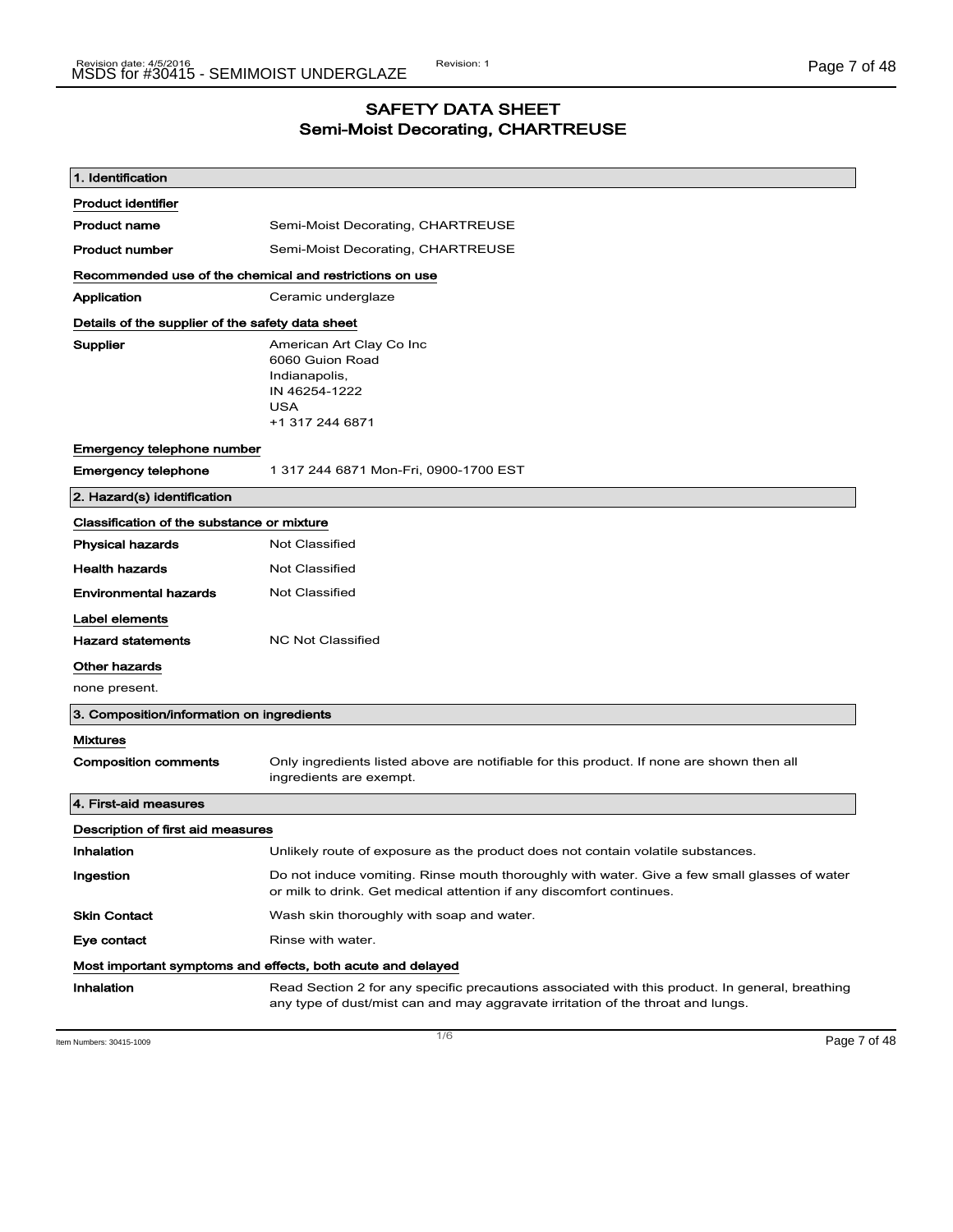| Ingestion                                                    | Read Section 2 for any specific precautions associated with the use of this product. Products<br>with specific warnings about ingestion will give guidance there.                                                                                                                                           |
|--------------------------------------------------------------|-------------------------------------------------------------------------------------------------------------------------------------------------------------------------------------------------------------------------------------------------------------------------------------------------------------|
| Skin contact                                                 | Read Section 2 for any specific precautions associated with the use of this product. In general<br>most ceramic glazes, clays and special products will tend to have a drying effect on the skin<br>and may cause some sensitivity to users with sensitive skin.                                            |
| Eye contact                                                  | Read Section 2 for any specific precautions associated with the use of this product. In general<br>most ceramic and special products contain materials that maybe abrasive to eyes. Keeping<br>materials from contacting the eyes is prudent. If contact does occur, flush with clean water, do<br>not rub. |
|                                                              | Indication of immediate medical attention and special treatment needed                                                                                                                                                                                                                                      |
| Notes for the doctor                                         | Treat symptomatically.                                                                                                                                                                                                                                                                                      |
| 5.Fire-fighting measures                                     |                                                                                                                                                                                                                                                                                                             |
| Extinguishing media                                          |                                                                                                                                                                                                                                                                                                             |
| Suitable extinguishing media                                 | Use fire-extinguishing media suitable for the surrounding fire.                                                                                                                                                                                                                                             |
| Special hazards arising from the substance or mixture        |                                                                                                                                                                                                                                                                                                             |
| <b>Specific hazards</b>                                      | The product is not believed to present a hazard due to its physical nature.                                                                                                                                                                                                                                 |
| Advice for firefighters                                      |                                                                                                                                                                                                                                                                                                             |
| Special protective equipment<br>for firefighters             | Use protective equipment appropriate for surrounding materials.                                                                                                                                                                                                                                             |
| 6. Accidental release measures                               |                                                                                                                                                                                                                                                                                                             |
|                                                              | Personal precautions, protective equipment and emergency procedures                                                                                                                                                                                                                                         |
| Personal precautions                                         | For personal protection, see Section 8.                                                                                                                                                                                                                                                                     |
| Environmental precautions                                    |                                                                                                                                                                                                                                                                                                             |
| <b>Environmental precautions</b>                             | Please read Section 2 completely. If any environmental warnings such as; H411 or H412 are<br>listed in Section 2, please use appropriate procedures when disposing of product and<br>container. Do not put materials into waterways or sewers.                                                              |
| Methods and material for containment and cleaning up         |                                                                                                                                                                                                                                                                                                             |
| Methods for cleaning up                                      | Collect spillage for reclamation or absorb in vermiculite, dry sand or similar material.                                                                                                                                                                                                                    |
| Reference to other sections                                  | For waste disposal, see Section 13. For personal protection, see Section 8.                                                                                                                                                                                                                                 |
| 7. Handling and storage                                      |                                                                                                                                                                                                                                                                                                             |
| Precautions for safe handling                                |                                                                                                                                                                                                                                                                                                             |
| <b>Usage precautions</b>                                     | Read label before use. Do not eat, drink or smoke when using this product. Good personal<br>hygiene procedures should be implemented. Wash hands and any other contaminated areas<br>of the body with soap and water before leaving the work site.                                                          |
| Conditions for safe storage, including any incompatibilities |                                                                                                                                                                                                                                                                                                             |
| Storage precautions                                          | Store in tightly-closed, original container in a dry and cool place.                                                                                                                                                                                                                                        |
| Specific end uses(s)                                         |                                                                                                                                                                                                                                                                                                             |
| Specific end use(s)                                          | The identified uses for this product are detailed in Section 1.2.                                                                                                                                                                                                                                           |
| 8. Exposure Controls/personal protection                     |                                                                                                                                                                                                                                                                                                             |
|                                                              |                                                                                                                                                                                                                                                                                                             |

Item Numbers: 30415-1009 **Page 8 of 48**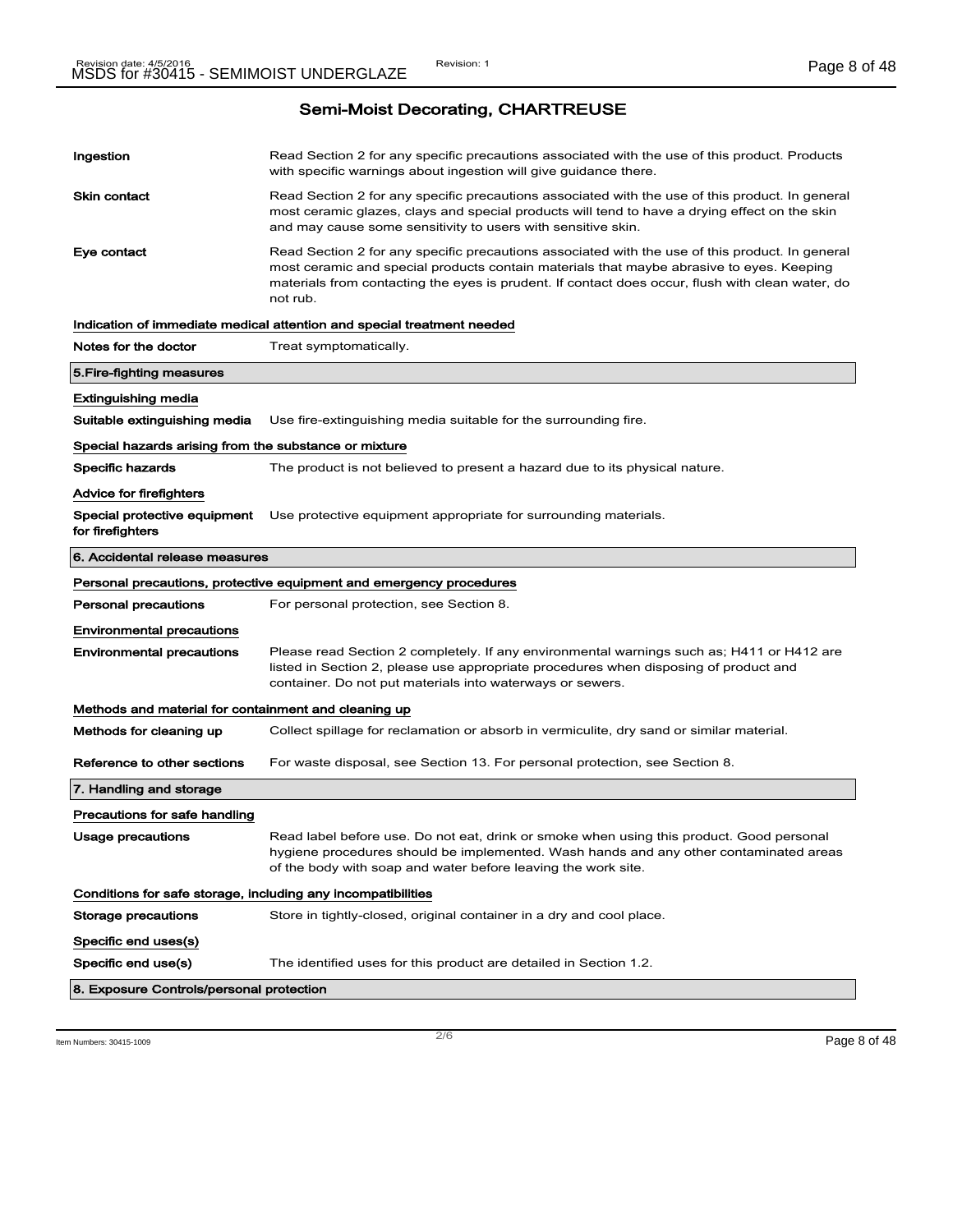| Ingredient comments                 | Only ingredients listed n Section 3 are notifiable for this product. If none are shown then all<br>ingredients are exempt.                                                                                           |
|-------------------------------------|----------------------------------------------------------------------------------------------------------------------------------------------------------------------------------------------------------------------|
| <b>Exposure controls</b>            |                                                                                                                                                                                                                      |
| Appropriate engineering<br>controls | No specific ventilations requirements unless the "FAN" pictogram is shown above or specified<br>in Section 2.                                                                                                        |
| Eye/face protection                 | No specific eye protection required unless the "EYE PROTECTION" pictogram is shown<br>above or specified in Section 2.                                                                                               |
| <b>Hand protection</b>              | No specific hand protection required unless the "HAND PROTECTION" pictogram is shown<br>above or specified in Section 2.                                                                                             |
| Hygiene measures                    | Using good personal hygiene practices is always appropriate. Keeping a clean work space,<br>cleaning up properly when done, and not eating, drinking or smoking when using this product.                             |
| <b>Respiratory protection</b>       | No specific respiratory protection required unless the "RESPIRATOR" pictogram is shown<br>above or specified in Section 2. Using the appropriate certified protection for the operation is<br>important if required. |

#### 9. Physical and Chemical Properties

### Information on basic physical and chemical properties

| Appearance                                      | Colored liquid.           |
|-------------------------------------------------|---------------------------|
| Color                                           | Various colors.           |
| Odor                                            | Almost odorless.          |
| Odor threshold                                  | No information available. |
| рH                                              | $6 - 8$                   |
| <b>Melting point</b>                            | No information available. |
| Initial boiling point and range                 | No information available. |
| <b>Flash point</b>                              | No information available. |
| <b>Evaporation rate</b>                         | No information available. |
| Flammability (solid, gas)                       | No information available. |
| Upper/lower flammability or<br>explosive limits | No information available. |
| Vapour pressure                                 | No information available. |
| <b>Relative density</b>                         | Greater than 1.0          |
| Solubility(ies)                                 | Not applicable.           |
| <b>Partition coefficient</b>                    | No information available. |
| <b>Auto-ignition temperature</b>                | Not applicable.           |
| <b>Decomposition Temperature</b>                | No information available. |
| <b>Viscosity</b>                                | No information available. |
| <b>Explosive properties</b>                     | none                      |
| <b>Oxidising properties</b>                     | none                      |
| Other information                               | Not applicable.           |

Item Numbers: 30415-1009 Page 9 of 48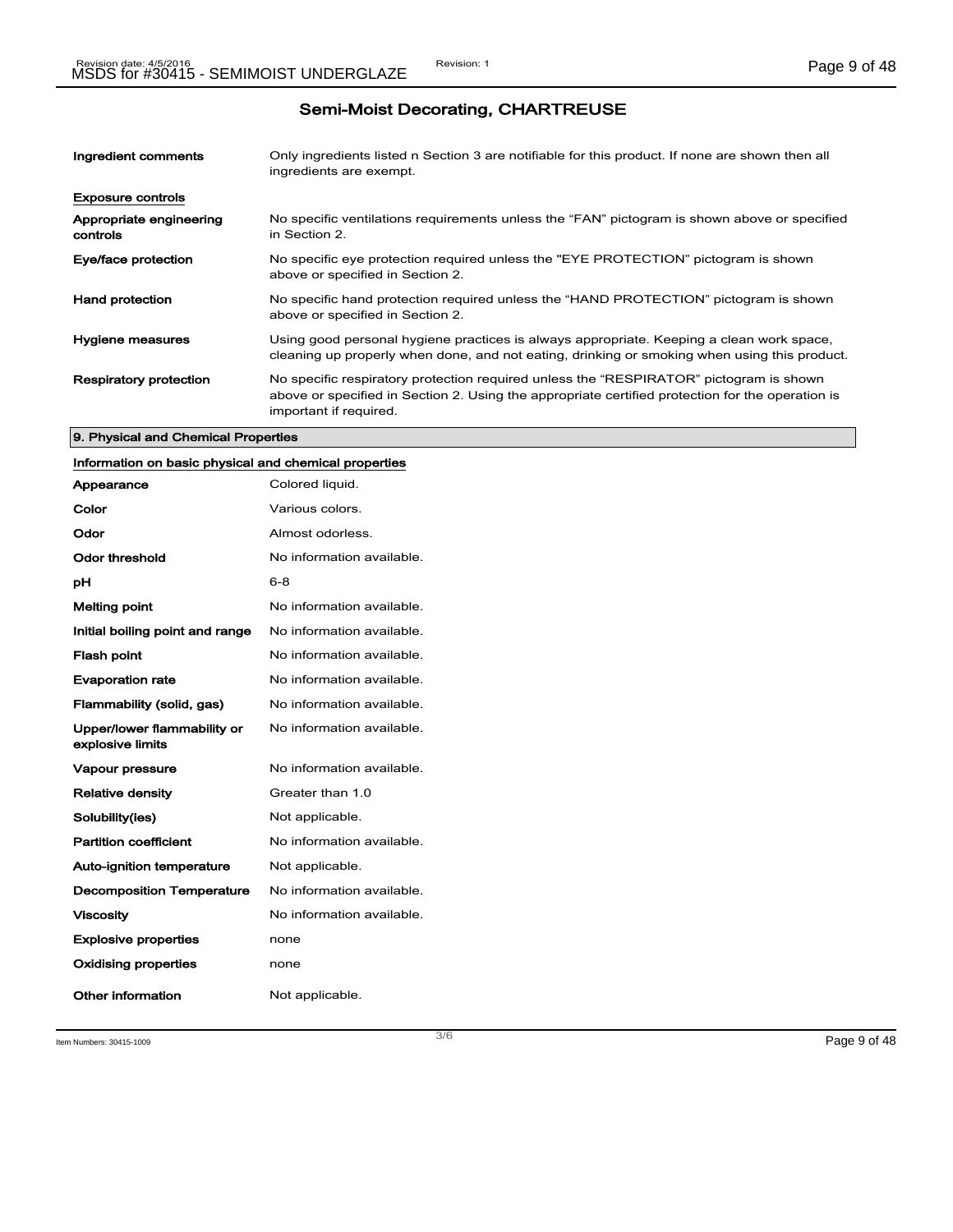| 10. Stability and reactivity              |                                                                                                                                                                                                                                                |
|-------------------------------------------|------------------------------------------------------------------------------------------------------------------------------------------------------------------------------------------------------------------------------------------------|
| Reactivity                                | There are no known reactivity hazards associated with this product.                                                                                                                                                                            |
| Stability                                 | No particular stability concerns.                                                                                                                                                                                                              |
| Possibility of hazardous<br>reactions     | None known.                                                                                                                                                                                                                                    |
| Conditions to avoid                       | None known.                                                                                                                                                                                                                                    |
| Materials to avoid                        | None known.                                                                                                                                                                                                                                    |
| Hazardous decomposition<br>products       | None known.                                                                                                                                                                                                                                    |
| 11. Toxicological information             |                                                                                                                                                                                                                                                |
| Information on toxicological effects      |                                                                                                                                                                                                                                                |
| <b>Toxicological effects</b>              | Please read Section 2 thoroughly to understand the toxicological risks, (if any) and<br>precautions for safe use (if any).                                                                                                                     |
| Skin corrosion/irritation                 |                                                                                                                                                                                                                                                |
| <b>Skin sensitization</b>                 |                                                                                                                                                                                                                                                |
| <b>Skin sensitisation</b>                 | Based on available data the classification criteria are not met.                                                                                                                                                                               |
| Eye contact                               | May cause temporary eye irritation.                                                                                                                                                                                                            |
| 12. Ecological Information                |                                                                                                                                                                                                                                                |
| Ecotoxicity                               | Please read Section 2 completely. If any environmental warnings such as; H411 or H412 are<br>listed in Section 2, please use appropriate procedures when disposing of product and<br>container. Do not put materials into waterways or sewers. |
| Toxicity                                  |                                                                                                                                                                                                                                                |
| <b>Toxicity</b>                           | Please read Section 2 completely. If any environmental warnings such as; H411 or H412 are<br>listed in Section 2, please use appropriate procedures when disposing of product and<br>container. Do not put materials into waterways or sewers. |
| Persistence and degradability             |                                                                                                                                                                                                                                                |
|                                           |                                                                                                                                                                                                                                                |
| Persistence and degradability             | No data available.                                                                                                                                                                                                                             |
| Biodegradation                            | Not inherently biodegradable.                                                                                                                                                                                                                  |
| Bioaccumulative potential                 |                                                                                                                                                                                                                                                |
| <b>Partition coefficient</b>              | No information available.                                                                                                                                                                                                                      |
| Mobility in soil                          |                                                                                                                                                                                                                                                |
| <b>Mobility</b>                           | Semi-mobile.                                                                                                                                                                                                                                   |
| <b>Results of PBT and vPvB assessment</b> |                                                                                                                                                                                                                                                |
| Results of PBT and vPvB<br>assessment     | This product does not contain any substances classified as PBT or vPvB.                                                                                                                                                                        |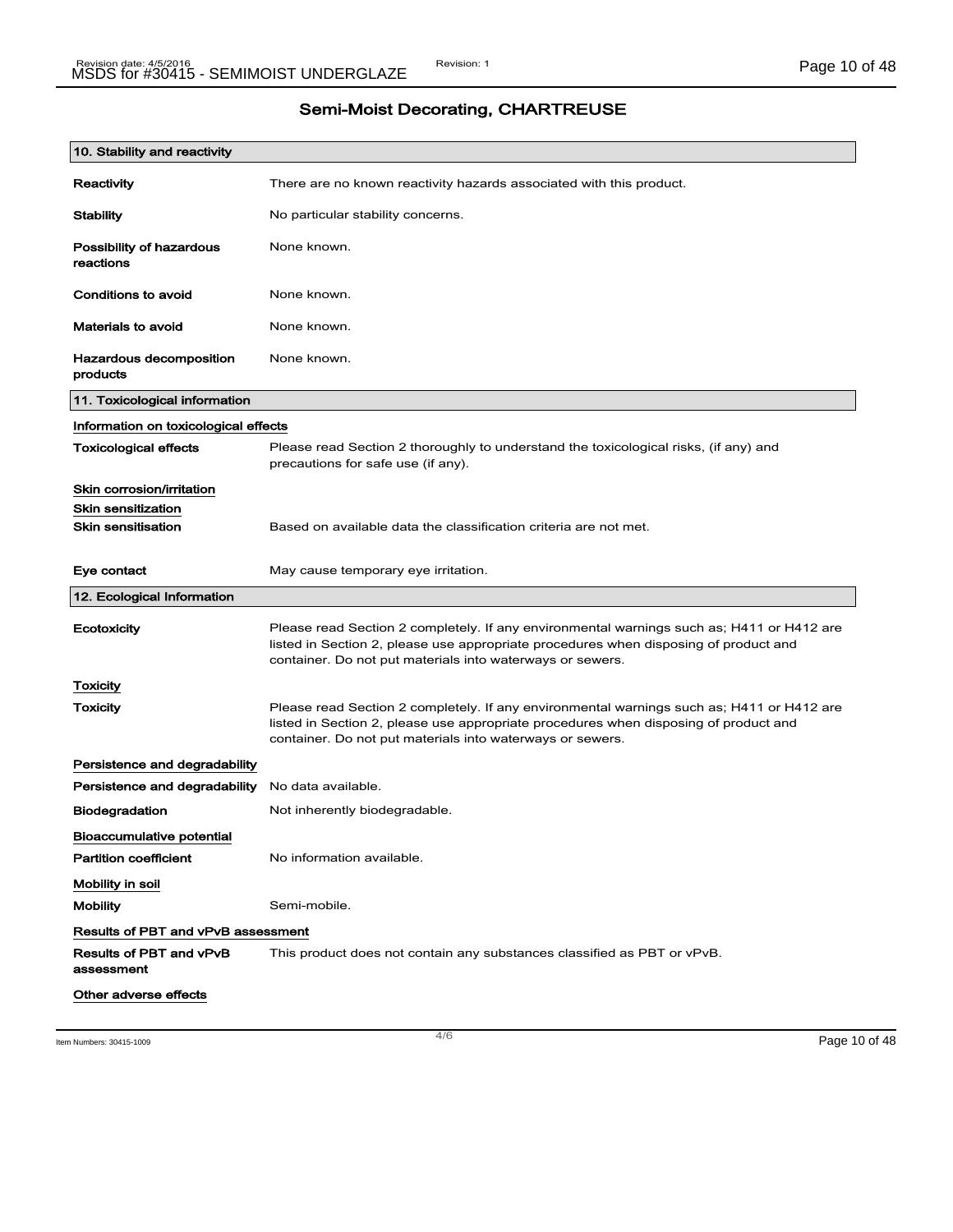| Other adverse effects                                                                          | None known.                                                                                                                                                                                         |
|------------------------------------------------------------------------------------------------|-----------------------------------------------------------------------------------------------------------------------------------------------------------------------------------------------------|
| 13. Disposal considerations                                                                    |                                                                                                                                                                                                     |
| Waste treatment methods                                                                        |                                                                                                                                                                                                     |
| General information                                                                            | Dispose of waste product or used containers in accordance with local regulations When<br>handling waste, the safety precautions applying to handling of the product should be<br>considered.        |
| 14. Transport information                                                                      |                                                                                                                                                                                                     |
| General                                                                                        | The product is not covered by international regulations on the transport of dangerous goods<br>(IMDG, IATA, DoT).                                                                                   |
| UN Number                                                                                      |                                                                                                                                                                                                     |
| Not applicable.                                                                                |                                                                                                                                                                                                     |
| UN proper shipping name                                                                        |                                                                                                                                                                                                     |
| Not applicable.                                                                                |                                                                                                                                                                                                     |
| Transport hazard class(es)                                                                     |                                                                                                                                                                                                     |
| No transport warning sign required.                                                            |                                                                                                                                                                                                     |
| Packing group                                                                                  |                                                                                                                                                                                                     |
| Not applicable.                                                                                |                                                                                                                                                                                                     |
| <b>Environmental hazards</b>                                                                   |                                                                                                                                                                                                     |
| <b>Environmentally Hazardous Substance</b>                                                     | Please refer to Section 2 for any environmental hazards associated with this product. If H411/H412 warnings are shown then<br>please verify packaging and labeling requirements for larger volumes. |
| Special precautions for user                                                                   |                                                                                                                                                                                                     |
| Not applicable.                                                                                |                                                                                                                                                                                                     |
| Transport in bulk according to Not applicable.<br>Annex II of MARPOL 73/78<br>and the IBC Code |                                                                                                                                                                                                     |
| 15. Regulatory information                                                                     |                                                                                                                                                                                                     |
| US State Regulations                                                                           |                                                                                                                                                                                                     |
| None of the ingredients are listed or exempt.                                                  | California Proposition 65 Carcinogens and Reproductive Toxins                                                                                                                                       |
| Inventories                                                                                    |                                                                                                                                                                                                     |
| Canada - DSL/NDSL                                                                              |                                                                                                                                                                                                     |
| All the ingredients are listed or exempt.                                                      |                                                                                                                                                                                                     |
| <b>US - TSCA</b><br>All the ingredients are listed or exempt.                                  |                                                                                                                                                                                                     |
| US - TSCA 12(b) Export Notification                                                            |                                                                                                                                                                                                     |

All the ingredients are listed or exempt.

#### 16. Other information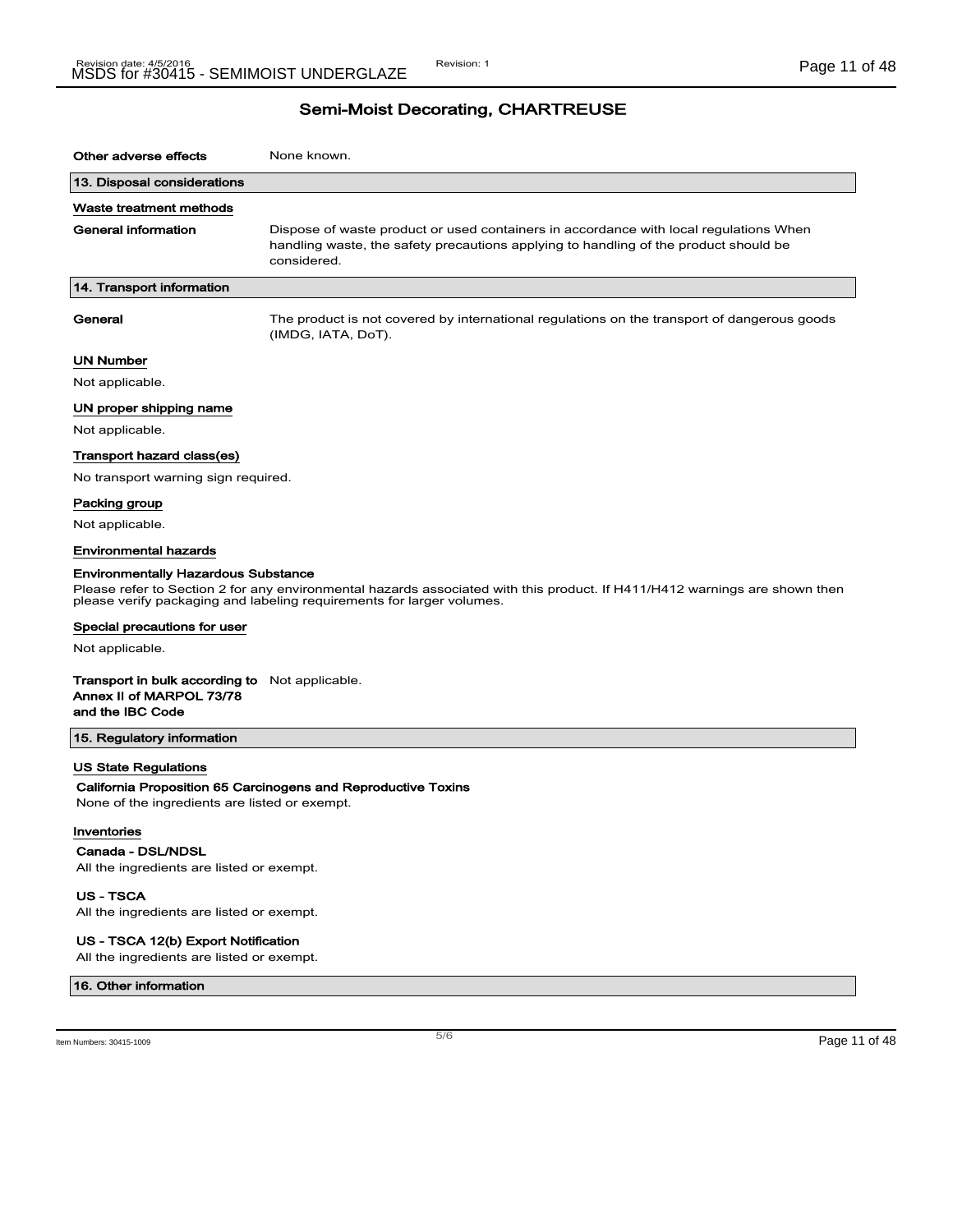| General information  | The following are the top 5 materials by weight listed for New Jersey (if applicable):-<br>Crystalline Silica14808-60-7, Water7732-18-5, Glucose8029-43-4, Hydrous Aluminum Silicate<br>1332-58-7<br>Non Lead Frit65997-18-4 |
|----------------------|------------------------------------------------------------------------------------------------------------------------------------------------------------------------------------------------------------------------------|
| <b>Revision date</b> | 4/5/2016                                                                                                                                                                                                                     |
| Revision             |                                                                                                                                                                                                                              |
| SDS No.              | 5547                                                                                                                                                                                                                         |

This information relates only to the specific material designated and may not be valid for such material used in combination<br>with any other materials or in any process. Such information is, to the best of the company's kn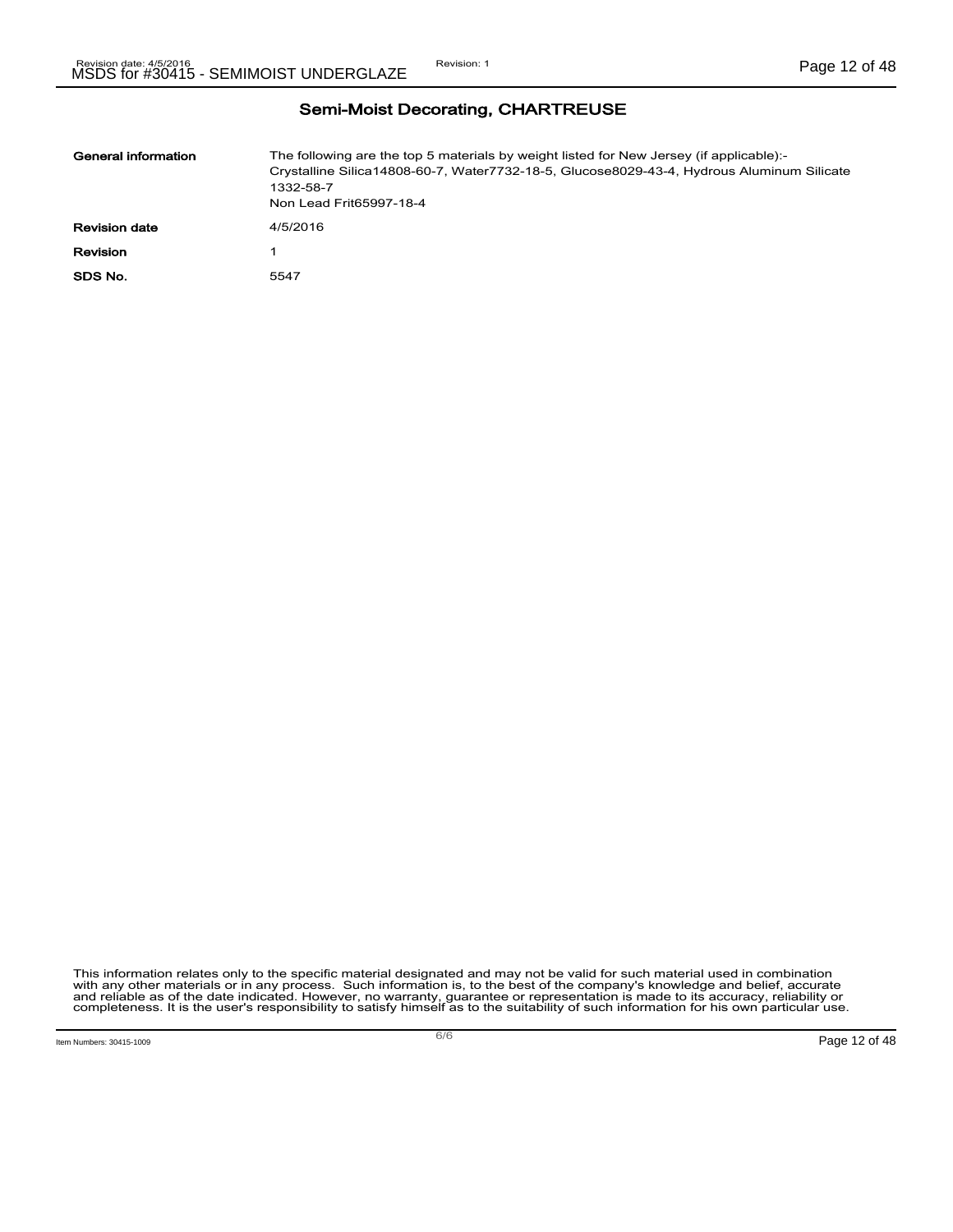## SAFETY DATA SHEET Semi-Moist Decorating, LIGHT BLUE

| 1. Identification                                       |                                                                                                                                                                                    |  |
|---------------------------------------------------------|------------------------------------------------------------------------------------------------------------------------------------------------------------------------------------|--|
| <b>Product identifier</b>                               |                                                                                                                                                                                    |  |
| <b>Product name</b>                                     | Semi-Moist Decorating, LIGHT BLUE                                                                                                                                                  |  |
| <b>Product number</b>                                   | Semi-Moist Decorating, LIGHT BLUE                                                                                                                                                  |  |
| Recommended use of the chemical and restrictions on use |                                                                                                                                                                                    |  |
| Application                                             | Ceramic underglaze                                                                                                                                                                 |  |
| Details of the supplier of the safety data sheet        |                                                                                                                                                                                    |  |
| <b>Supplier</b>                                         | American Art Clay Co Inc<br>6060 Guion Road<br>Indianapolis,<br>IN 46254-1222<br><b>USA</b><br>+1 317 244 6871                                                                     |  |
| Emergency telephone number                              |                                                                                                                                                                                    |  |
| <b>Emergency telephone</b>                              | 1 317 244 6871 Mon-Fri, 0900-1700 EST                                                                                                                                              |  |
| 2. Hazard(s) identification                             |                                                                                                                                                                                    |  |
| Classification of the substance or mixture              |                                                                                                                                                                                    |  |
| <b>Physical hazards</b>                                 | <b>Not Classified</b>                                                                                                                                                              |  |
| <b>Health hazards</b>                                   | <b>Not Classified</b>                                                                                                                                                              |  |
| <b>Environmental hazards</b>                            | Not Classified                                                                                                                                                                     |  |
| Label elements                                          |                                                                                                                                                                                    |  |
| <b>Hazard statements</b>                                | <b>NC Not Classified</b>                                                                                                                                                           |  |
| Other hazards                                           |                                                                                                                                                                                    |  |
| none present.                                           |                                                                                                                                                                                    |  |
| 3. Composition/information on ingredients               |                                                                                                                                                                                    |  |
| <b>Mixtures</b>                                         |                                                                                                                                                                                    |  |
| <b>Composition comments</b>                             | Only ingredients listed above are notifiable for this product. If none are shown then all<br>ingredients are exempt.                                                               |  |
| 4. First-aid measures                                   |                                                                                                                                                                                    |  |
| Description of first aid measures                       |                                                                                                                                                                                    |  |
| Inhalation                                              | Unlikely route of exposure as the product does not contain volatile substances.                                                                                                    |  |
| Ingestion                                               | Do not induce vomiting. Rinse mouth thoroughly with water. Give a few small glasses of water<br>or milk to drink. Get medical attention if any discomfort continues.               |  |
| <b>Skin Contact</b>                                     | Wash skin thoroughly with soap and water.                                                                                                                                          |  |
| Eye contact                                             | Rinse with water.                                                                                                                                                                  |  |
|                                                         | Most important symptoms and effects, both acute and delayed                                                                                                                        |  |
| Inhalation                                              | Read Section 2 for any specific precautions associated with this product. In general, breathing<br>any type of dust/mist can and may aggravate irritation of the throat and lungs. |  |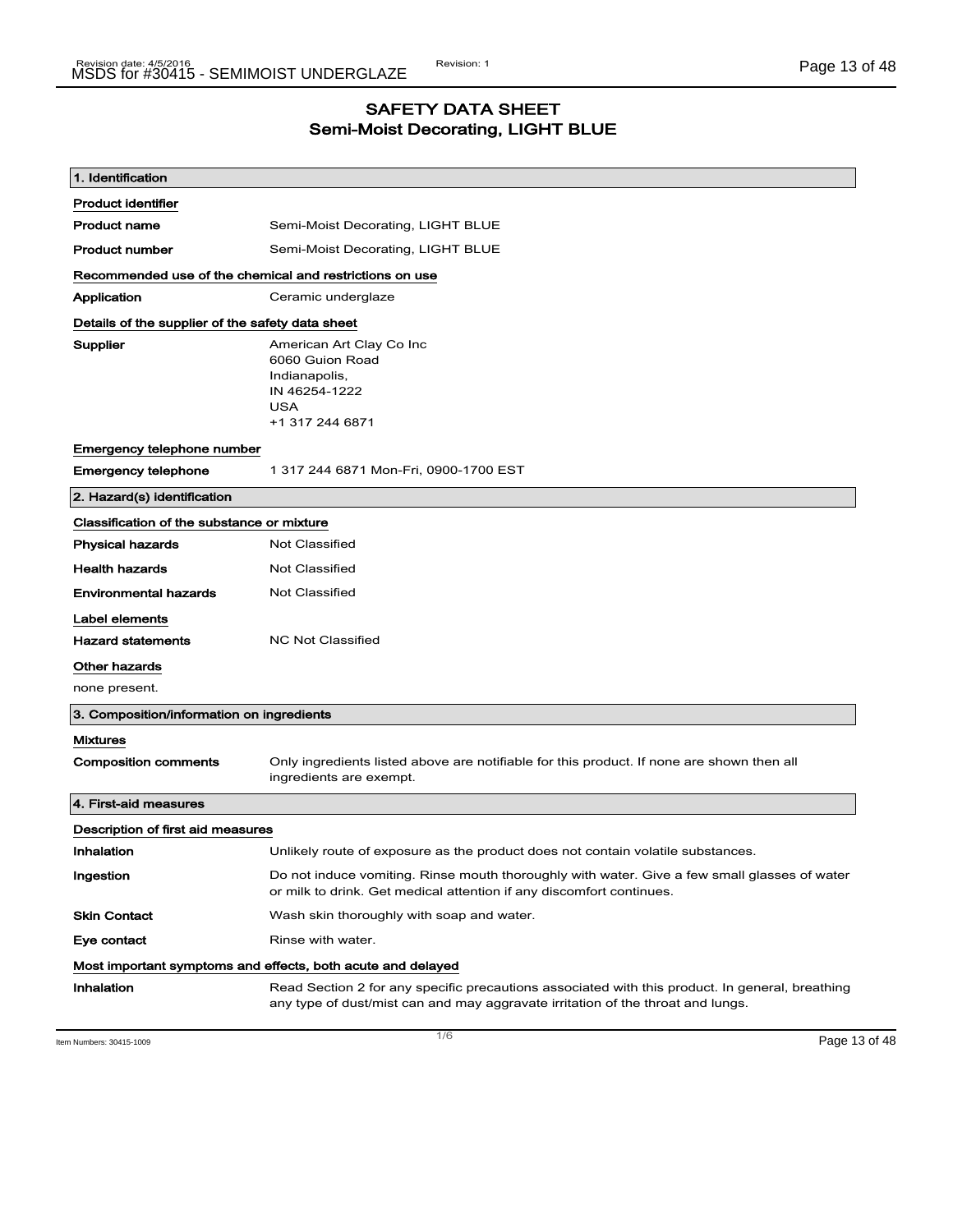| Ingestion                                                    | Read Section 2 for any specific precautions associated with the use of this product. Products<br>with specific warnings about ingestion will give guidance there.                                                                                                                                           |
|--------------------------------------------------------------|-------------------------------------------------------------------------------------------------------------------------------------------------------------------------------------------------------------------------------------------------------------------------------------------------------------|
| Skin contact                                                 | Read Section 2 for any specific precautions associated with the use of this product. In general<br>most ceramic glazes, clays and special products will tend to have a drying effect on the skin<br>and may cause some sensitivity to users with sensitive skin.                                            |
| Eye contact                                                  | Read Section 2 for any specific precautions associated with the use of this product. In general<br>most ceramic and special products contain materials that maybe abrasive to eyes. Keeping<br>materials from contacting the eyes is prudent. If contact does occur, flush with clean water, do<br>not rub. |
|                                                              | Indication of immediate medical attention and special treatment needed                                                                                                                                                                                                                                      |
| Notes for the doctor                                         | Treat symptomatically.                                                                                                                                                                                                                                                                                      |
| 5. Fire-fighting measures                                    |                                                                                                                                                                                                                                                                                                             |
| Extinguishing media                                          |                                                                                                                                                                                                                                                                                                             |
| Suitable extinguishing media                                 | Use fire-extinguishing media suitable for the surrounding fire.                                                                                                                                                                                                                                             |
| Special hazards arising from the substance or mixture        |                                                                                                                                                                                                                                                                                                             |
| Specific hazards                                             | The product is not believed to present a hazard due to its physical nature.                                                                                                                                                                                                                                 |
| Advice for firefighters                                      |                                                                                                                                                                                                                                                                                                             |
| Special protective equipment<br>for firefighters             | Use protective equipment appropriate for surrounding materials.                                                                                                                                                                                                                                             |
| 6. Accidental release measures                               |                                                                                                                                                                                                                                                                                                             |
|                                                              | Personal precautions, protective equipment and emergency procedures                                                                                                                                                                                                                                         |
| <b>Personal precautions</b>                                  | For personal protection, see Section 8.                                                                                                                                                                                                                                                                     |
| <b>Environmental precautions</b>                             |                                                                                                                                                                                                                                                                                                             |
| <b>Environmental precautions</b>                             | Please read Section 2 completely. If any environmental warnings such as; H411 or H412 are<br>listed in Section 2, please use appropriate procedures when disposing of product and<br>container. Do not put materials into waterways or sewers.                                                              |
| Methods and material for containment and cleaning up         |                                                                                                                                                                                                                                                                                                             |
| Methods for cleaning up                                      | Collect spillage for reclamation or absorb in vermiculite, dry sand or similar material.                                                                                                                                                                                                                    |
| Reference to other sections                                  | For waste disposal, see Section 13. For personal protection, see Section 8.                                                                                                                                                                                                                                 |
| 7. Handling and storage                                      |                                                                                                                                                                                                                                                                                                             |
| Precautions for safe handling                                |                                                                                                                                                                                                                                                                                                             |
| Usage precautions                                            | Read label before use. Do not eat, drink or smoke when using this product. Good personal<br>hygiene procedures should be implemented. Wash hands and any other contaminated areas<br>of the body with soap and water before leaving the work site.                                                          |
| Conditions for safe storage, including any incompatibilities |                                                                                                                                                                                                                                                                                                             |
| Storage precautions                                          | Store in tightly-closed, original container in a dry and cool place.                                                                                                                                                                                                                                        |
| Specific end uses(s)                                         |                                                                                                                                                                                                                                                                                                             |
| Specific end use(s)                                          | The identified uses for this product are detailed in Section 1.2.                                                                                                                                                                                                                                           |
| 8. Exposure Controls/personal protection                     |                                                                                                                                                                                                                                                                                                             |

 $\frac{1}{2}$  Item Numbers: 30415-1009 **Page 14 of 48**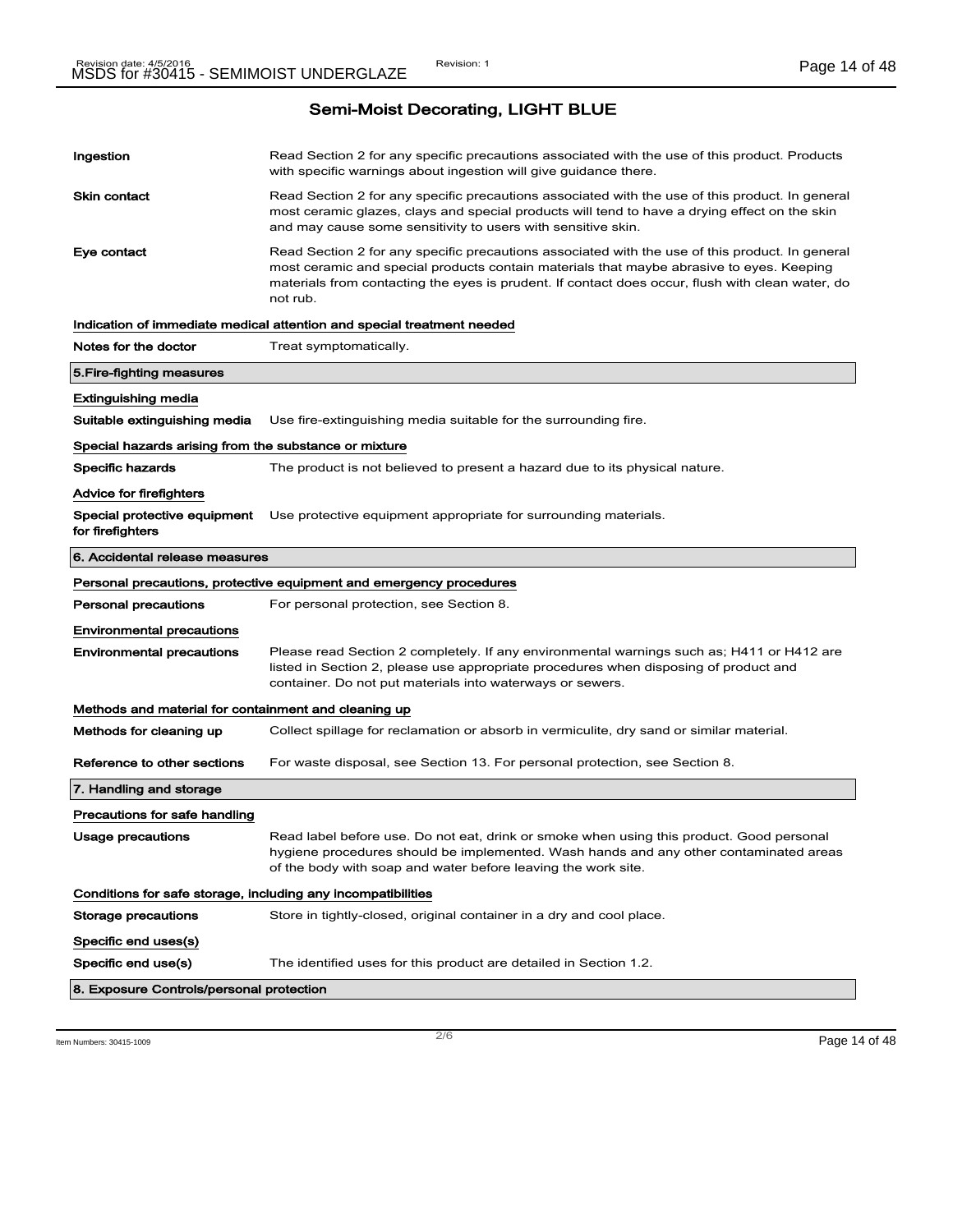| Ingredient comments                 | Only ingredients listed n Section 3 are notifiable for this product. If none are shown then all<br>ingredients are exempt.                                                                                           |
|-------------------------------------|----------------------------------------------------------------------------------------------------------------------------------------------------------------------------------------------------------------------|
| <b>Exposure controls</b>            |                                                                                                                                                                                                                      |
| Appropriate engineering<br>controls | No specific ventilations requirements unless the "FAN" pictogram is shown above or specified<br>in Section 2.                                                                                                        |
| Eye/face protection                 | No specific eye protection required unless the "EYE PROTECTION" pictogram is shown<br>above or specified in Section 2.                                                                                               |
| <b>Hand protection</b>              | No specific hand protection required unless the "HAND PROTECTION" pictogram is shown<br>above or specified in Section 2.                                                                                             |
| Hygiene measures                    | Using good personal hygiene practices is always appropriate. Keeping a clean work space,<br>cleaning up properly when done, and not eating, drinking or smoking when using this product.                             |
| <b>Respiratory protection</b>       | No specific respiratory protection required unless the "RESPIRATOR" pictogram is shown<br>above or specified in Section 2. Using the appropriate certified protection for the operation is<br>important if required. |

#### 9. Physical and Chemical Properties

### Information on basic physical and chemical properties

| Appearance                                      | Colored liquid.           |
|-------------------------------------------------|---------------------------|
| Color                                           | Various colors.           |
| Odor                                            | Almost odorless.          |
| Odor threshold                                  | No information available. |
| рH                                              | $6 - 8$                   |
| <b>Melting point</b>                            | No information available. |
| Initial boiling point and range                 | No information available. |
| <b>Flash point</b>                              | No information available. |
| <b>Evaporation rate</b>                         | No information available. |
| Flammability (solid, gas)                       | No information available. |
| Upper/lower flammability or<br>explosive limits | No information available. |
| <b>Vapour pressure</b>                          | No information available. |
| <b>Relative density</b>                         | Greater than 1.0          |
| Solubility(ies)                                 | Not applicable.           |
| <b>Partition coefficient</b>                    | No information available. |
| <b>Auto-ignition temperature</b>                | Not applicable.           |
| <b>Decomposition Temperature</b>                | No information available. |
| <b>Viscosity</b>                                | No information available. |
| <b>Explosive properties</b>                     | none                      |
| <b>Oxidising properties</b>                     | none                      |
| Other information                               | Not applicable.           |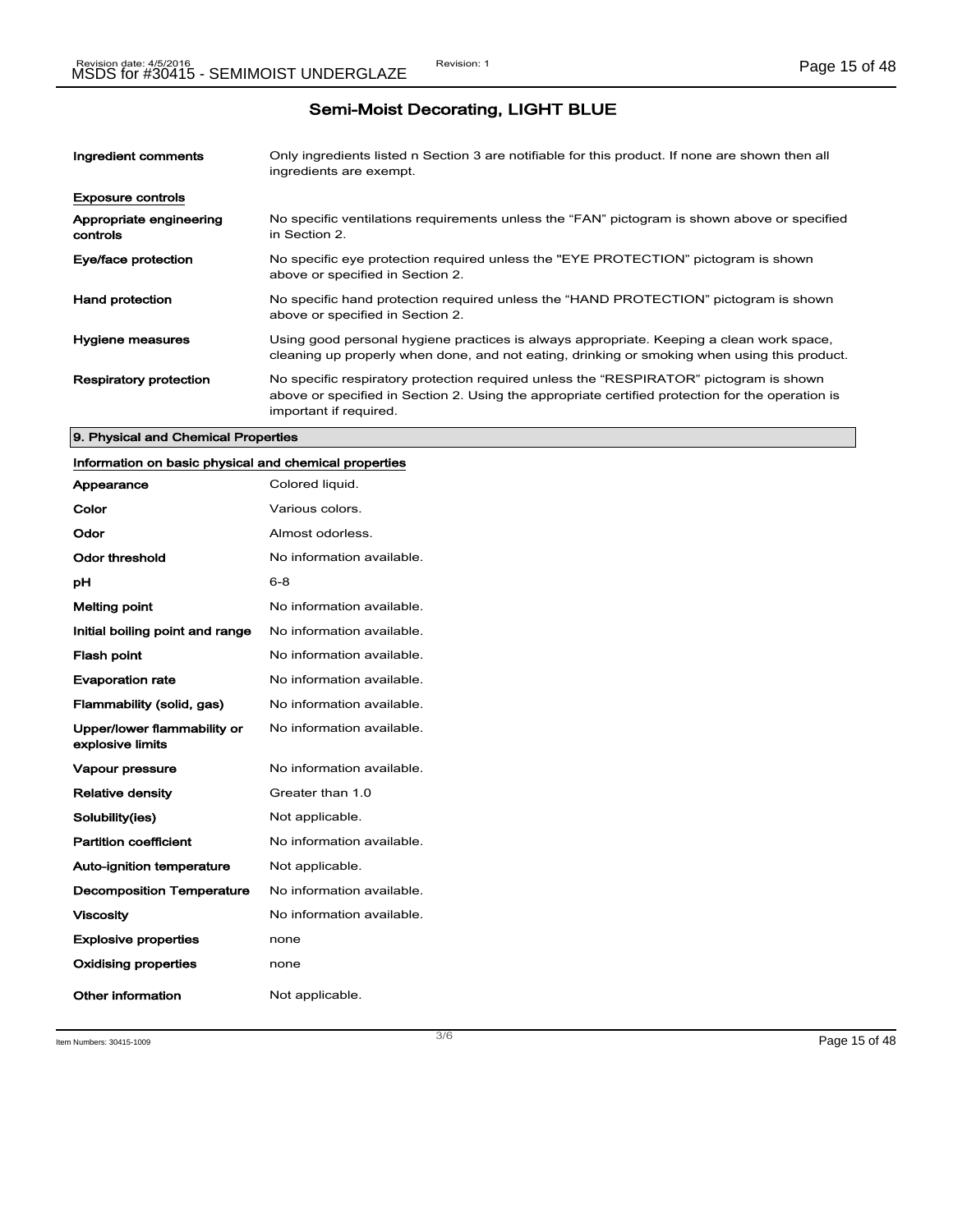| 10. Stability and reactivity              |                                                                                                                                                                                                                                                |
|-------------------------------------------|------------------------------------------------------------------------------------------------------------------------------------------------------------------------------------------------------------------------------------------------|
| Reactivity                                | There are no known reactivity hazards associated with this product.                                                                                                                                                                            |
| Stability                                 | No particular stability concerns.                                                                                                                                                                                                              |
| Possibility of hazardous<br>reactions     | None known.                                                                                                                                                                                                                                    |
| Conditions to avoid                       | None known.                                                                                                                                                                                                                                    |
| <b>Materials to avoid</b>                 | None known.                                                                                                                                                                                                                                    |
| Hazardous decomposition<br>products       | None known.                                                                                                                                                                                                                                    |
| 11. Toxicological information             |                                                                                                                                                                                                                                                |
| Information on toxicological effects      |                                                                                                                                                                                                                                                |
| <b>Toxicological effects</b>              | Please read Section 2 thoroughly to understand the toxicological risks, (if any) and<br>precautions for safe use (if any).                                                                                                                     |
| Skin corrosion/irritation                 |                                                                                                                                                                                                                                                |
| <b>Skin sensitization</b>                 |                                                                                                                                                                                                                                                |
| <b>Skin sensitisation</b>                 | Based on available data the classification criteria are not met.                                                                                                                                                                               |
| Eye contact                               | May cause temporary eye irritation.                                                                                                                                                                                                            |
| 12. Ecological Information                |                                                                                                                                                                                                                                                |
| Ecotoxicity                               | Please read Section 2 completely. If any environmental warnings such as; H411 or H412 are<br>listed in Section 2, please use appropriate procedures when disposing of product and<br>container. Do not put materials into waterways or sewers. |
| Toxicity                                  |                                                                                                                                                                                                                                                |
| <b>Toxicity</b>                           | Please read Section 2 completely. If any environmental warnings such as; H411 or H412 are<br>listed in Section 2, please use appropriate procedures when disposing of product and<br>container. Do not put materials into waterways or sewers. |
|                                           |                                                                                                                                                                                                                                                |
| Persistence and degradability             |                                                                                                                                                                                                                                                |
| Persistence and degradability             | No data available.                                                                                                                                                                                                                             |
| <b>Biodegradation</b>                     | Not inherently biodegradable.                                                                                                                                                                                                                  |
| Bioaccumulative potential                 |                                                                                                                                                                                                                                                |
| <b>Partition coefficient</b>              | No information available.                                                                                                                                                                                                                      |
| Mobility in soil                          |                                                                                                                                                                                                                                                |
| <b>Mobility</b>                           | Semi-mobile.                                                                                                                                                                                                                                   |
| <b>Results of PBT and vPvB assessment</b> |                                                                                                                                                                                                                                                |
| Results of PBT and vPvB<br>assessment     | This product does not contain any substances classified as PBT or vPvB.                                                                                                                                                                        |

 $\frac{4}{6}$  Item Numbers: 30415-1009 **Page 16 of 48**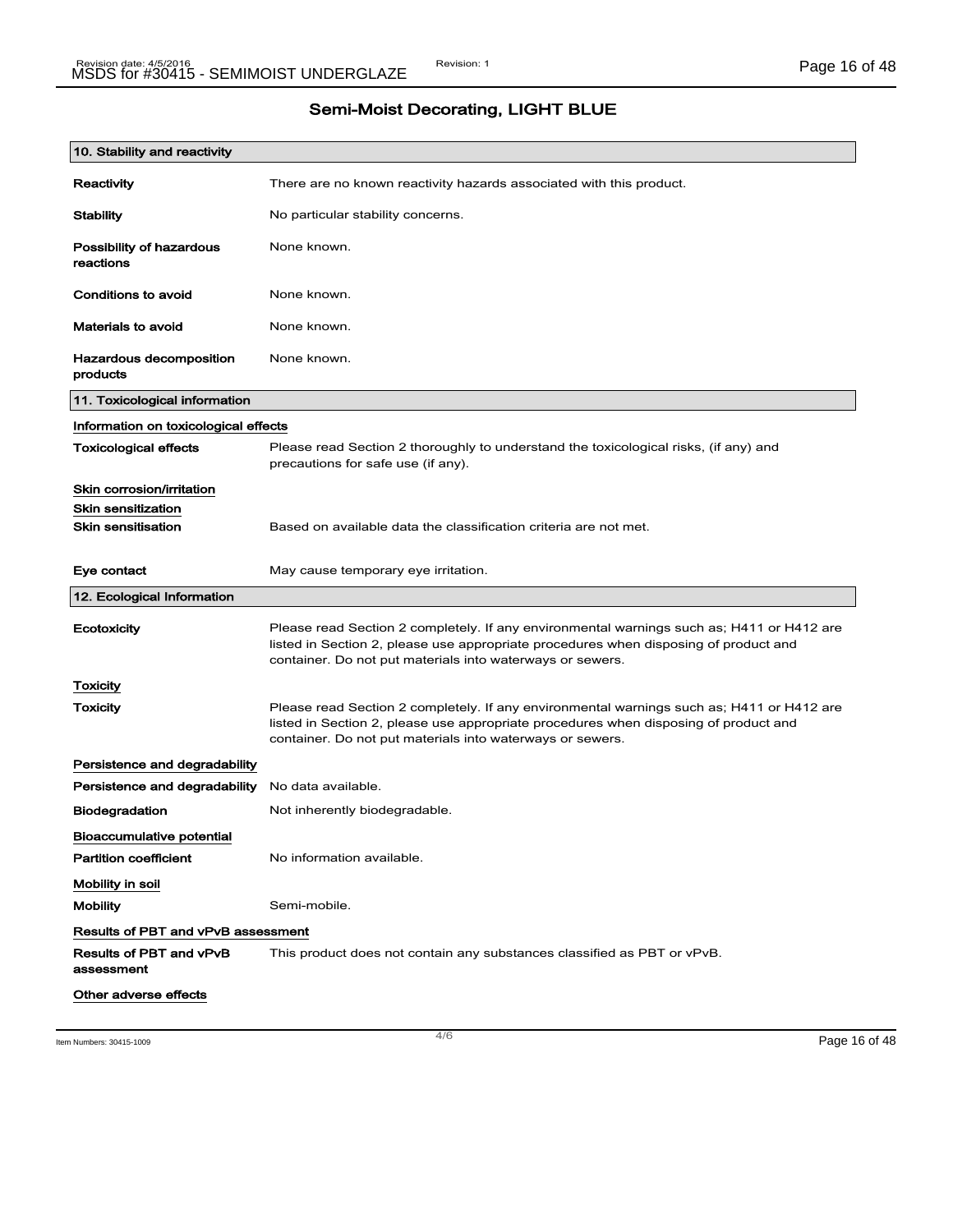| Other adverse effects                                                                                 | None known.                                                                                                                                                                                         |
|-------------------------------------------------------------------------------------------------------|-----------------------------------------------------------------------------------------------------------------------------------------------------------------------------------------------------|
| 13. Disposal considerations                                                                           |                                                                                                                                                                                                     |
| Waste treatment methods                                                                               |                                                                                                                                                                                                     |
| <b>General information</b>                                                                            | Dispose of waste product or used containers in accordance with local regulations When<br>handling waste, the safety precautions applying to handling of the product should be<br>considered.        |
| 14. Transport information                                                                             |                                                                                                                                                                                                     |
| General                                                                                               | The product is not covered by international regulations on the transport of dangerous goods<br>(IMDG, IATA, DoT).                                                                                   |
| UN Number                                                                                             |                                                                                                                                                                                                     |
| Not applicable.                                                                                       |                                                                                                                                                                                                     |
| UN proper shipping name                                                                               |                                                                                                                                                                                                     |
| Not applicable.                                                                                       |                                                                                                                                                                                                     |
| Transport hazard class(es)                                                                            |                                                                                                                                                                                                     |
| No transport warning sign required.                                                                   |                                                                                                                                                                                                     |
| Packing group                                                                                         |                                                                                                                                                                                                     |
| Not applicable.                                                                                       |                                                                                                                                                                                                     |
| <b>Environmental hazards</b>                                                                          |                                                                                                                                                                                                     |
| <b>Environmentally Hazardous Substance</b>                                                            | Please refer to Section 2 for any environmental hazards associated with this product. If H411/H412 warnings are shown then<br>please verify packaging and labeling requirements for larger volumes. |
| Special precautions for user                                                                          |                                                                                                                                                                                                     |
| Not applicable.                                                                                       |                                                                                                                                                                                                     |
| <b>Transport in bulk according to</b> Not applicable.<br>Annex II of MARPOL 73/78<br>and the IBC Code |                                                                                                                                                                                                     |
| 15. Regulatory information                                                                            |                                                                                                                                                                                                     |
| <b>US State Regulations</b><br>None of the ingredients are listed or exempt.                          | California Proposition 65 Carcinogens and Reproductive Toxins                                                                                                                                       |
| Inventories                                                                                           |                                                                                                                                                                                                     |
| Canada - DSL/NDSL<br>All the ingredients are listed or exempt.                                        |                                                                                                                                                                                                     |
| US - TSCA                                                                                             |                                                                                                                                                                                                     |

All the ingredients are listed or exempt.

#### US - TSCA 12(b) Export Notification

All the ingredients are listed or exempt.

#### 16. Other information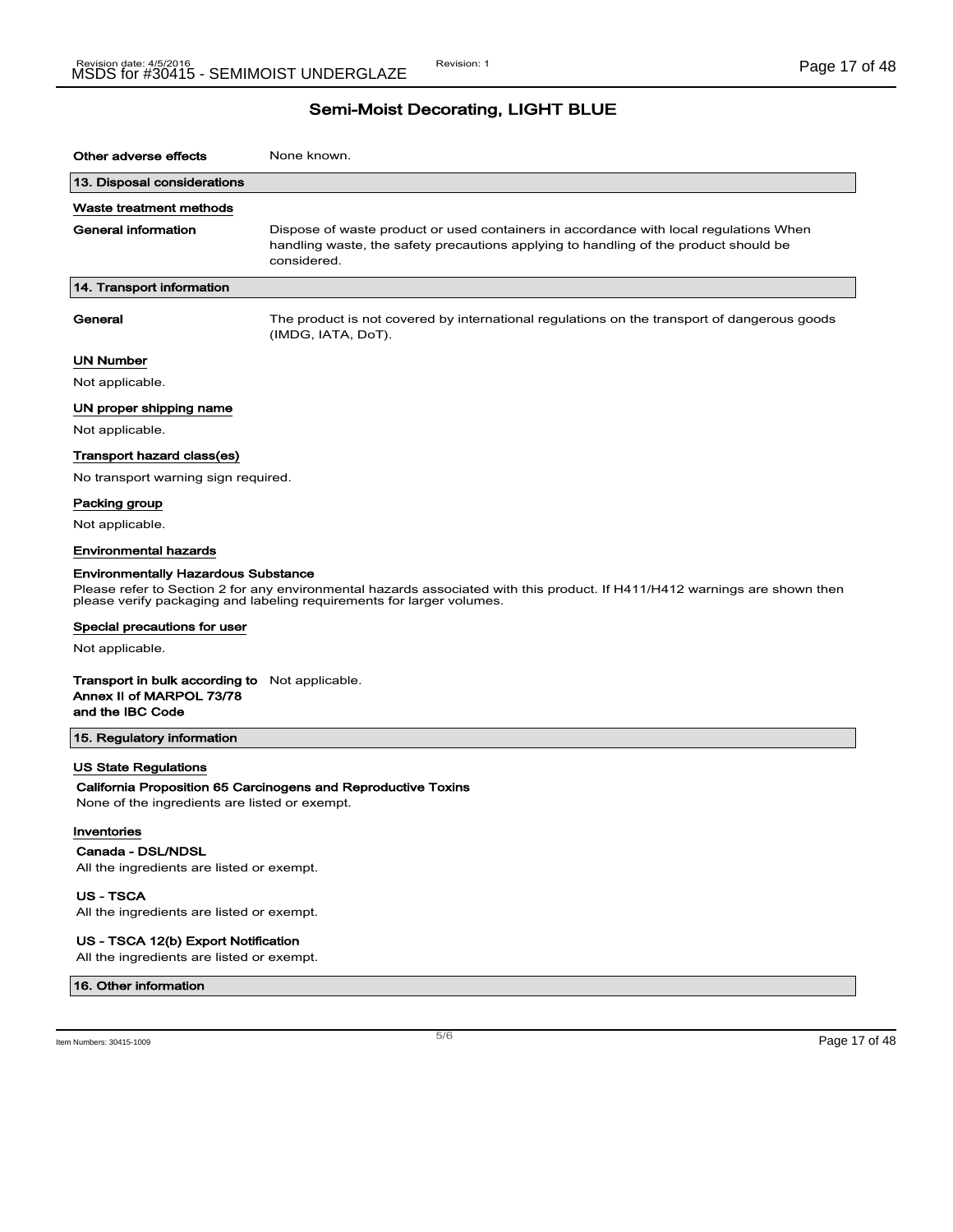| General information  | The following are the top 5 materials by weight listed for New Jersey (if applicable):-<br>Crystalline Silica14808-60-7, Water7732-18-5, Glucose8029-43-4, Hydrous Aluminum Silicate<br>1332-58-7<br>Non Lead Frit65997-18-4 |
|----------------------|------------------------------------------------------------------------------------------------------------------------------------------------------------------------------------------------------------------------------|
| <b>Revision date</b> | 4/5/2016                                                                                                                                                                                                                     |
| Revision             |                                                                                                                                                                                                                              |
| SDS No.              | 5552                                                                                                                                                                                                                         |

This information relates only to the specific material designated and may not be valid for such material used in combination<br>with any other materials or in any process. Such information is, to the best of the company's kn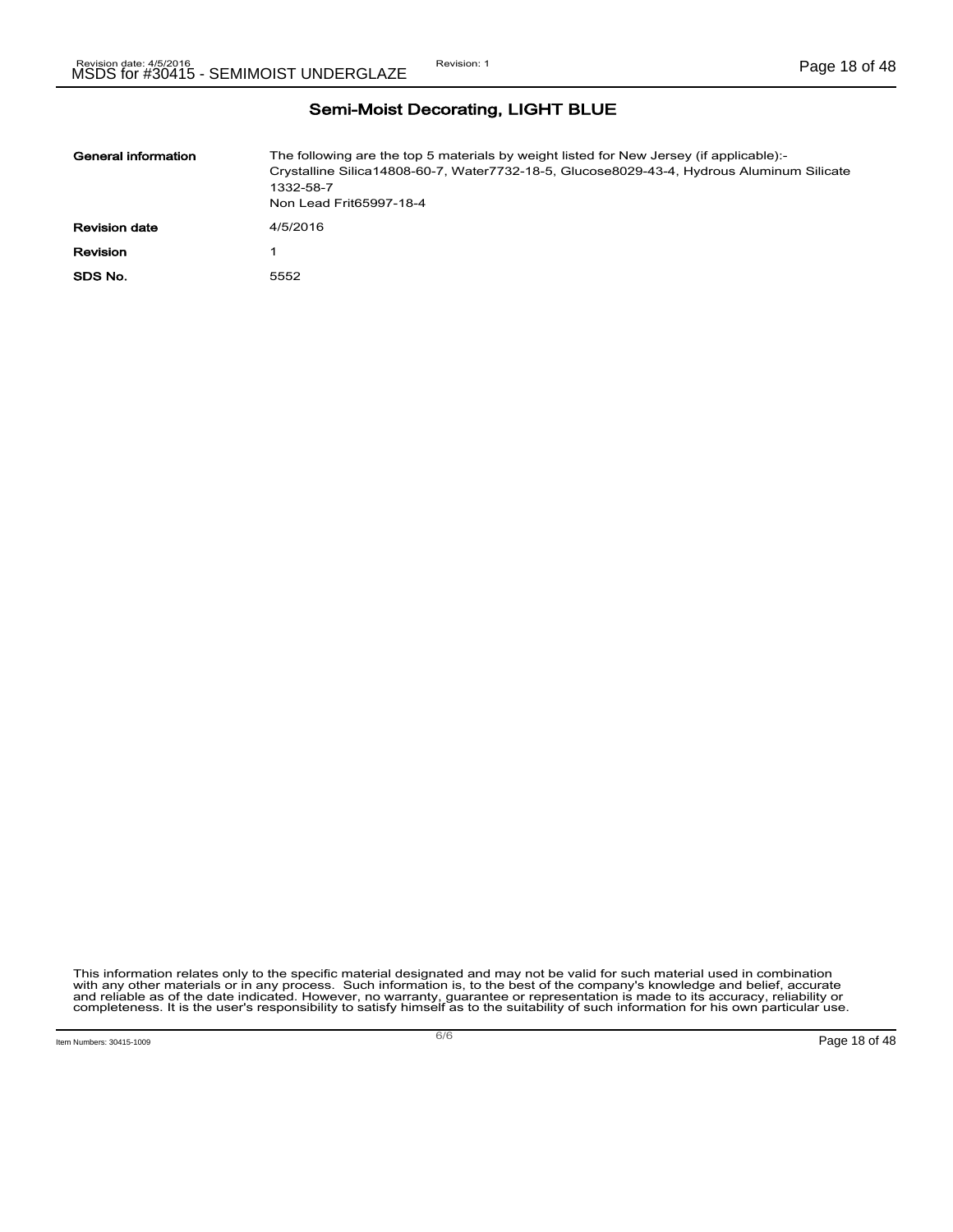## SAFETY DATA SHEET Semi-Moist Decorating, ORANGE

| 1. Identification                                |                                                                                                                                                                                    |  |  |
|--------------------------------------------------|------------------------------------------------------------------------------------------------------------------------------------------------------------------------------------|--|--|
| <b>Product identifier</b>                        |                                                                                                                                                                                    |  |  |
| <b>Product name</b>                              | Semi-Moist Decorating, ORANGE                                                                                                                                                      |  |  |
| <b>Product number</b>                            | Semi-Moist Decorating, ORANGE                                                                                                                                                      |  |  |
|                                                  | Recommended use of the chemical and restrictions on use                                                                                                                            |  |  |
| Application                                      | Ceramic underglaze                                                                                                                                                                 |  |  |
| Details of the supplier of the safety data sheet |                                                                                                                                                                                    |  |  |
| Supplier                                         | American Art Clay Co Inc<br>6060 Guion Road<br>Indianapolis,<br>IN 46254-1222<br><b>USA</b><br>+1 317 244 6871                                                                     |  |  |
| Emergency telephone number                       |                                                                                                                                                                                    |  |  |
| <b>Emergency telephone</b>                       | 1 317 244 6871 Mon-Fri, 0900-1700 EST                                                                                                                                              |  |  |
| 2. Hazard(s) identification                      |                                                                                                                                                                                    |  |  |
| Classification of the substance or mixture       |                                                                                                                                                                                    |  |  |
| <b>Physical hazards</b>                          | <b>Not Classified</b>                                                                                                                                                              |  |  |
| <b>Health hazards</b>                            | <b>Not Classified</b>                                                                                                                                                              |  |  |
| <b>Environmental hazards</b>                     | <b>Not Classified</b>                                                                                                                                                              |  |  |
| Label elements                                   |                                                                                                                                                                                    |  |  |
| <b>Hazard statements</b>                         | <b>NC Not Classified</b>                                                                                                                                                           |  |  |
| <b>Other hazards</b>                             |                                                                                                                                                                                    |  |  |
| none present.                                    |                                                                                                                                                                                    |  |  |
| 3. Composition/information on ingredients        |                                                                                                                                                                                    |  |  |
| <b>Mixtures</b>                                  |                                                                                                                                                                                    |  |  |
| <b>Composition comments</b>                      | Only ingredients listed above are notifiable for this product. If none are shown then all<br>ingredients are exempt.                                                               |  |  |
| 4. First-aid measures                            |                                                                                                                                                                                    |  |  |
| Description of first aid measures                |                                                                                                                                                                                    |  |  |
| Inhalation                                       | Unlikely route of exposure as the product does not contain volatile substances.                                                                                                    |  |  |
| Ingestion                                        | Do not induce vomiting. Rinse mouth thoroughly with water. Give a few small glasses of water<br>or milk to drink. Get medical attention if any discomfort continues.               |  |  |
| <b>Skin Contact</b>                              | Wash skin thoroughly with soap and water.                                                                                                                                          |  |  |
| Eye contact                                      | Rinse with water.                                                                                                                                                                  |  |  |
|                                                  | Most important symptoms and effects, both acute and delayed                                                                                                                        |  |  |
| Inhalation                                       | Read Section 2 for any specific precautions associated with this product. In general, breathing<br>any type of dust/mist can and may aggravate irritation of the throat and lungs. |  |  |

Item Numbers: 30415-1009 Page 19 of 48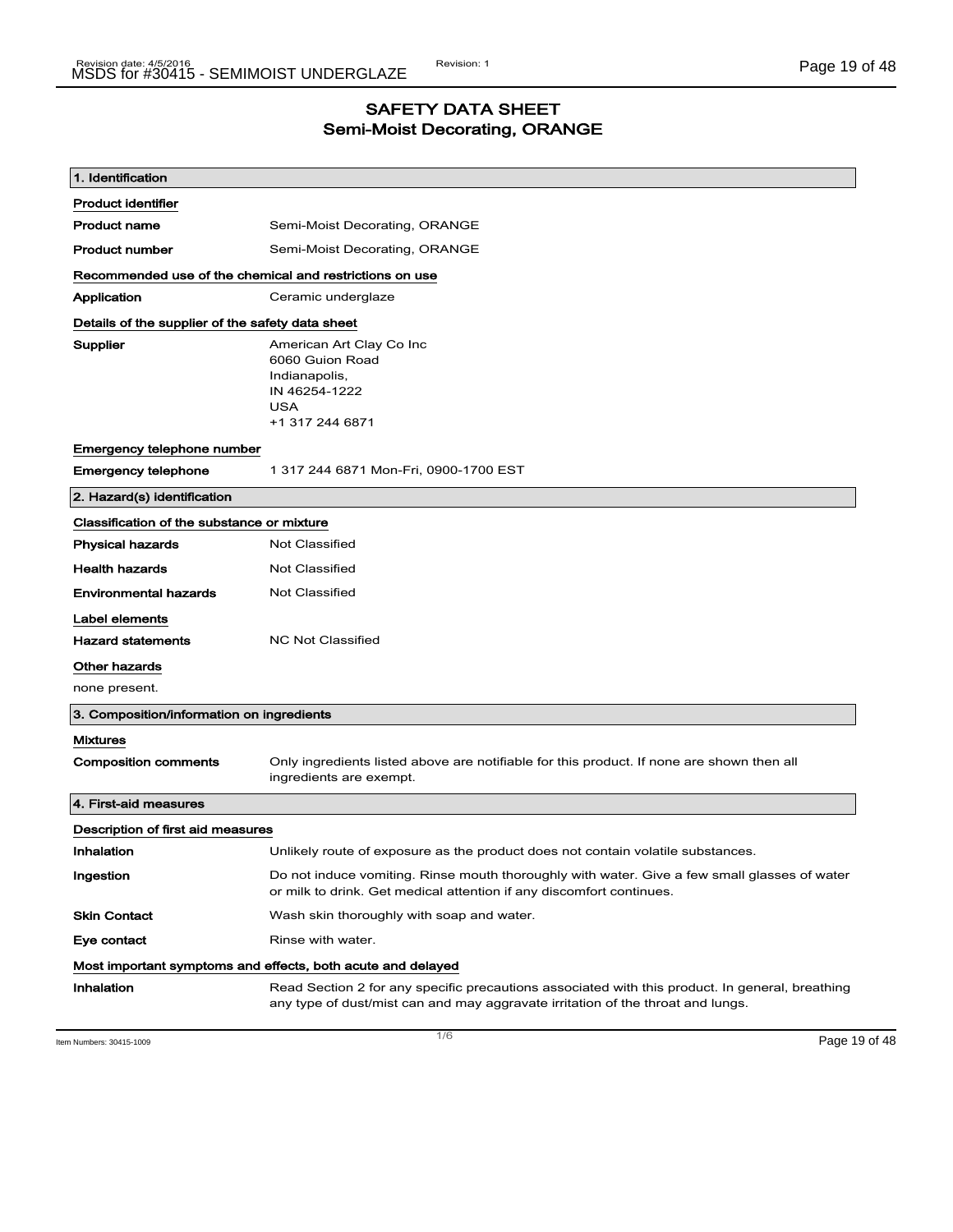Semi-Moist Decorating, ORANGE

| Ingestion<br>Read Section 2 for any specific precautions associated with the use of this product. Products<br>with specific warnings about ingestion will give guidance there.                                                                                                                                             |  |
|----------------------------------------------------------------------------------------------------------------------------------------------------------------------------------------------------------------------------------------------------------------------------------------------------------------------------|--|
| <b>Skin contact</b><br>Read Section 2 for any specific precautions associated with the use of this product. In general<br>most ceramic glazes, clays and special products will tend to have a drying effect on the skin<br>and may cause some sensitivity to users with sensitive skin.                                    |  |
| Eye contact<br>Read Section 2 for any specific precautions associated with the use of this product. In general<br>most ceramic and special products contain materials that maybe abrasive to eyes. Keeping<br>materials from contacting the eyes is prudent. If contact does occur, flush with clean water, do<br>not rub. |  |
| Indication of immediate medical attention and special treatment needed                                                                                                                                                                                                                                                     |  |
| Notes for the doctor<br>Treat symptomatically.                                                                                                                                                                                                                                                                             |  |
| 5. Fire-fighting measures                                                                                                                                                                                                                                                                                                  |  |
| Extinguishing media                                                                                                                                                                                                                                                                                                        |  |
| Suitable extinguishing media<br>Use fire-extinguishing media suitable for the surrounding fire.                                                                                                                                                                                                                            |  |
| Special hazards arising from the substance or mixture                                                                                                                                                                                                                                                                      |  |
| Specific hazards<br>The product is not believed to present a hazard due to its physical nature.                                                                                                                                                                                                                            |  |
| Advice for firefighters                                                                                                                                                                                                                                                                                                    |  |
| Special protective equipment<br>Use protective equipment appropriate for surrounding materials.<br>for firefighters                                                                                                                                                                                                        |  |
| 6. Accidental release measures                                                                                                                                                                                                                                                                                             |  |
| Personal precautions, protective equipment and emergency procedures                                                                                                                                                                                                                                                        |  |
| <b>Personal precautions</b><br>For personal protection, see Section 8.                                                                                                                                                                                                                                                     |  |
| <b>Environmental precautions</b>                                                                                                                                                                                                                                                                                           |  |
| <b>Environmental precautions</b><br>Please read Section 2 completely. If any environmental warnings such as; H411 or H412 are<br>listed in Section 2, please use appropriate procedures when disposing of product and<br>container. Do not put materials into waterways or sewers.                                         |  |
| Methods and material for containment and cleaning up                                                                                                                                                                                                                                                                       |  |
| Methods for cleaning up<br>Collect spillage for reclamation or absorb in vermiculite, dry sand or similar material.                                                                                                                                                                                                        |  |
| Reference to other sections<br>For waste disposal, see Section 13. For personal protection, see Section 8.                                                                                                                                                                                                                 |  |
| 7. Handling and storage                                                                                                                                                                                                                                                                                                    |  |
| Precautions for safe handling                                                                                                                                                                                                                                                                                              |  |
| <b>Usage precautions</b><br>Read label before use. Do not eat, drink or smoke when using this product. Good personal<br>hygiene procedures should be implemented. Wash hands and any other contaminated areas<br>of the body with soap and water before leaving the work site.                                             |  |
| Conditions for safe storage, including any incompatibilities                                                                                                                                                                                                                                                               |  |
| <b>Storage precautions</b><br>Store in tightly-closed, original container in a dry and cool place.                                                                                                                                                                                                                         |  |
|                                                                                                                                                                                                                                                                                                                            |  |
| Specific end uses(s)                                                                                                                                                                                                                                                                                                       |  |
| Specific end use(s)<br>The identified uses for this product are detailed in Section 1.2.                                                                                                                                                                                                                                   |  |

 $\frac{1}{2}$  Item Numbers: 30415-1009 **Page 20 of 48**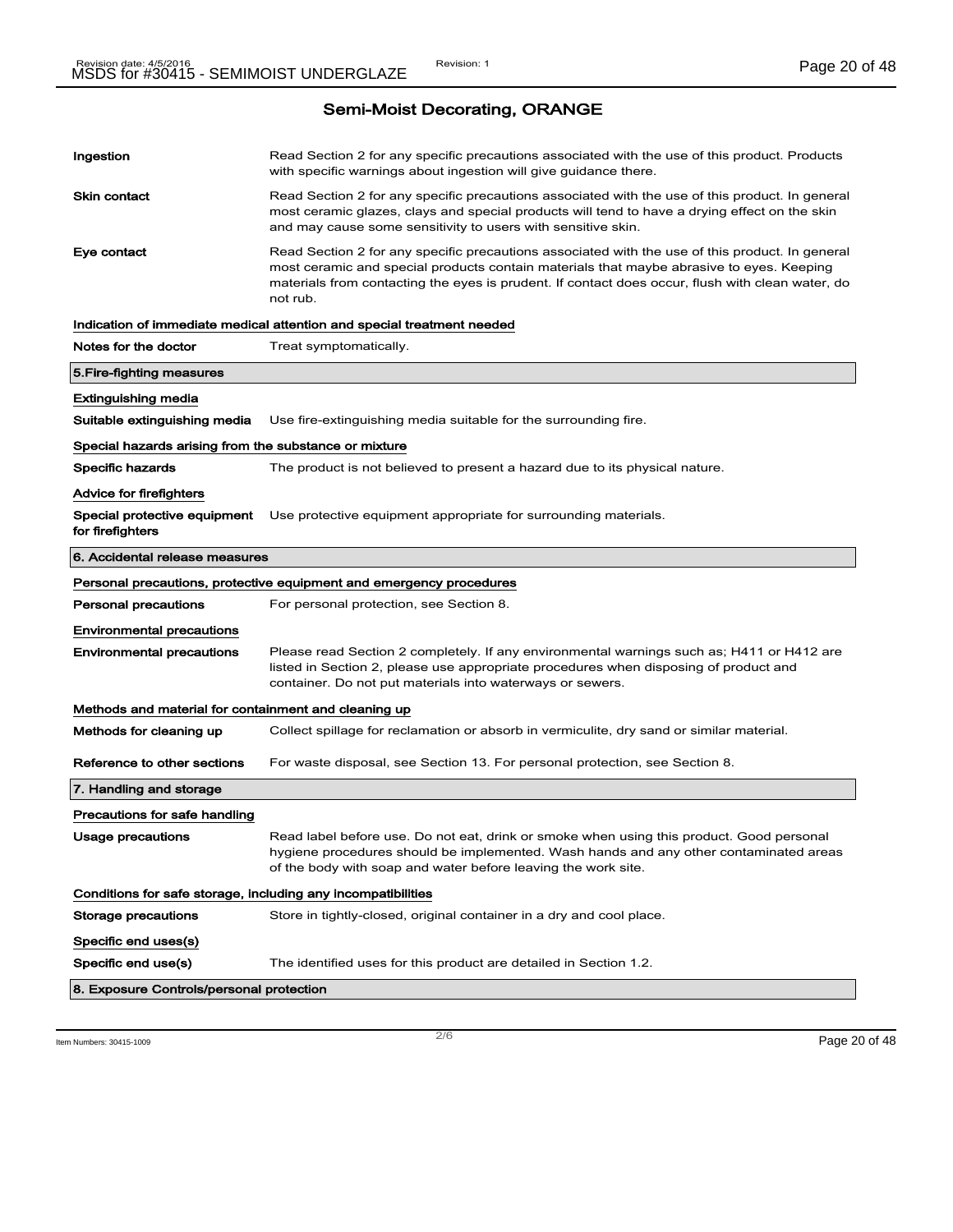# Semi-Moist Decorating, ORANGE

| Ingredient comments                 | Only ingredients listed n Section 3 are notifiable for this product. If none are shown then all<br>ingredients are exempt.                                                                                           |
|-------------------------------------|----------------------------------------------------------------------------------------------------------------------------------------------------------------------------------------------------------------------|
| <b>Exposure controls</b>            |                                                                                                                                                                                                                      |
| Appropriate engineering<br>controls | No specific ventilations requirements unless the "FAN" pictogram is shown above or specified<br>in Section 2.                                                                                                        |
| Eye/face protection                 | No specific eye protection required unless the "EYE PROTECTION" pictogram is shown<br>above or specified in Section 2.                                                                                               |
| <b>Hand protection</b>              | No specific hand protection required unless the "HAND PROTECTION" pictogram is shown<br>above or specified in Section 2.                                                                                             |
| <b>Hygiene measures</b>             | Using good personal hygiene practices is always appropriate. Keeping a clean work space,<br>cleaning up properly when done, and not eating, drinking or smoking when using this product.                             |
| <b>Respiratory protection</b>       | No specific respiratory protection required unless the "RESPIRATOR" pictogram is shown<br>above or specified in Section 2. Using the appropriate certified protection for the operation is<br>important if required. |

#### 9. Physical and Chemical Properties

### Information on basic physical and chemical properties

| Appearance                                      | Colored liquid.           |
|-------------------------------------------------|---------------------------|
| Color                                           | Various colors.           |
| Odor                                            | Almost odorless.          |
| Odor threshold                                  | No information available. |
| рH                                              | $6 - 8$                   |
| <b>Melting point</b>                            | No information available. |
| Initial boiling point and range                 | No information available. |
| <b>Flash point</b>                              | No information available. |
| <b>Evaporation rate</b>                         | No information available. |
| Flammability (solid, gas)                       | No information available. |
| Upper/lower flammability or<br>explosive limits | No information available. |
| <b>Vapour pressure</b>                          | No information available. |
| <b>Relative density</b>                         | Greater than 1.0          |
| Solubility(ies)                                 | Not applicable.           |
| <b>Partition coefficient</b>                    | No information available. |
| <b>Auto-ignition temperature</b>                | Not applicable.           |
| <b>Decomposition Temperature</b>                | No information available. |
| <b>Viscosity</b>                                | No information available. |
| <b>Explosive properties</b>                     | none                      |
| <b>Oxidising properties</b>                     | none                      |
| Other information                               | Not applicable.           |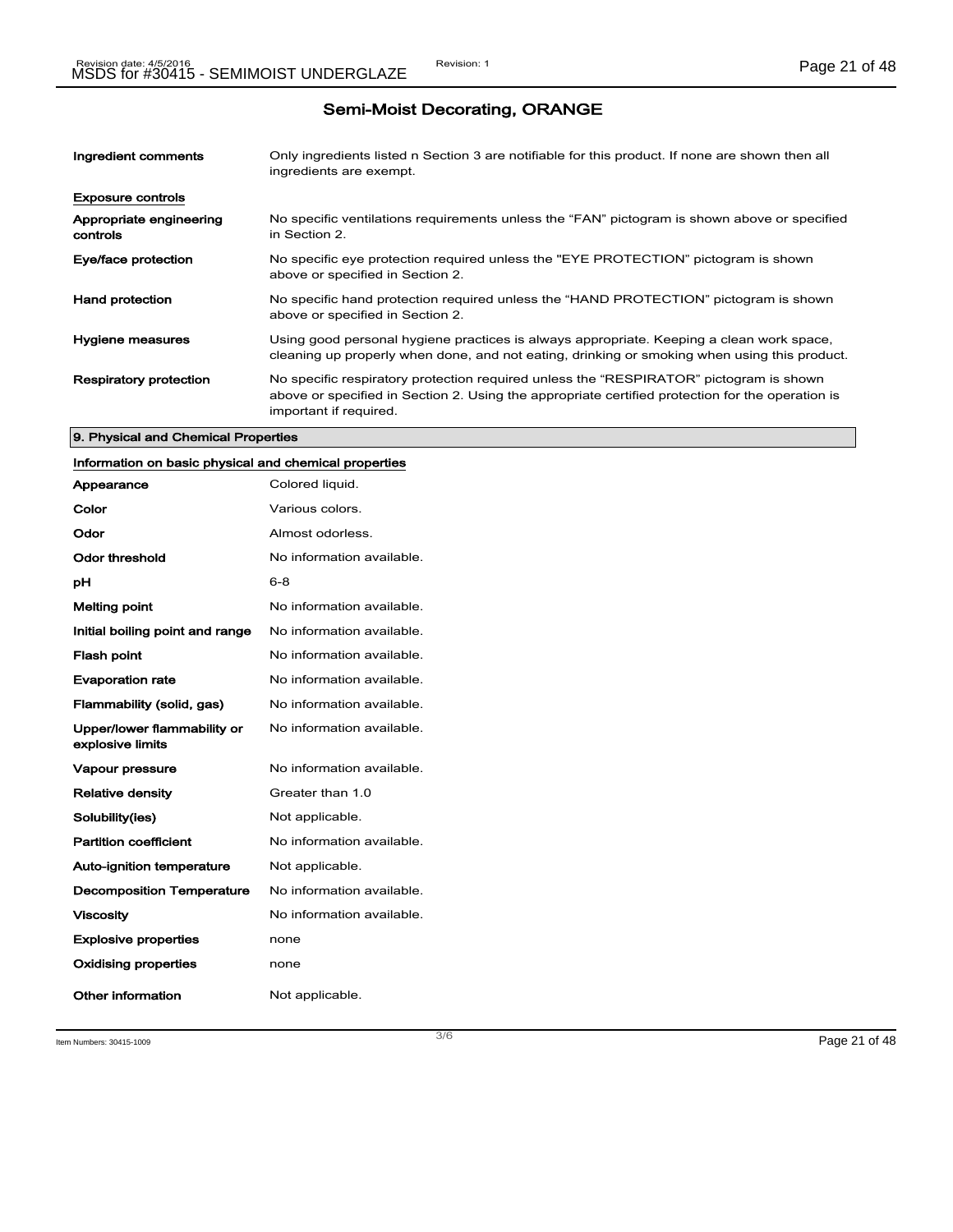| 10. Stability and reactivity              |                                                                                                                                                                                                                                                |
|-------------------------------------------|------------------------------------------------------------------------------------------------------------------------------------------------------------------------------------------------------------------------------------------------|
| Reactivity                                | There are no known reactivity hazards associated with this product.                                                                                                                                                                            |
| <b>Stability</b>                          | No particular stability concerns.                                                                                                                                                                                                              |
| Possibility of hazardous<br>reactions     | None known.                                                                                                                                                                                                                                    |
| Conditions to avoid                       | None known.                                                                                                                                                                                                                                    |
| <b>Materials to avoid</b>                 | None known.                                                                                                                                                                                                                                    |
| Hazardous decomposition<br>products       | None known.                                                                                                                                                                                                                                    |
| 11. Toxicological information             |                                                                                                                                                                                                                                                |
| Information on toxicological effects      |                                                                                                                                                                                                                                                |
| <b>Toxicological effects</b>              | Please read Section 2 thoroughly to understand the toxicological risks, (if any) and<br>precautions for safe use (if any).                                                                                                                     |
| Skin corrosion/irritation                 |                                                                                                                                                                                                                                                |
| <b>Skin sensitization</b>                 |                                                                                                                                                                                                                                                |
| <b>Skin sensitisation</b>                 | Based on available data the classification criteria are not met.                                                                                                                                                                               |
| Eye contact                               | May cause temporary eye irritation.                                                                                                                                                                                                            |
| 12. Ecological Information                |                                                                                                                                                                                                                                                |
| Ecotoxicity                               | Please read Section 2 completely. If any environmental warnings such as; H411 or H412 are<br>listed in Section 2, please use appropriate procedures when disposing of product and<br>container. Do not put materials into waterways or sewers. |
| Toxicity                                  |                                                                                                                                                                                                                                                |
| Toxicity                                  | Please read Section 2 completely. If any environmental warnings such as; H411 or H412 are<br>listed in Section 2, please use appropriate procedures when disposing of product and<br>container. Do not put materials into waterways or sewers. |
| Persistence and degradability             |                                                                                                                                                                                                                                                |
| Persistence and degradability             | No data available.                                                                                                                                                                                                                             |
| <b>Biodegradation</b>                     | Not inherently biodegradable.                                                                                                                                                                                                                  |
| <b>Bioaccumulative potential</b>          |                                                                                                                                                                                                                                                |
| <b>Partition coefficient</b>              | No information available.                                                                                                                                                                                                                      |
| Mobility in soil                          |                                                                                                                                                                                                                                                |
| <b>Mobility</b>                           | Semi-mobile.                                                                                                                                                                                                                                   |
| <b>Results of PBT and vPvB assessment</b> |                                                                                                                                                                                                                                                |
| Results of PBT and vPvB<br>assessment     | This product does not contain any substances classified as PBT or vPvB.                                                                                                                                                                        |
| Other adverse effects                     |                                                                                                                                                                                                                                                |

Item Numbers: 30415-1009 Page 22 of 48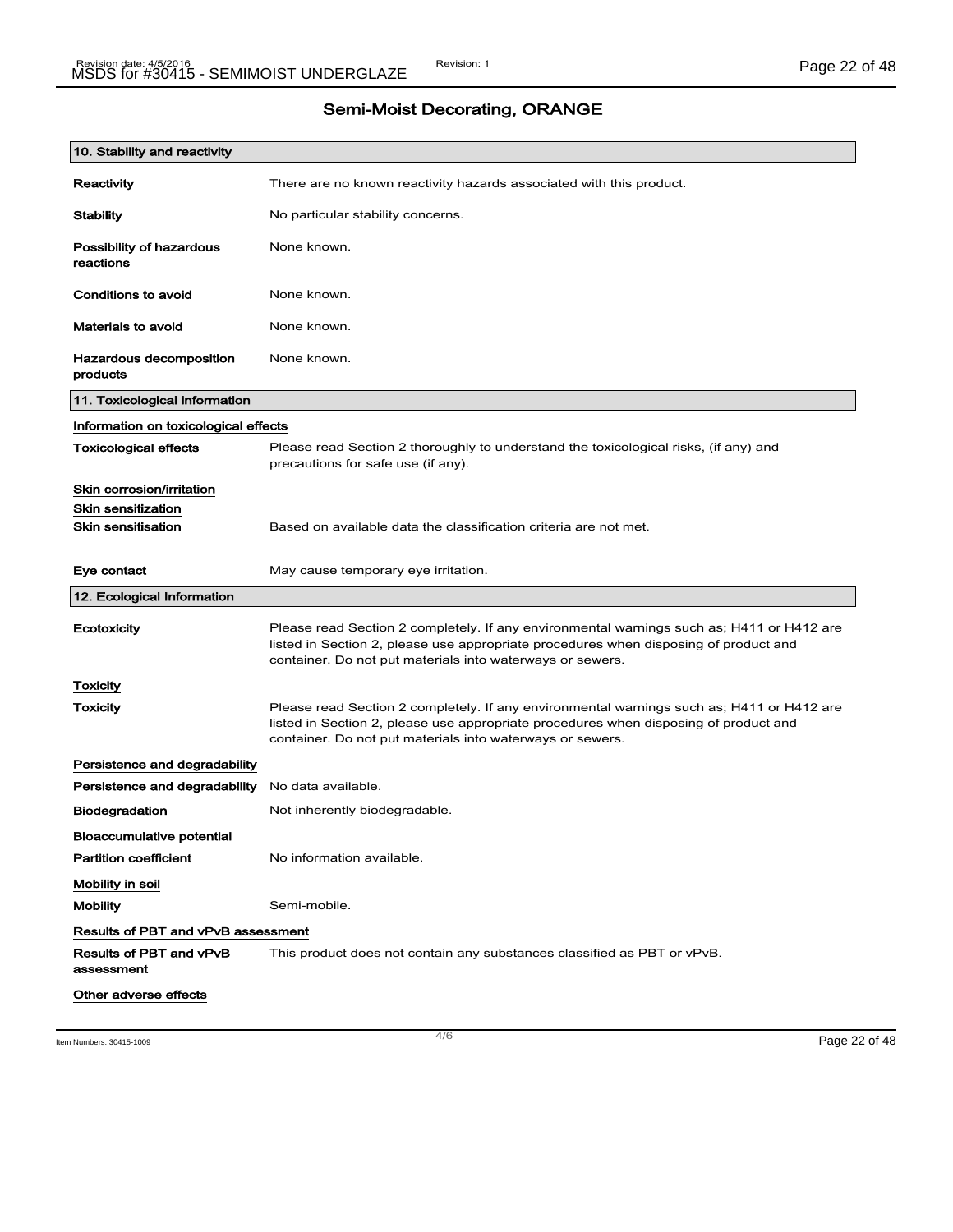# Semi-Moist Decorating, ORANGE

| Other adverse effects                                                                                 | None known.                                                                                                                                                                                         |
|-------------------------------------------------------------------------------------------------------|-----------------------------------------------------------------------------------------------------------------------------------------------------------------------------------------------------|
| 13. Disposal considerations                                                                           |                                                                                                                                                                                                     |
| Waste treatment methods                                                                               |                                                                                                                                                                                                     |
| <b>General information</b>                                                                            | Dispose of waste product or used containers in accordance with local regulations When<br>handling waste, the safety precautions applying to handling of the product should be<br>considered.        |
| 14. Transport information                                                                             |                                                                                                                                                                                                     |
| General                                                                                               | The product is not covered by international regulations on the transport of dangerous goods<br>(IMDG, IATA, DoT).                                                                                   |
| UN Number                                                                                             |                                                                                                                                                                                                     |
| Not applicable.                                                                                       |                                                                                                                                                                                                     |
| UN proper shipping name                                                                               |                                                                                                                                                                                                     |
| Not applicable.                                                                                       |                                                                                                                                                                                                     |
| Transport hazard class(es)                                                                            |                                                                                                                                                                                                     |
| No transport warning sign required.                                                                   |                                                                                                                                                                                                     |
| Packing group                                                                                         |                                                                                                                                                                                                     |
| Not applicable.                                                                                       |                                                                                                                                                                                                     |
| <b>Environmental hazards</b>                                                                          |                                                                                                                                                                                                     |
| <b>Environmentally Hazardous Substance</b>                                                            | Please refer to Section 2 for any environmental hazards associated with this product. If H411/H412 warnings are shown then<br>please verify packaging and labeling requirements for larger volumes. |
| Special precautions for user                                                                          |                                                                                                                                                                                                     |
| Not applicable.                                                                                       |                                                                                                                                                                                                     |
| <b>Transport in bulk according to</b> Not applicable.<br>Annex II of MARPOL 73/78<br>and the IBC Code |                                                                                                                                                                                                     |
| 15. Regulatory information                                                                            |                                                                                                                                                                                                     |
| <b>US State Regulations</b>                                                                           |                                                                                                                                                                                                     |
| None of the ingredients are listed or exempt.                                                         | California Proposition 65 Carcinogens and Reproductive Toxins                                                                                                                                       |
| Inventories                                                                                           |                                                                                                                                                                                                     |
| Canada - DSL/NDSL                                                                                     |                                                                                                                                                                                                     |
| All the ingredients are listed or exempt.                                                             |                                                                                                                                                                                                     |
| <b>US-TSCA</b><br>All the ingredients are listed or exempt.                                           |                                                                                                                                                                                                     |
|                                                                                                       |                                                                                                                                                                                                     |

### US - TSCA 12(b) Export Notification

All the ingredients are listed or exempt.

#### 16. Other information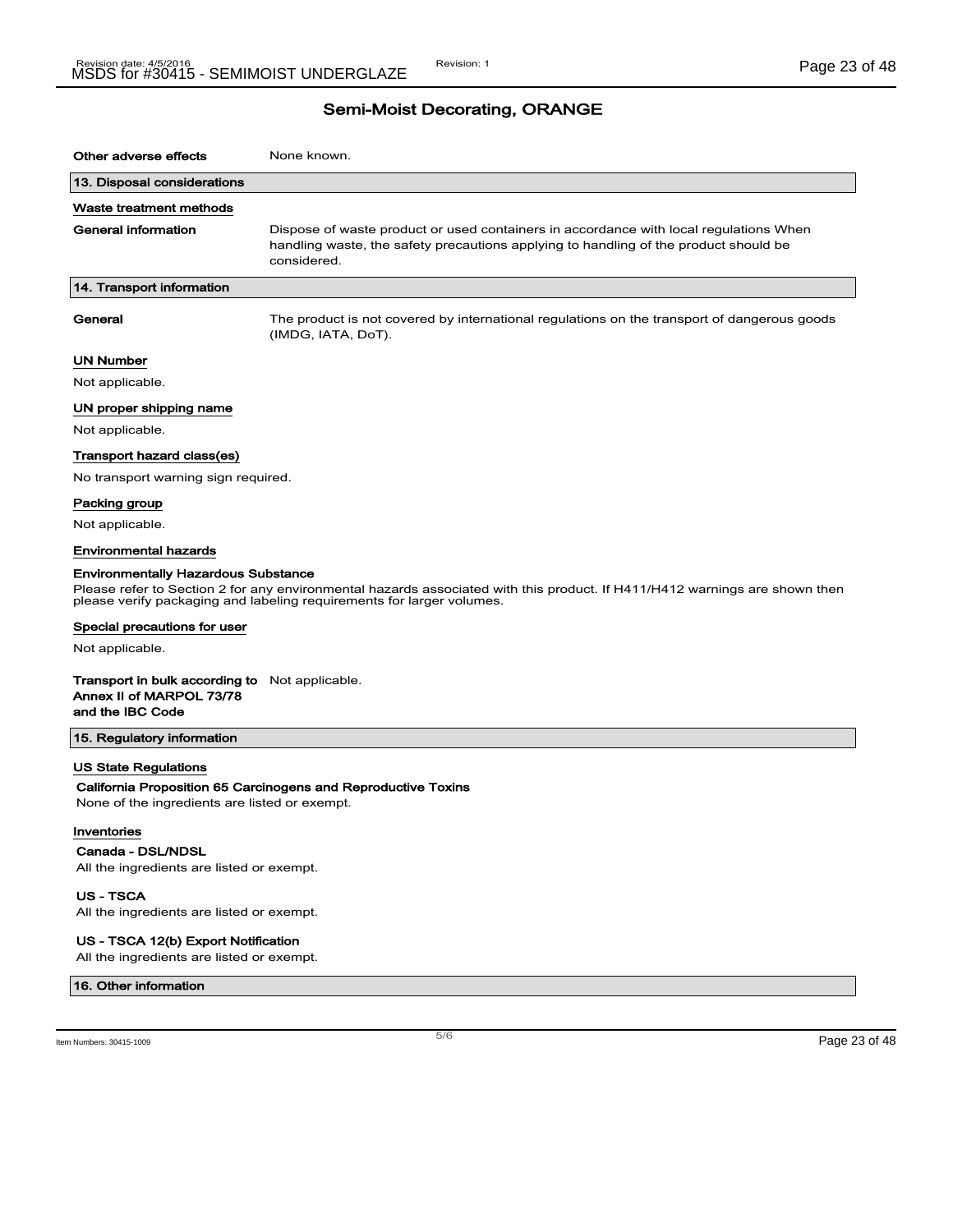Semi-Moist Decorating, ORANGE

| General information  | The following are the top 5 materials by weight listed for New Jersey (if applicable):-<br>Crystalline Silica14808-60-7, Water7732-18-5, Glucose8029-43-4, Hydrous Aluminum Silicate<br>1332-58-7<br>Non Lead Frit65997-18-4 |
|----------------------|------------------------------------------------------------------------------------------------------------------------------------------------------------------------------------------------------------------------------|
| <b>Revision date</b> | 4/5/2016                                                                                                                                                                                                                     |
| Revision             |                                                                                                                                                                                                                              |
| SDS No.              | 5560                                                                                                                                                                                                                         |

This information relates only to the specific material designated and may not be valid for such material used in combination<br>with any other materials or in any process. Such information is, to the best of the company's kn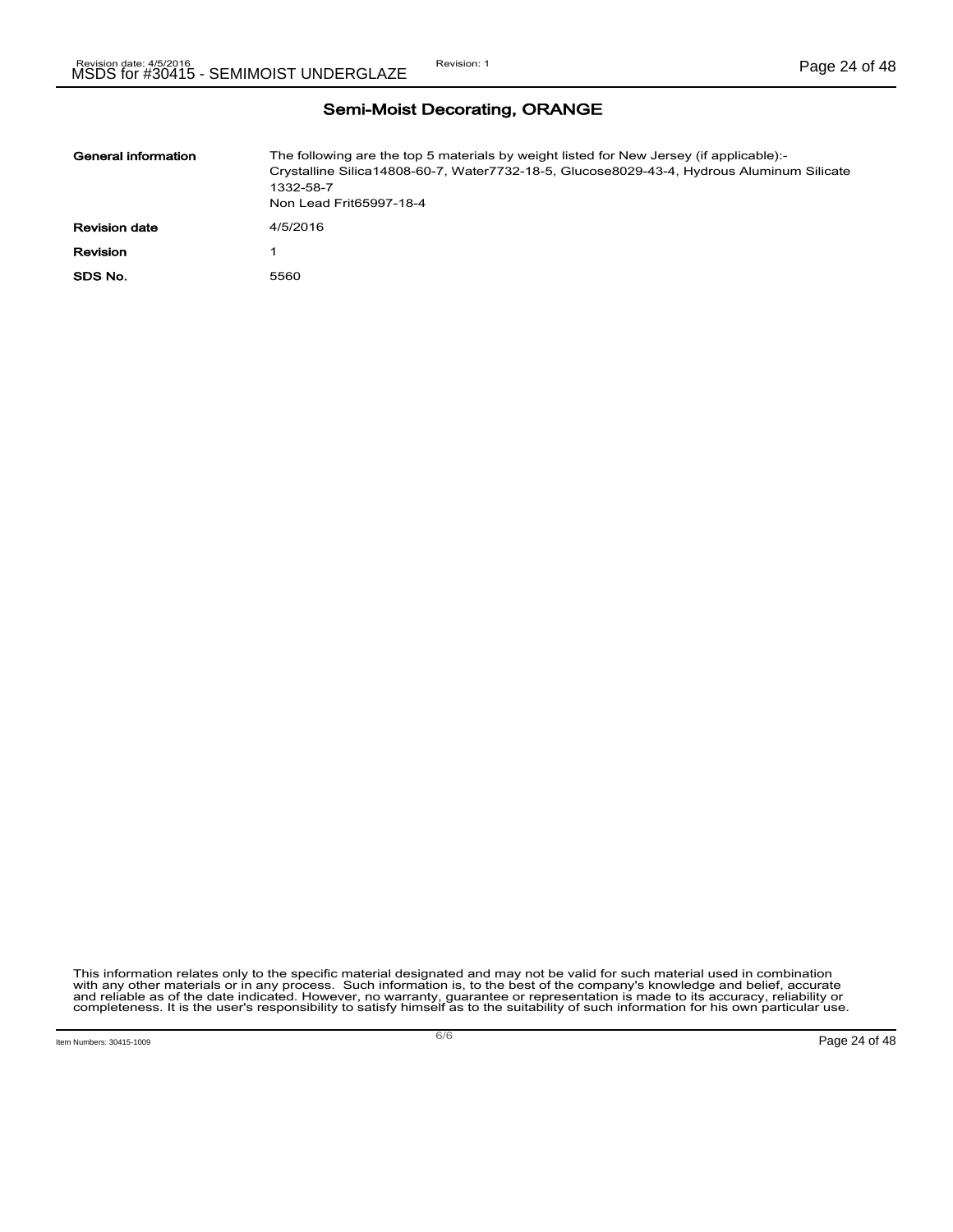### SAFETY DATA SHEET Semi-Moist Decorating, PEACH

| 1. Identification                                       |                                                                                                                                                                                    |
|---------------------------------------------------------|------------------------------------------------------------------------------------------------------------------------------------------------------------------------------------|
| <b>Product identifier</b>                               |                                                                                                                                                                                    |
| <b>Product name</b>                                     | Semi-Moist Decorating, PEACH                                                                                                                                                       |
| <b>Product number</b>                                   | Semi-Moist Decorating, PEACH                                                                                                                                                       |
| Recommended use of the chemical and restrictions on use |                                                                                                                                                                                    |
| Application                                             | Ceramic underglaze                                                                                                                                                                 |
| Details of the supplier of the safety data sheet        |                                                                                                                                                                                    |
| Supplier                                                | American Art Clay Co Inc<br>6060 Guion Road<br>Indianapolis,<br>IN 46254-1222<br><b>USA</b><br>+1 317 244 6871                                                                     |
| Emergency telephone number                              |                                                                                                                                                                                    |
| <b>Emergency telephone</b>                              | 1 317 244 6871 Mon-Fri, 0900-1700 EST                                                                                                                                              |
| 2. Hazard(s) identification                             |                                                                                                                                                                                    |
| Classification of the substance or mixture              |                                                                                                                                                                                    |
| <b>Physical hazards</b>                                 | <b>Not Classified</b>                                                                                                                                                              |
| <b>Health hazards</b>                                   | Not Classified                                                                                                                                                                     |
| <b>Environmental hazards</b>                            | <b>Not Classified</b>                                                                                                                                                              |
| Label elements                                          |                                                                                                                                                                                    |
| <b>Hazard statements</b>                                | <b>NC Not Classified</b>                                                                                                                                                           |
| Other hazards                                           |                                                                                                                                                                                    |
| none present.                                           |                                                                                                                                                                                    |
| 3. Composition/information on ingredients               |                                                                                                                                                                                    |
| <b>Mixtures</b>                                         |                                                                                                                                                                                    |
| <b>Composition comments</b>                             | Only ingredients listed above are notifiable for this product. If none are shown then all<br>ingredients are exempt.                                                               |
| 4. First-aid measures                                   |                                                                                                                                                                                    |
| Description of first aid measures                       |                                                                                                                                                                                    |
| Inhalation                                              | Unlikely route of exposure as the product does not contain volatile substances.                                                                                                    |
| Ingestion                                               | Do not induce vomiting. Rinse mouth thoroughly with water. Give a few small glasses of water<br>or milk to drink. Get medical attention if any discomfort continues.               |
| <b>Skin Contact</b>                                     | Wash skin thoroughly with soap and water.                                                                                                                                          |
| Eye contact                                             | Rinse with water.                                                                                                                                                                  |
|                                                         | Most important symptoms and effects, both acute and delayed                                                                                                                        |
| Inhalation                                              | Read Section 2 for any specific precautions associated with this product. In general, breathing<br>any type of dust/mist can and may aggravate irritation of the throat and lungs. |

Item Numbers: 30415-1009 Page 25 of 48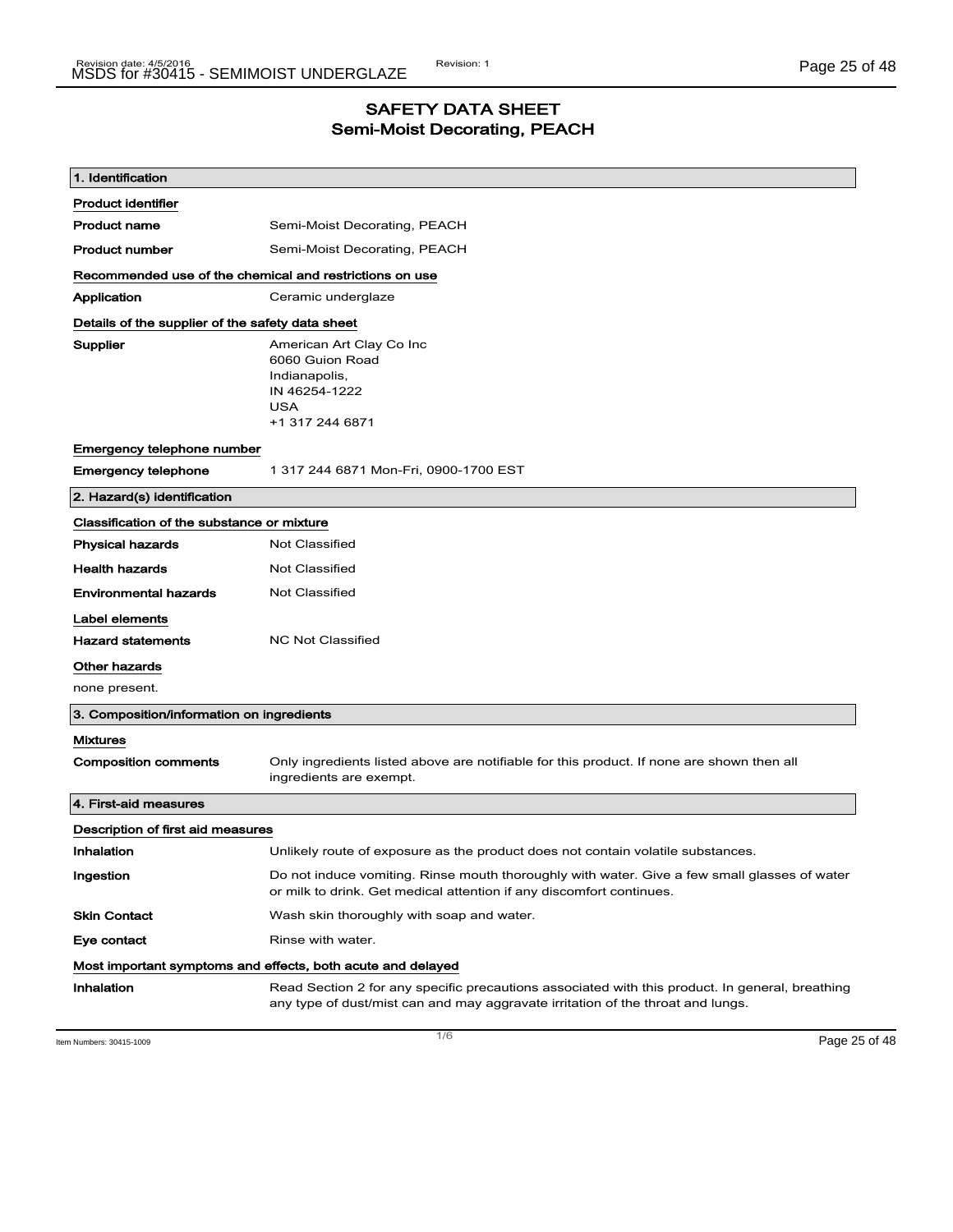Semi-Moist Decorating, PEACH

| Read Section 2 for any specific precautions associated with the use of this product. Products<br>with specific warnings about ingestion will give guidance there.<br>Read Section 2 for any specific precautions associated with the use of this product. In general<br>most ceramic glazes, clays and special products will tend to have a drying effect on the skin<br>and may cause some sensitivity to users with sensitive skin.<br>Read Section 2 for any specific precautions associated with the use of this product. In general<br>most ceramic and special products contain materials that maybe abrasive to eyes. Keeping<br>materials from contacting the eyes is prudent. If contact does occur, flush with clean water, do<br>not rub.<br>Indication of immediate medical attention and special treatment needed<br>Treat symptomatically.<br>Use fire-extinguishing media suitable for the surrounding fire.<br>Special hazards arising from the substance or mixture<br>The product is not believed to present a hazard due to its physical nature.<br>Use protective equipment appropriate for surrounding materials.<br>Personal precautions, protective equipment and emergency procedures<br>For personal protection, see Section 8.<br>Please read Section 2 completely. If any environmental warnings such as; H411 or H412 are<br>listed in Section 2, please use appropriate procedures when disposing of product and<br>container. Do not put materials into waterways or sewers.<br>Methods and material for containment and cleaning up<br>Collect spillage for reclamation or absorb in vermiculite, dry sand or similar material.<br>For waste disposal, see Section 13. For personal protection, see Section 8.<br>Read label before use. Do not eat, drink or smoke when using this product. Good personal<br>hygiene procedures should be implemented. Wash hands and any other contaminated areas<br>of the body with soap and water before leaving the work site.<br>Conditions for safe storage, including any incompatibilities<br>Store in tightly-closed, original container in a dry and cool place.<br>The identified uses for this product are detailed in Section 1.2.<br>8. Exposure Controls/personal protection |                                                  |  |  |
|--------------------------------------------------------------------------------------------------------------------------------------------------------------------------------------------------------------------------------------------------------------------------------------------------------------------------------------------------------------------------------------------------------------------------------------------------------------------------------------------------------------------------------------------------------------------------------------------------------------------------------------------------------------------------------------------------------------------------------------------------------------------------------------------------------------------------------------------------------------------------------------------------------------------------------------------------------------------------------------------------------------------------------------------------------------------------------------------------------------------------------------------------------------------------------------------------------------------------------------------------------------------------------------------------------------------------------------------------------------------------------------------------------------------------------------------------------------------------------------------------------------------------------------------------------------------------------------------------------------------------------------------------------------------------------------------------------------------------------------------------------------------------------------------------------------------------------------------------------------------------------------------------------------------------------------------------------------------------------------------------------------------------------------------------------------------------------------------------------------------------------------------------------------------------------------------------------------------------------------------------------------|--------------------------------------------------|--|--|
|                                                                                                                                                                                                                                                                                                                                                                                                                                                                                                                                                                                                                                                                                                                                                                                                                                                                                                                                                                                                                                                                                                                                                                                                                                                                                                                                                                                                                                                                                                                                                                                                                                                                                                                                                                                                                                                                                                                                                                                                                                                                                                                                                                                                                                                              | Ingestion                                        |  |  |
|                                                                                                                                                                                                                                                                                                                                                                                                                                                                                                                                                                                                                                                                                                                                                                                                                                                                                                                                                                                                                                                                                                                                                                                                                                                                                                                                                                                                                                                                                                                                                                                                                                                                                                                                                                                                                                                                                                                                                                                                                                                                                                                                                                                                                                                              | <b>Skin contact</b>                              |  |  |
|                                                                                                                                                                                                                                                                                                                                                                                                                                                                                                                                                                                                                                                                                                                                                                                                                                                                                                                                                                                                                                                                                                                                                                                                                                                                                                                                                                                                                                                                                                                                                                                                                                                                                                                                                                                                                                                                                                                                                                                                                                                                                                                                                                                                                                                              | Eye contact                                      |  |  |
|                                                                                                                                                                                                                                                                                                                                                                                                                                                                                                                                                                                                                                                                                                                                                                                                                                                                                                                                                                                                                                                                                                                                                                                                                                                                                                                                                                                                                                                                                                                                                                                                                                                                                                                                                                                                                                                                                                                                                                                                                                                                                                                                                                                                                                                              |                                                  |  |  |
|                                                                                                                                                                                                                                                                                                                                                                                                                                                                                                                                                                                                                                                                                                                                                                                                                                                                                                                                                                                                                                                                                                                                                                                                                                                                                                                                                                                                                                                                                                                                                                                                                                                                                                                                                                                                                                                                                                                                                                                                                                                                                                                                                                                                                                                              | Notes for the doctor                             |  |  |
|                                                                                                                                                                                                                                                                                                                                                                                                                                                                                                                                                                                                                                                                                                                                                                                                                                                                                                                                                                                                                                                                                                                                                                                                                                                                                                                                                                                                                                                                                                                                                                                                                                                                                                                                                                                                                                                                                                                                                                                                                                                                                                                                                                                                                                                              | 5. Fire-fighting measures                        |  |  |
|                                                                                                                                                                                                                                                                                                                                                                                                                                                                                                                                                                                                                                                                                                                                                                                                                                                                                                                                                                                                                                                                                                                                                                                                                                                                                                                                                                                                                                                                                                                                                                                                                                                                                                                                                                                                                                                                                                                                                                                                                                                                                                                                                                                                                                                              | Extinguishing media                              |  |  |
|                                                                                                                                                                                                                                                                                                                                                                                                                                                                                                                                                                                                                                                                                                                                                                                                                                                                                                                                                                                                                                                                                                                                                                                                                                                                                                                                                                                                                                                                                                                                                                                                                                                                                                                                                                                                                                                                                                                                                                                                                                                                                                                                                                                                                                                              | Suitable extinguishing media                     |  |  |
|                                                                                                                                                                                                                                                                                                                                                                                                                                                                                                                                                                                                                                                                                                                                                                                                                                                                                                                                                                                                                                                                                                                                                                                                                                                                                                                                                                                                                                                                                                                                                                                                                                                                                                                                                                                                                                                                                                                                                                                                                                                                                                                                                                                                                                                              |                                                  |  |  |
|                                                                                                                                                                                                                                                                                                                                                                                                                                                                                                                                                                                                                                                                                                                                                                                                                                                                                                                                                                                                                                                                                                                                                                                                                                                                                                                                                                                                                                                                                                                                                                                                                                                                                                                                                                                                                                                                                                                                                                                                                                                                                                                                                                                                                                                              | Specific hazards                                 |  |  |
|                                                                                                                                                                                                                                                                                                                                                                                                                                                                                                                                                                                                                                                                                                                                                                                                                                                                                                                                                                                                                                                                                                                                                                                                                                                                                                                                                                                                                                                                                                                                                                                                                                                                                                                                                                                                                                                                                                                                                                                                                                                                                                                                                                                                                                                              | Advice for firefighters                          |  |  |
|                                                                                                                                                                                                                                                                                                                                                                                                                                                                                                                                                                                                                                                                                                                                                                                                                                                                                                                                                                                                                                                                                                                                                                                                                                                                                                                                                                                                                                                                                                                                                                                                                                                                                                                                                                                                                                                                                                                                                                                                                                                                                                                                                                                                                                                              | Special protective equipment<br>for firefighters |  |  |
|                                                                                                                                                                                                                                                                                                                                                                                                                                                                                                                                                                                                                                                                                                                                                                                                                                                                                                                                                                                                                                                                                                                                                                                                                                                                                                                                                                                                                                                                                                                                                                                                                                                                                                                                                                                                                                                                                                                                                                                                                                                                                                                                                                                                                                                              | 6. Accidental release measures                   |  |  |
|                                                                                                                                                                                                                                                                                                                                                                                                                                                                                                                                                                                                                                                                                                                                                                                                                                                                                                                                                                                                                                                                                                                                                                                                                                                                                                                                                                                                                                                                                                                                                                                                                                                                                                                                                                                                                                                                                                                                                                                                                                                                                                                                                                                                                                                              |                                                  |  |  |
|                                                                                                                                                                                                                                                                                                                                                                                                                                                                                                                                                                                                                                                                                                                                                                                                                                                                                                                                                                                                                                                                                                                                                                                                                                                                                                                                                                                                                                                                                                                                                                                                                                                                                                                                                                                                                                                                                                                                                                                                                                                                                                                                                                                                                                                              | <b>Personal precautions</b>                      |  |  |
|                                                                                                                                                                                                                                                                                                                                                                                                                                                                                                                                                                                                                                                                                                                                                                                                                                                                                                                                                                                                                                                                                                                                                                                                                                                                                                                                                                                                                                                                                                                                                                                                                                                                                                                                                                                                                                                                                                                                                                                                                                                                                                                                                                                                                                                              | <b>Environmental precautions</b>                 |  |  |
|                                                                                                                                                                                                                                                                                                                                                                                                                                                                                                                                                                                                                                                                                                                                                                                                                                                                                                                                                                                                                                                                                                                                                                                                                                                                                                                                                                                                                                                                                                                                                                                                                                                                                                                                                                                                                                                                                                                                                                                                                                                                                                                                                                                                                                                              | <b>Environmental precautions</b>                 |  |  |
|                                                                                                                                                                                                                                                                                                                                                                                                                                                                                                                                                                                                                                                                                                                                                                                                                                                                                                                                                                                                                                                                                                                                                                                                                                                                                                                                                                                                                                                                                                                                                                                                                                                                                                                                                                                                                                                                                                                                                                                                                                                                                                                                                                                                                                                              |                                                  |  |  |
|                                                                                                                                                                                                                                                                                                                                                                                                                                                                                                                                                                                                                                                                                                                                                                                                                                                                                                                                                                                                                                                                                                                                                                                                                                                                                                                                                                                                                                                                                                                                                                                                                                                                                                                                                                                                                                                                                                                                                                                                                                                                                                                                                                                                                                                              | Methods for cleaning up                          |  |  |
|                                                                                                                                                                                                                                                                                                                                                                                                                                                                                                                                                                                                                                                                                                                                                                                                                                                                                                                                                                                                                                                                                                                                                                                                                                                                                                                                                                                                                                                                                                                                                                                                                                                                                                                                                                                                                                                                                                                                                                                                                                                                                                                                                                                                                                                              | Reference to other sections                      |  |  |
|                                                                                                                                                                                                                                                                                                                                                                                                                                                                                                                                                                                                                                                                                                                                                                                                                                                                                                                                                                                                                                                                                                                                                                                                                                                                                                                                                                                                                                                                                                                                                                                                                                                                                                                                                                                                                                                                                                                                                                                                                                                                                                                                                                                                                                                              | 7. Handling and storage                          |  |  |
|                                                                                                                                                                                                                                                                                                                                                                                                                                                                                                                                                                                                                                                                                                                                                                                                                                                                                                                                                                                                                                                                                                                                                                                                                                                                                                                                                                                                                                                                                                                                                                                                                                                                                                                                                                                                                                                                                                                                                                                                                                                                                                                                                                                                                                                              | Precautions for safe handling                    |  |  |
|                                                                                                                                                                                                                                                                                                                                                                                                                                                                                                                                                                                                                                                                                                                                                                                                                                                                                                                                                                                                                                                                                                                                                                                                                                                                                                                                                                                                                                                                                                                                                                                                                                                                                                                                                                                                                                                                                                                                                                                                                                                                                                                                                                                                                                                              | Usage precautions                                |  |  |
|                                                                                                                                                                                                                                                                                                                                                                                                                                                                                                                                                                                                                                                                                                                                                                                                                                                                                                                                                                                                                                                                                                                                                                                                                                                                                                                                                                                                                                                                                                                                                                                                                                                                                                                                                                                                                                                                                                                                                                                                                                                                                                                                                                                                                                                              |                                                  |  |  |
|                                                                                                                                                                                                                                                                                                                                                                                                                                                                                                                                                                                                                                                                                                                                                                                                                                                                                                                                                                                                                                                                                                                                                                                                                                                                                                                                                                                                                                                                                                                                                                                                                                                                                                                                                                                                                                                                                                                                                                                                                                                                                                                                                                                                                                                              | Storage precautions                              |  |  |
|                                                                                                                                                                                                                                                                                                                                                                                                                                                                                                                                                                                                                                                                                                                                                                                                                                                                                                                                                                                                                                                                                                                                                                                                                                                                                                                                                                                                                                                                                                                                                                                                                                                                                                                                                                                                                                                                                                                                                                                                                                                                                                                                                                                                                                                              | Specific end uses(s)                             |  |  |
|                                                                                                                                                                                                                                                                                                                                                                                                                                                                                                                                                                                                                                                                                                                                                                                                                                                                                                                                                                                                                                                                                                                                                                                                                                                                                                                                                                                                                                                                                                                                                                                                                                                                                                                                                                                                                                                                                                                                                                                                                                                                                                                                                                                                                                                              | Specific end use(s)                              |  |  |
|                                                                                                                                                                                                                                                                                                                                                                                                                                                                                                                                                                                                                                                                                                                                                                                                                                                                                                                                                                                                                                                                                                                                                                                                                                                                                                                                                                                                                                                                                                                                                                                                                                                                                                                                                                                                                                                                                                                                                                                                                                                                                                                                                                                                                                                              |                                                  |  |  |

 $\frac{1}{2}$  Item Numbers: 30415-1009 **Page 26 of 48**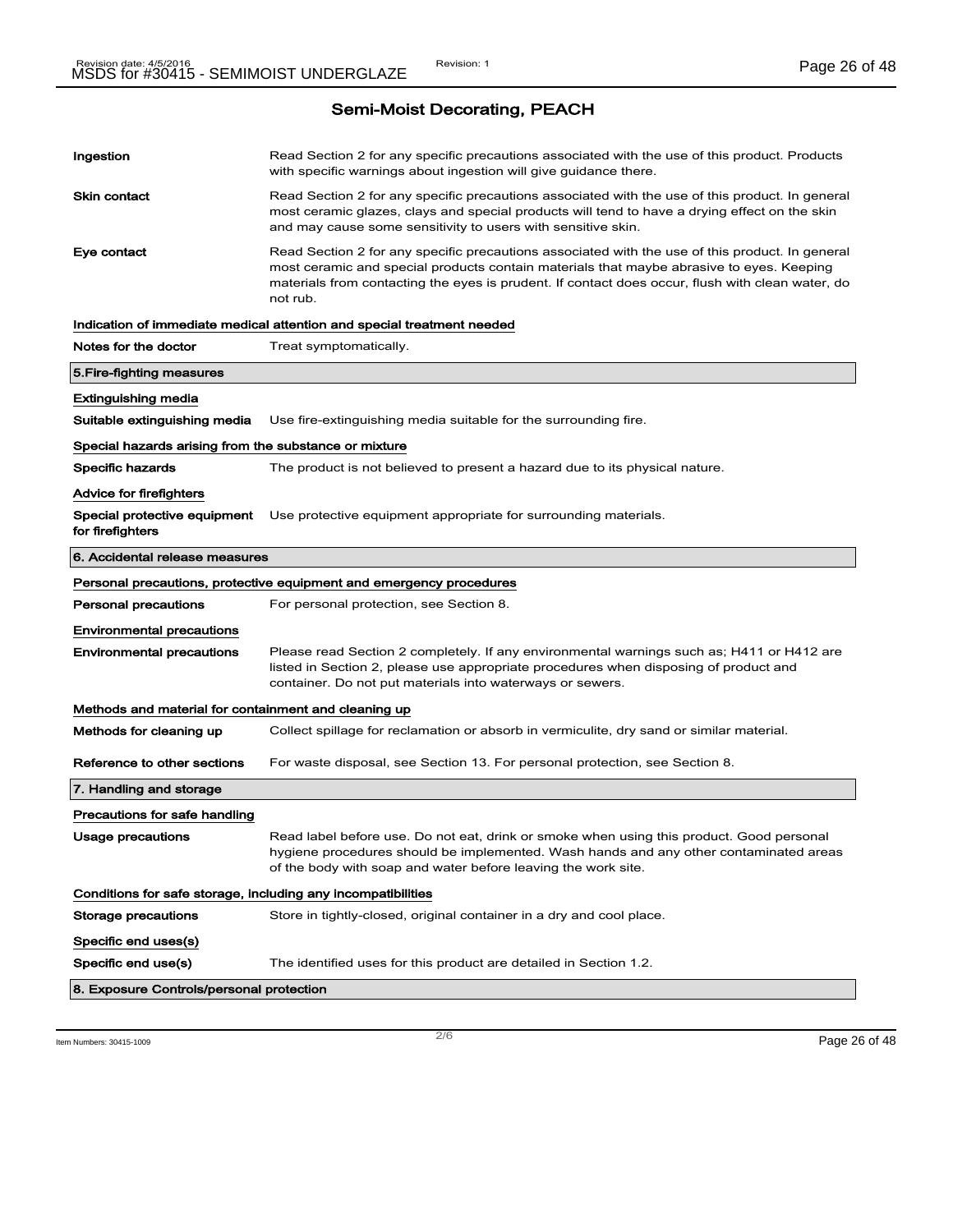# Semi-Moist Decorating, PEACH

| Ingredient comments                 | Only ingredients listed n Section 3 are notifiable for this product. If none are shown then all<br>ingredients are exempt.                                                                                           |
|-------------------------------------|----------------------------------------------------------------------------------------------------------------------------------------------------------------------------------------------------------------------|
| <b>Exposure controls</b>            |                                                                                                                                                                                                                      |
| Appropriate engineering<br>controls | No specific ventilations requirements unless the "FAN" pictogram is shown above or specified<br>in Section 2.                                                                                                        |
| Eye/face protection                 | No specific eye protection required unless the "EYE PROTECTION" pictogram is shown<br>above or specified in Section 2.                                                                                               |
| <b>Hand protection</b>              | No specific hand protection required unless the "HAND PROTECTION" pictogram is shown<br>above or specified in Section 2.                                                                                             |
| Hygiene measures                    | Using good personal hygiene practices is always appropriate. Keeping a clean work space,<br>cleaning up properly when done, and not eating, drinking or smoking when using this product.                             |
| <b>Respiratory protection</b>       | No specific respiratory protection required unless the "RESPIRATOR" pictogram is shown<br>above or specified in Section 2. Using the appropriate certified protection for the operation is<br>important if required. |

#### 9. Physical and Chemical Properties

### Information on basic physical and chemical properties

| Appearance                                      | Colored liquid.           |
|-------------------------------------------------|---------------------------|
| Color                                           | Various colors.           |
| Odor                                            | Almost odorless.          |
| Odor threshold                                  | No information available. |
| рH                                              | 6-8                       |
| <b>Melting point</b>                            | No information available. |
| Initial boiling point and range                 | No information available. |
| <b>Flash point</b>                              | No information available. |
| <b>Evaporation rate</b>                         | No information available. |
| Flammability (solid, gas)                       | No information available. |
| Upper/lower flammability or<br>explosive limits | No information available. |
| <b>Vapour pressure</b>                          | No information available. |
| <b>Relative density</b>                         | Greater than 1.0          |
| Solubility(ies)                                 | Not applicable.           |
| <b>Partition coefficient</b>                    | No information available. |
| <b>Auto-ignition temperature</b>                | Not applicable.           |
| <b>Decomposition Temperature</b>                | No information available. |
| <b>Viscosity</b>                                | No information available. |
| <b>Explosive properties</b>                     | none                      |
| <b>Oxidising properties</b>                     | none                      |
| Other information                               | Not applicable.           |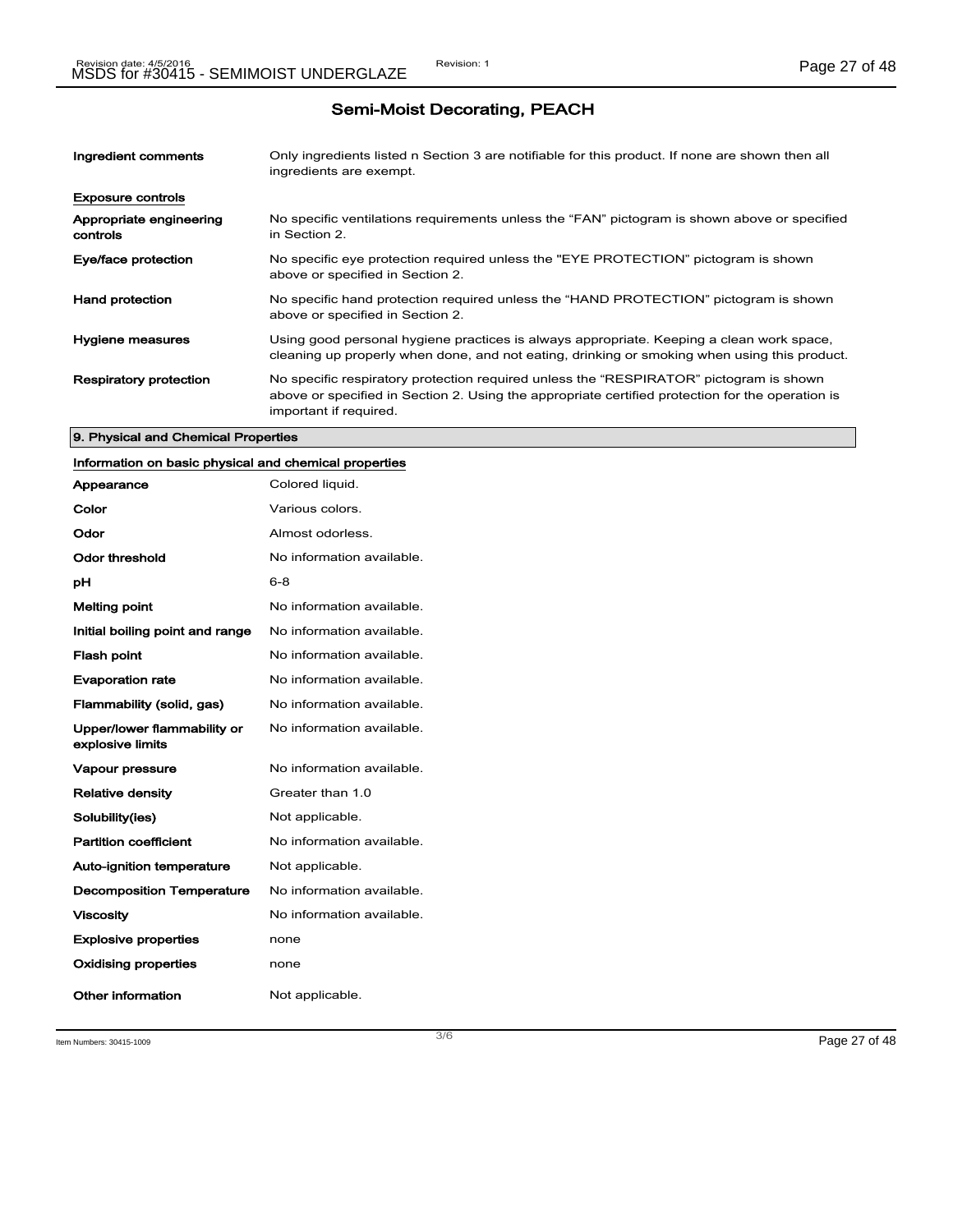|  | <b>Semi-Moist Decorating, PEACH</b> |  |
|--|-------------------------------------|--|
|--|-------------------------------------|--|

| 10. Stability and reactivity              |                                                                                                                                                                                                                                                |
|-------------------------------------------|------------------------------------------------------------------------------------------------------------------------------------------------------------------------------------------------------------------------------------------------|
| Reactivity                                | There are no known reactivity hazards associated with this product.                                                                                                                                                                            |
| <b>Stability</b>                          | No particular stability concerns.                                                                                                                                                                                                              |
| Possibility of hazardous<br>reactions     | None known.                                                                                                                                                                                                                                    |
| Conditions to avoid                       | None known.                                                                                                                                                                                                                                    |
| <b>Materials to avoid</b>                 | None known.                                                                                                                                                                                                                                    |
| Hazardous decomposition<br>products       | None known.                                                                                                                                                                                                                                    |
| 11. Toxicological information             |                                                                                                                                                                                                                                                |
| Information on toxicological effects      |                                                                                                                                                                                                                                                |
| <b>Toxicological effects</b>              | Please read Section 2 thoroughly to understand the toxicological risks, (if any) and<br>precautions for safe use (if any).                                                                                                                     |
| Skin corrosion/irritation                 |                                                                                                                                                                                                                                                |
| <b>Skin sensitization</b>                 |                                                                                                                                                                                                                                                |
| <b>Skin sensitisation</b>                 | Based on available data the classification criteria are not met.                                                                                                                                                                               |
| Eye contact                               | May cause temporary eye irritation.                                                                                                                                                                                                            |
| 12. Ecological Information                |                                                                                                                                                                                                                                                |
| Ecotoxicity                               | Please read Section 2 completely. If any environmental warnings such as; H411 or H412 are<br>listed in Section 2, please use appropriate procedures when disposing of product and<br>container. Do not put materials into waterways or sewers. |
| Toxicity                                  |                                                                                                                                                                                                                                                |
| <b>Toxicity</b>                           | Please read Section 2 completely. If any environmental warnings such as; H411 or H412 are<br>listed in Section 2, please use appropriate procedures when disposing of product and<br>container. Do not put materials into waterways or sewers. |
| Persistence and degradability             |                                                                                                                                                                                                                                                |
| Persistence and degradability             | No data available.                                                                                                                                                                                                                             |
| Biodegradation                            | Not inherently biodegradable.                                                                                                                                                                                                                  |
| Bioaccumulative potential                 |                                                                                                                                                                                                                                                |
| <b>Partition coefficient</b>              | No information available.                                                                                                                                                                                                                      |
| Mobility in soil                          |                                                                                                                                                                                                                                                |
| <b>Mobility</b>                           | Semi-mobile.                                                                                                                                                                                                                                   |
| <b>Results of PBT and vPvB assessment</b> |                                                                                                                                                                                                                                                |
| Results of PBT and vPvB<br>assessment     | This product does not contain any substances classified as PBT or vPvB.                                                                                                                                                                        |
|                                           |                                                                                                                                                                                                                                                |

 $\frac{4}{6}$  Item Numbers: 30415-1009 **Page 28 of 48**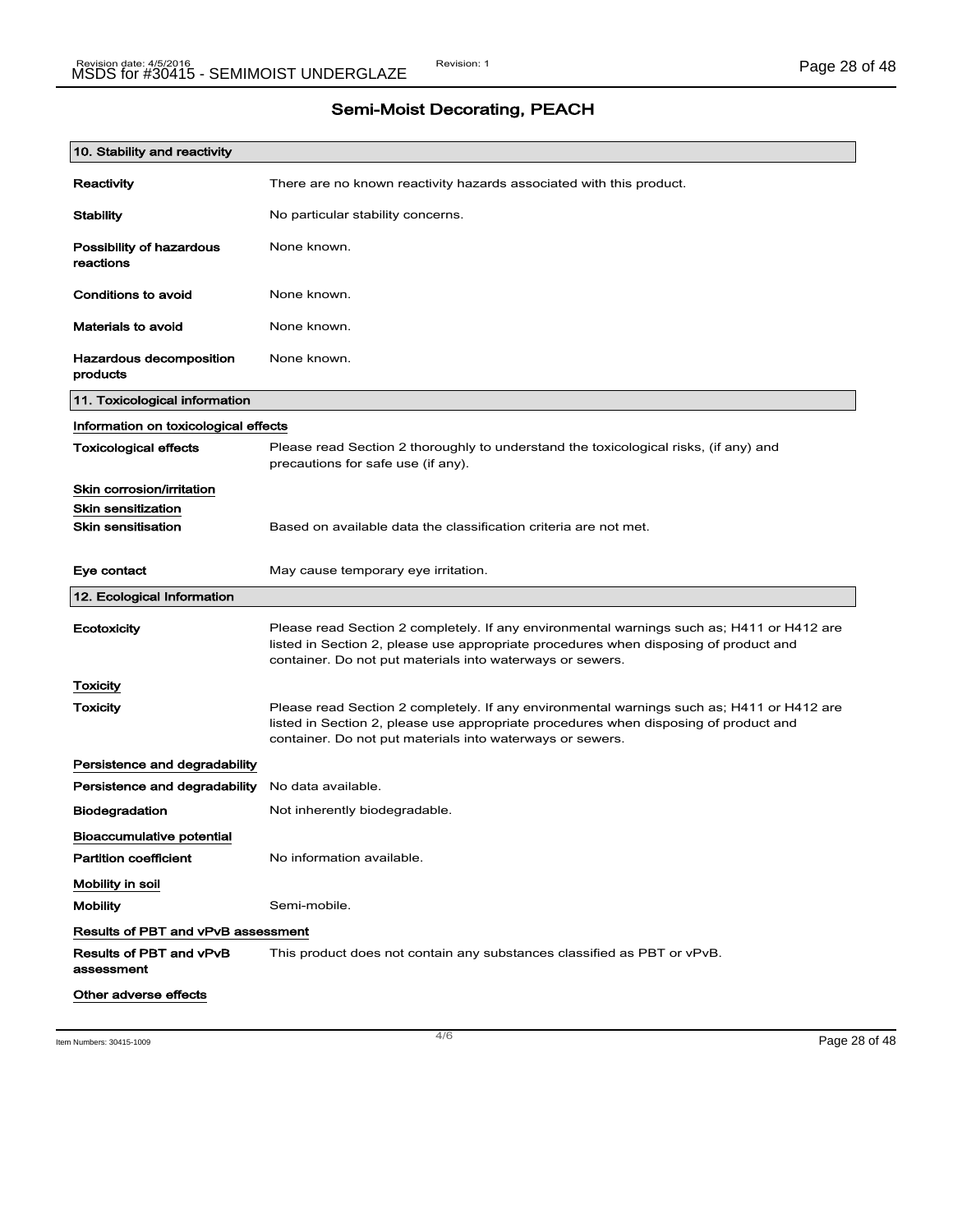# Semi-Moist Decorating, PEACH

| Other adverse effects                                                                                 | None known.                                                                                                                                                                                         |
|-------------------------------------------------------------------------------------------------------|-----------------------------------------------------------------------------------------------------------------------------------------------------------------------------------------------------|
| 13. Disposal considerations                                                                           |                                                                                                                                                                                                     |
| Waste treatment methods                                                                               |                                                                                                                                                                                                     |
| <b>General information</b>                                                                            | Dispose of waste product or used containers in accordance with local regulations When<br>handling waste, the safety precautions applying to handling of the product should be<br>considered.        |
| 14. Transport information                                                                             |                                                                                                                                                                                                     |
| General                                                                                               | The product is not covered by international regulations on the transport of dangerous goods<br>(IMDG, IATA, DoT).                                                                                   |
| <b>UN Number</b>                                                                                      |                                                                                                                                                                                                     |
| Not applicable.                                                                                       |                                                                                                                                                                                                     |
| UN proper shipping name                                                                               |                                                                                                                                                                                                     |
| Not applicable.                                                                                       |                                                                                                                                                                                                     |
| Transport hazard class(es)                                                                            |                                                                                                                                                                                                     |
| No transport warning sign required.                                                                   |                                                                                                                                                                                                     |
| Packing group                                                                                         |                                                                                                                                                                                                     |
| Not applicable.                                                                                       |                                                                                                                                                                                                     |
| <b>Environmental hazards</b>                                                                          |                                                                                                                                                                                                     |
| <b>Environmentally Hazardous Substance</b>                                                            | Please refer to Section 2 for any environmental hazards associated with this product. If H411/H412 warnings are shown then<br>please verify packaging and labeling requirements for larger volumes. |
| Special precautions for user                                                                          |                                                                                                                                                                                                     |
| Not applicable.                                                                                       |                                                                                                                                                                                                     |
| <b>Transport in bulk according to</b> Not applicable.<br>Annex II of MARPOL 73/78<br>and the IBC Code |                                                                                                                                                                                                     |
| 15. Regulatory information                                                                            |                                                                                                                                                                                                     |
| <b>US State Regulations</b><br>None of the ingredients are listed or exempt.                          | California Proposition 65 Carcinogens and Reproductive Toxins                                                                                                                                       |
| Inventories                                                                                           |                                                                                                                                                                                                     |
| Canada - DSL/NDSL<br>All the ingredients are listed or exempt.                                        |                                                                                                                                                                                                     |
| <b>US-TSCA</b><br>All the ingredients are listed or exempt.                                           |                                                                                                                                                                                                     |

### US - TSCA 12(b) Export Notification

All the ingredients are listed or exempt.

#### 16. Other information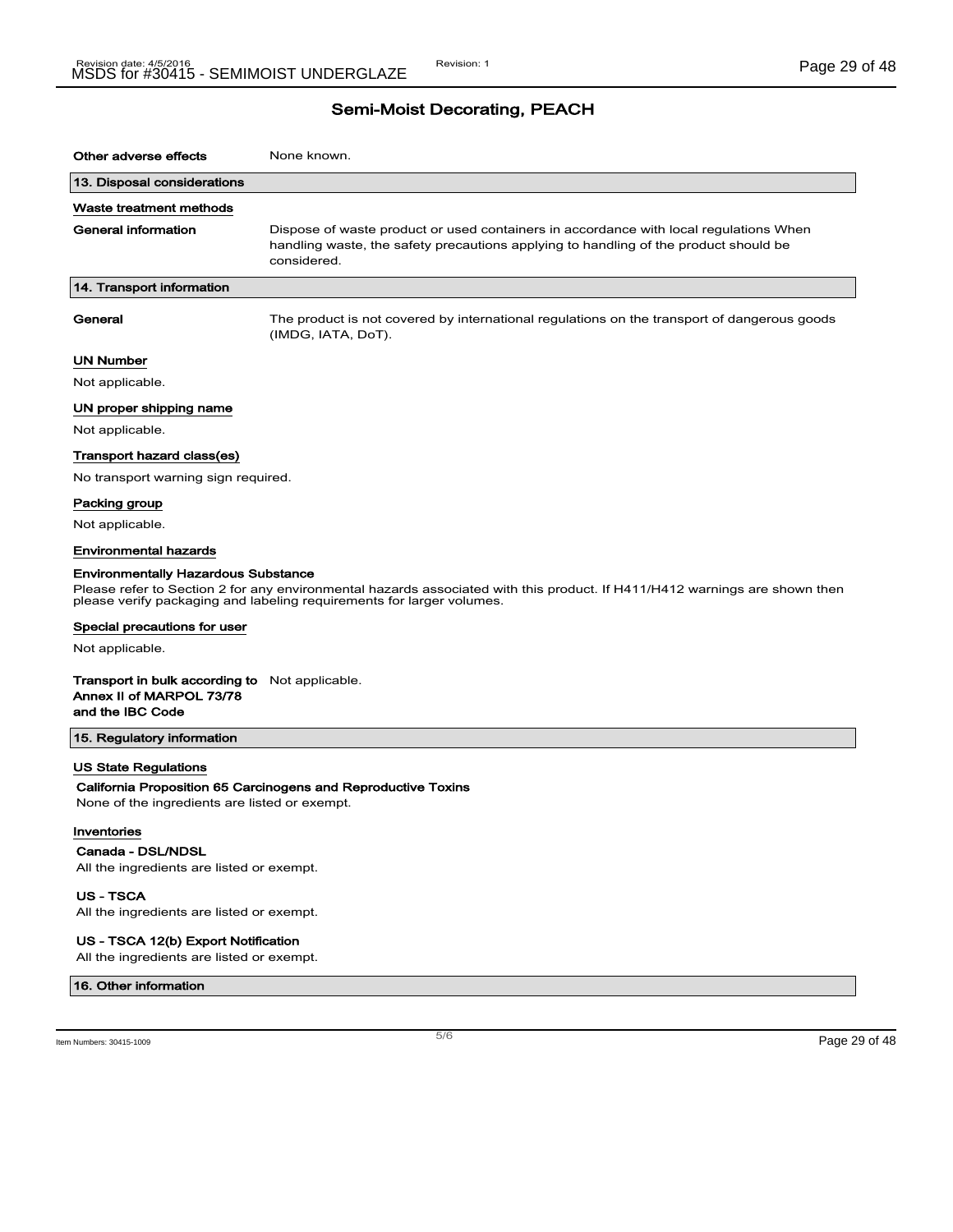| General information  | The following are the top 5 materials by weight listed for New Jersey (if applicable):-<br>Crystalline Silica14808-60-7, Water7732-18-5, Glucose8029-43-4, Hydrous Aluminum Silicate<br>1332-58-7<br>Non Lead Frit65997-18-4 |
|----------------------|------------------------------------------------------------------------------------------------------------------------------------------------------------------------------------------------------------------------------|
| <b>Revision date</b> | 4/5/2016                                                                                                                                                                                                                     |
| Revision             |                                                                                                                                                                                                                              |
| SDS No.              | 5561                                                                                                                                                                                                                         |

### Semi-Moist Decorating, PEACH

This information relates only to the specific material designated and may not be valid for such material used in combination<br>with any other materials or in any process. Such information is, to the best of the company's kn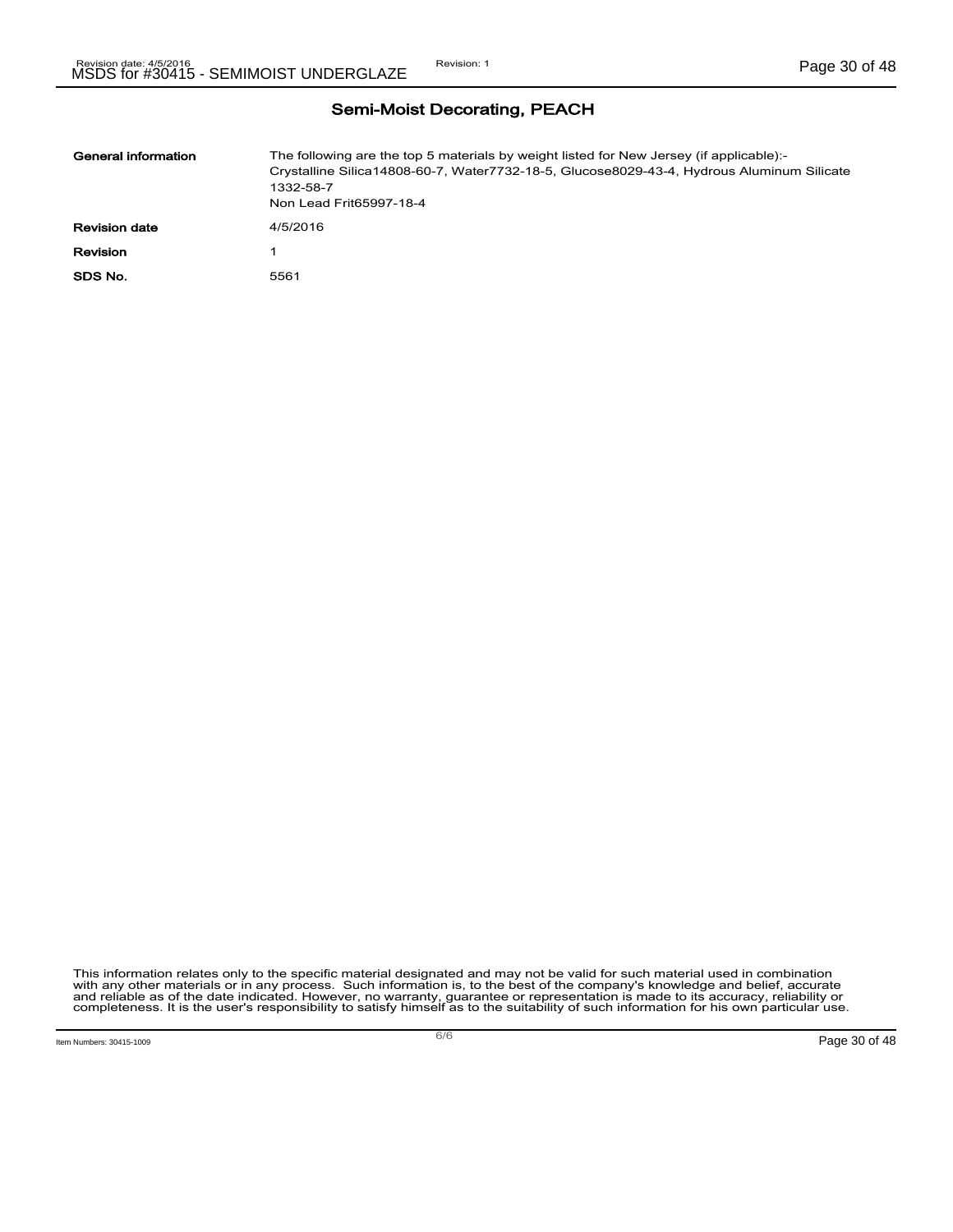### SAFETY DATA SHEET Semi-Moist Decorating, PURPLE

| 1. Identification                                       |                                                                                                                                                                                    |
|---------------------------------------------------------|------------------------------------------------------------------------------------------------------------------------------------------------------------------------------------|
| <b>Product identifier</b>                               |                                                                                                                                                                                    |
| <b>Product name</b>                                     | Semi-Moist Decorating, PURPLE                                                                                                                                                      |
| <b>Product number</b>                                   | Semi-Moist Decorating, PURPLE                                                                                                                                                      |
| Recommended use of the chemical and restrictions on use |                                                                                                                                                                                    |
| Application                                             | Ceramic underglaze                                                                                                                                                                 |
| Details of the supplier of the safety data sheet        |                                                                                                                                                                                    |
| Supplier                                                | American Art Clay Co Inc<br>6060 Guion Road<br>Indianapolis,<br>IN 46254-1222<br><b>USA</b><br>+1 317 244 6871                                                                     |
| Emergency telephone number                              |                                                                                                                                                                                    |
| <b>Emergency telephone</b>                              | 1 317 244 6871 Mon-Fri, 0900-1700 EST                                                                                                                                              |
| 2. Hazard(s) identification                             |                                                                                                                                                                                    |
| Classification of the substance or mixture              |                                                                                                                                                                                    |
| <b>Physical hazards</b>                                 | <b>Not Classified</b>                                                                                                                                                              |
| <b>Health hazards</b>                                   | <b>Not Classified</b>                                                                                                                                                              |
| <b>Environmental hazards</b>                            | <b>Not Classified</b>                                                                                                                                                              |
| Label elements                                          |                                                                                                                                                                                    |
| <b>Hazard statements</b>                                | <b>NC Not Classified</b>                                                                                                                                                           |
| Other hazards                                           |                                                                                                                                                                                    |
| none present.                                           |                                                                                                                                                                                    |
| 3. Composition/information on ingredients               |                                                                                                                                                                                    |
| <b>Mixtures</b>                                         |                                                                                                                                                                                    |
| <b>Composition comments</b>                             | Only ingredients listed above are notifiable for this product. If none are shown then all<br>ingredients are exempt.                                                               |
| 4. First-aid measures                                   |                                                                                                                                                                                    |
| Description of first aid measures                       |                                                                                                                                                                                    |
| Inhalation                                              | Unlikely route of exposure as the product does not contain volatile substances.                                                                                                    |
| Ingestion                                               | Do not induce vomiting. Rinse mouth thoroughly with water. Give a few small glasses of water<br>or milk to drink. Get medical attention if any discomfort continues.               |
| <b>Skin Contact</b>                                     | Wash skin thoroughly with soap and water.                                                                                                                                          |
| Eye contact                                             | Rinse with water.                                                                                                                                                                  |
|                                                         | Most important symptoms and effects, both acute and delayed                                                                                                                        |
| Inhalation                                              | Read Section 2 for any specific precautions associated with this product. In general, breathing<br>any type of dust/mist can and may aggravate irritation of the throat and lungs. |

Item Numbers: 30415-1009 Page 31 of 48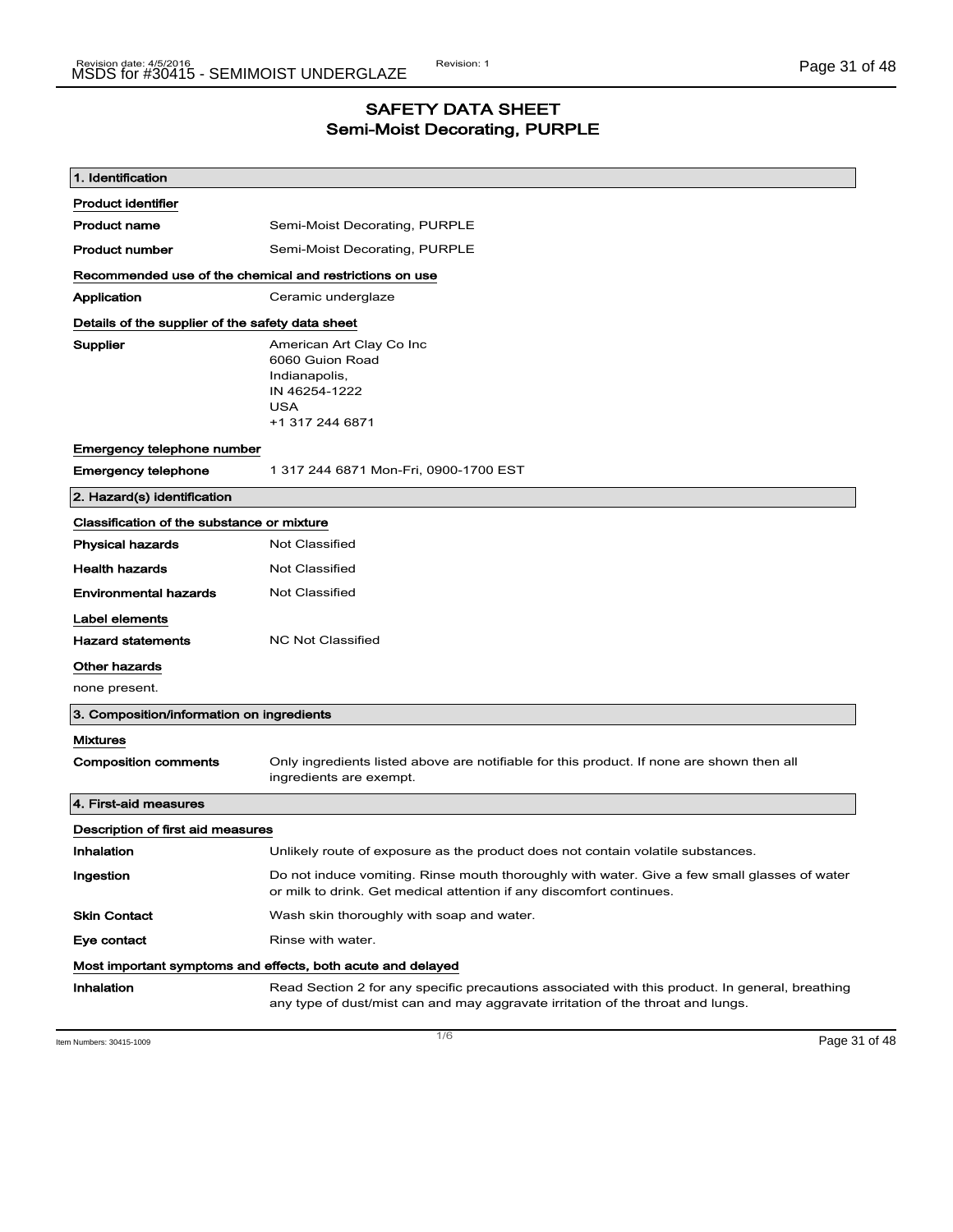| Ingestion                                                    | Read Section 2 for any specific precautions associated with the use of this product. Products<br>with specific warnings about ingestion will give guidance there.                                                                                                                                           |
|--------------------------------------------------------------|-------------------------------------------------------------------------------------------------------------------------------------------------------------------------------------------------------------------------------------------------------------------------------------------------------------|
| Skin contact                                                 | Read Section 2 for any specific precautions associated with the use of this product. In general<br>most ceramic glazes, clays and special products will tend to have a drying effect on the skin<br>and may cause some sensitivity to users with sensitive skin.                                            |
| Eye contact                                                  | Read Section 2 for any specific precautions associated with the use of this product. In general<br>most ceramic and special products contain materials that maybe abrasive to eyes. Keeping<br>materials from contacting the eyes is prudent. If contact does occur, flush with clean water, do<br>not rub. |
|                                                              | Indication of immediate medical attention and special treatment needed                                                                                                                                                                                                                                      |
| Notes for the doctor                                         | Treat symptomatically.                                                                                                                                                                                                                                                                                      |
| 5. Fire-fighting measures                                    |                                                                                                                                                                                                                                                                                                             |
| Extinguishing media                                          |                                                                                                                                                                                                                                                                                                             |
| Suitable extinguishing media                                 | Use fire-extinguishing media suitable for the surrounding fire.                                                                                                                                                                                                                                             |
| Special hazards arising from the substance or mixture        |                                                                                                                                                                                                                                                                                                             |
| <b>Specific hazards</b>                                      | The product is not believed to present a hazard due to its physical nature.                                                                                                                                                                                                                                 |
| Advice for firefighters                                      |                                                                                                                                                                                                                                                                                                             |
| Special protective equipment<br>for firefighters             | Use protective equipment appropriate for surrounding materials.                                                                                                                                                                                                                                             |
| 6. Accidental release measures                               |                                                                                                                                                                                                                                                                                                             |
|                                                              | Personal precautions, protective equipment and emergency procedures                                                                                                                                                                                                                                         |
| <b>Personal precautions</b>                                  | For personal protection, see Section 8.                                                                                                                                                                                                                                                                     |
|                                                              |                                                                                                                                                                                                                                                                                                             |
| <b>Environmental precautions</b>                             |                                                                                                                                                                                                                                                                                                             |
| <b>Environmental precautions</b>                             | Please read Section 2 completely. If any environmental warnings such as; H411 or H412 are<br>listed in Section 2, please use appropriate procedures when disposing of product and<br>container. Do not put materials into waterways or sewers.                                                              |
| Methods and material for containment and cleaning up         |                                                                                                                                                                                                                                                                                                             |
| Methods for cleaning up                                      | Collect spillage for reclamation or absorb in vermiculite, dry sand or similar material.                                                                                                                                                                                                                    |
| Reference to other sections                                  | For waste disposal, see Section 13. For personal protection, see Section 8.                                                                                                                                                                                                                                 |
| 7. Handling and storage                                      |                                                                                                                                                                                                                                                                                                             |
| Precautions for safe handling                                |                                                                                                                                                                                                                                                                                                             |
| Usage precautions                                            | Read label before use. Do not eat, drink or smoke when using this product. Good personal<br>hygiene procedures should be implemented. Wash hands and any other contaminated areas<br>of the body with soap and water before leaving the work site.                                                          |
| Conditions for safe storage, including any incompatibilities |                                                                                                                                                                                                                                                                                                             |
| Storage precautions                                          | Store in tightly-closed, original container in a dry and cool place.                                                                                                                                                                                                                                        |
| Specific end uses(s)                                         |                                                                                                                                                                                                                                                                                                             |
| Specific end use(s)                                          | The identified uses for this product are detailed in Section 1.2.                                                                                                                                                                                                                                           |

Item Numbers: 30415-1009 Page 32 of 48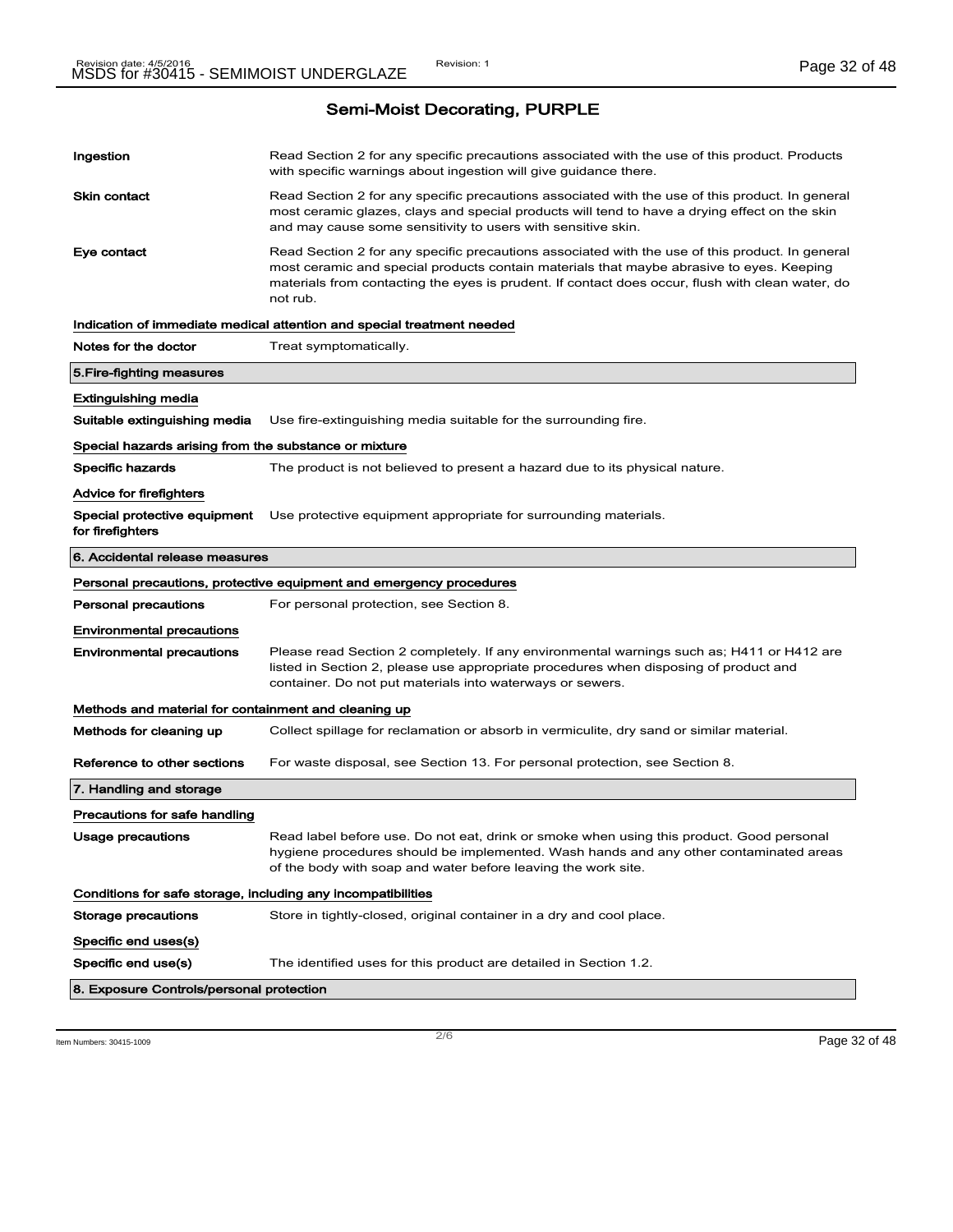| Ingredient comments                 | Only ingredients listed n Section 3 are notifiable for this product. If none are shown then all<br>ingredients are exempt.                                                                                           |
|-------------------------------------|----------------------------------------------------------------------------------------------------------------------------------------------------------------------------------------------------------------------|
| <b>Exposure controls</b>            |                                                                                                                                                                                                                      |
| Appropriate engineering<br>controls | No specific ventilations requirements unless the "FAN" pictogram is shown above or specified<br>in Section 2.                                                                                                        |
| Eye/face protection                 | No specific eye protection required unless the "EYE PROTECTION" pictogram is shown<br>above or specified in Section 2.                                                                                               |
| <b>Hand protection</b>              | No specific hand protection required unless the "HAND PROTECTION" pictogram is shown<br>above or specified in Section 2.                                                                                             |
| <b>Hygiene measures</b>             | Using good personal hygiene practices is always appropriate. Keeping a clean work space,<br>cleaning up properly when done, and not eating, drinking or smoking when using this product.                             |
| <b>Respiratory protection</b>       | No specific respiratory protection required unless the "RESPIRATOR" pictogram is shown<br>above or specified in Section 2. Using the appropriate certified protection for the operation is<br>important if required. |

#### 9. Physical and Chemical Properties

### Information on basic physical and chemical properties

| Appearance                                      | Colored liquid.           |
|-------------------------------------------------|---------------------------|
| Color                                           | Various colors.           |
| Odor                                            | Almost odorless.          |
| Odor threshold                                  | No information available. |
| рH                                              | $6 - 8$                   |
| <b>Melting point</b>                            | No information available. |
| Initial boiling point and range                 | No information available. |
| <b>Flash point</b>                              | No information available. |
| <b>Evaporation rate</b>                         | No information available. |
| Flammability (solid, gas)                       | No information available. |
| Upper/lower flammability or<br>explosive limits | No information available. |
| <b>Vapour pressure</b>                          | No information available. |
| <b>Relative density</b>                         | Greater than 1.0          |
| Solubility(ies)                                 | Not applicable.           |
| <b>Partition coefficient</b>                    | No information available. |
| <b>Auto-ignition temperature</b>                | Not applicable.           |
| <b>Decomposition Temperature</b>                | No information available. |
| <b>Viscosity</b>                                | No information available. |
| <b>Explosive properties</b>                     | none                      |
| <b>Oxidising properties</b>                     | none                      |
| Other information                               | Not applicable.           |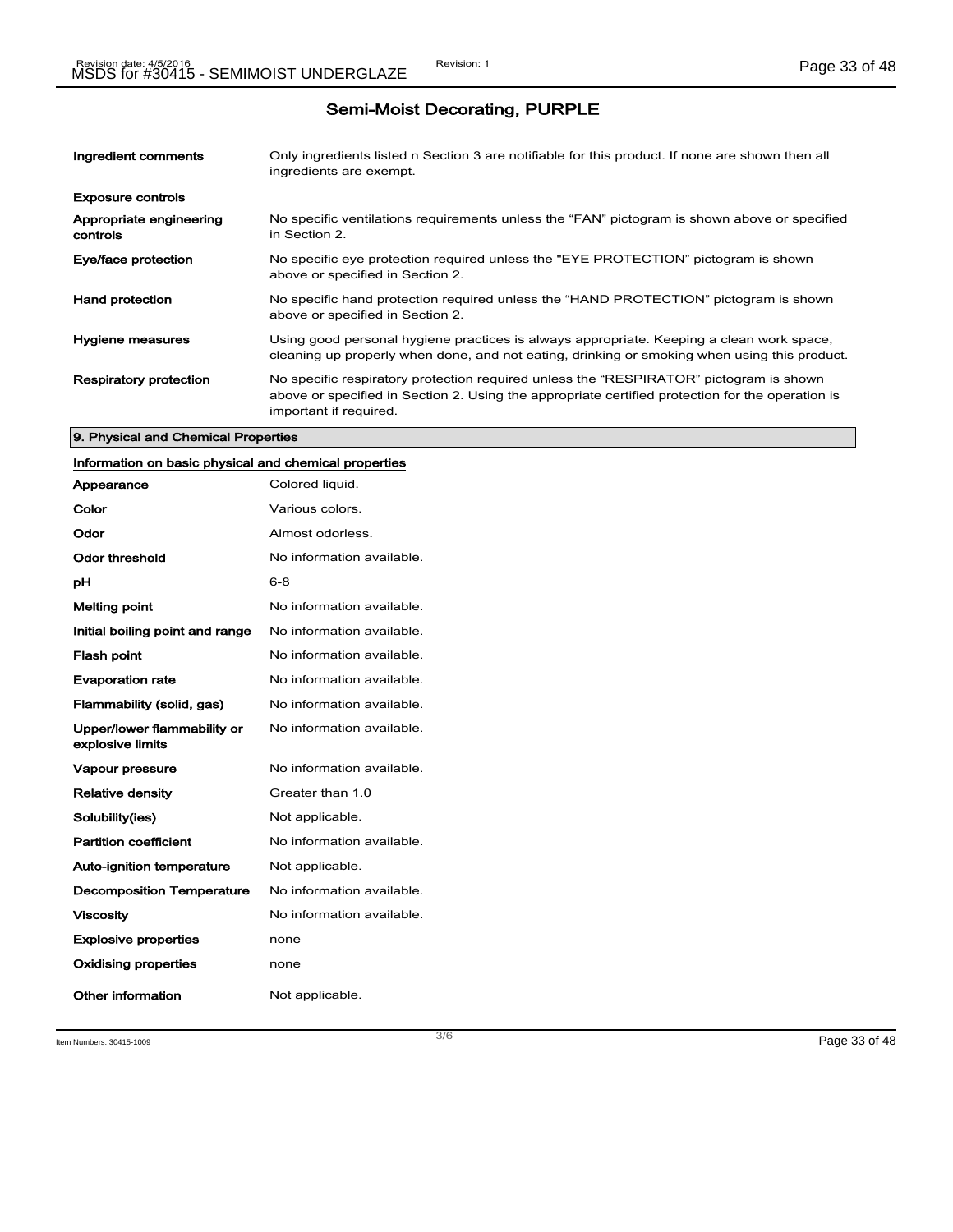| 10. Stability and reactivity              |                                                                                                                                                                                                                                                |
|-------------------------------------------|------------------------------------------------------------------------------------------------------------------------------------------------------------------------------------------------------------------------------------------------|
| Reactivity                                | There are no known reactivity hazards associated with this product.                                                                                                                                                                            |
| <b>Stability</b>                          | No particular stability concerns.                                                                                                                                                                                                              |
| Possibility of hazardous<br>reactions     | None known.                                                                                                                                                                                                                                    |
| Conditions to avoid                       | None known.                                                                                                                                                                                                                                    |
| <b>Materials to avoid</b>                 | None known.                                                                                                                                                                                                                                    |
| Hazardous decomposition<br>products       | None known.                                                                                                                                                                                                                                    |
| 11. Toxicological information             |                                                                                                                                                                                                                                                |
| Information on toxicological effects      |                                                                                                                                                                                                                                                |
| <b>Toxicological effects</b>              | Please read Section 2 thoroughly to understand the toxicological risks, (if any) and<br>precautions for safe use (if any).                                                                                                                     |
| Skin corrosion/irritation                 |                                                                                                                                                                                                                                                |
| <b>Skin sensitization</b>                 |                                                                                                                                                                                                                                                |
| <b>Skin sensitisation</b>                 | Based on available data the classification criteria are not met.                                                                                                                                                                               |
| Eye contact                               | May cause temporary eye irritation.                                                                                                                                                                                                            |
| 12. Ecological Information                |                                                                                                                                                                                                                                                |
| Ecotoxicity                               | Please read Section 2 completely. If any environmental warnings such as; H411 or H412 are<br>listed in Section 2, please use appropriate procedures when disposing of product and<br>container. Do not put materials into waterways or sewers. |
| Toxicity                                  |                                                                                                                                                                                                                                                |
| <b>Toxicity</b>                           | Please read Section 2 completely. If any environmental warnings such as; H411 or H412 are<br>listed in Section 2, please use appropriate procedures when disposing of product and<br>container. Do not put materials into waterways or sewers. |
| Persistence and degradability             |                                                                                                                                                                                                                                                |
| Persistence and degradability             | No data available.                                                                                                                                                                                                                             |
| <b>Biodegradation</b>                     | Not inherently biodegradable.                                                                                                                                                                                                                  |
| <b>Bioaccumulative potential</b>          |                                                                                                                                                                                                                                                |
| <b>Partition coefficient</b>              | No information available.                                                                                                                                                                                                                      |
| Mobility in soil                          |                                                                                                                                                                                                                                                |
| <b>Mobility</b>                           | Semi-mobile.                                                                                                                                                                                                                                   |
| <b>Results of PBT and vPvB assessment</b> |                                                                                                                                                                                                                                                |
| Results of PBT and vPvB<br>assessment     | This product does not contain any substances classified as PBT or vPvB.                                                                                                                                                                        |
| Other adverse effects                     |                                                                                                                                                                                                                                                |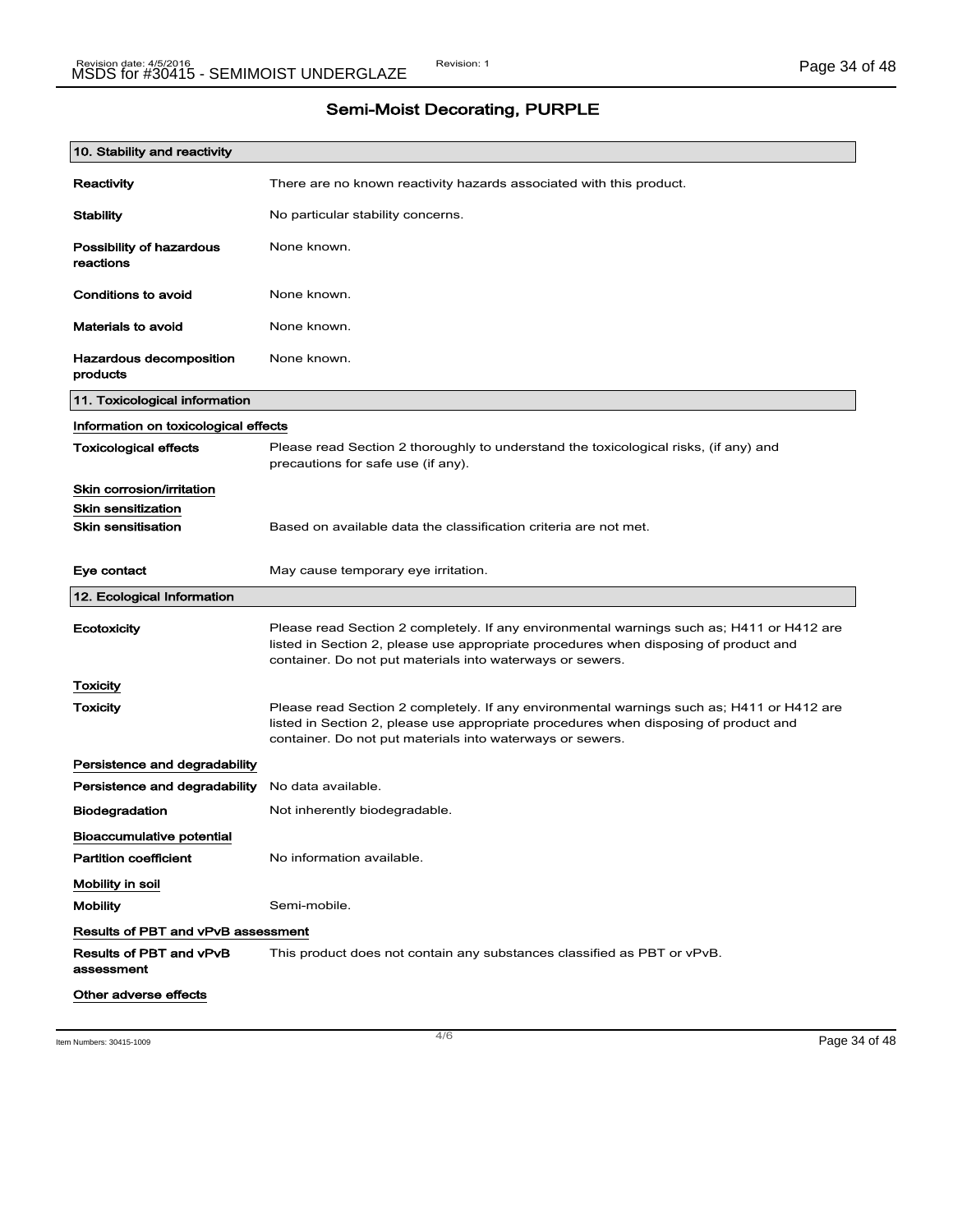| Other adverse effects                                                                                 | None known.                                                                                                                                                                                         |
|-------------------------------------------------------------------------------------------------------|-----------------------------------------------------------------------------------------------------------------------------------------------------------------------------------------------------|
| 13. Disposal considerations                                                                           |                                                                                                                                                                                                     |
| Waste treatment methods                                                                               |                                                                                                                                                                                                     |
| <b>General information</b>                                                                            | Dispose of waste product or used containers in accordance with local regulations When<br>handling waste, the safety precautions applying to handling of the product should be<br>considered.        |
| 14. Transport information                                                                             |                                                                                                                                                                                                     |
| General                                                                                               | The product is not covered by international regulations on the transport of dangerous goods<br>(IMDG, IATA, DoT).                                                                                   |
| <b>UN Number</b>                                                                                      |                                                                                                                                                                                                     |
| Not applicable.                                                                                       |                                                                                                                                                                                                     |
| UN proper shipping name                                                                               |                                                                                                                                                                                                     |
| Not applicable.                                                                                       |                                                                                                                                                                                                     |
| Transport hazard class(es)                                                                            |                                                                                                                                                                                                     |
| No transport warning sign required.                                                                   |                                                                                                                                                                                                     |
| Packing group                                                                                         |                                                                                                                                                                                                     |
| Not applicable.                                                                                       |                                                                                                                                                                                                     |
| <b>Environmental hazards</b>                                                                          |                                                                                                                                                                                                     |
| <b>Environmentally Hazardous Substance</b>                                                            | Please refer to Section 2 for any environmental hazards associated with this product. If H411/H412 warnings are shown then<br>please verify packaging and labeling requirements for larger volumes. |
| Special precautions for user                                                                          |                                                                                                                                                                                                     |
| Not applicable.                                                                                       |                                                                                                                                                                                                     |
| <b>Transport in bulk according to</b> Not applicable.<br>Annex II of MARPOL 73/78<br>and the IBC Code |                                                                                                                                                                                                     |
| 15. Regulatory information                                                                            |                                                                                                                                                                                                     |
| <b>US State Regulations</b><br>None of the ingredients are listed or exempt.                          | California Proposition 65 Carcinogens and Reproductive Toxins                                                                                                                                       |
| Inventories<br>Canada - DSL/NDSL<br>All the ingredients are listed or exempt.<br><b>US-TSCA</b>       |                                                                                                                                                                                                     |
| All the ingredients are listed or exempt.                                                             |                                                                                                                                                                                                     |

### US - TSCA 12(b) Export Notification

All the ingredients are listed or exempt.

#### 16. Other information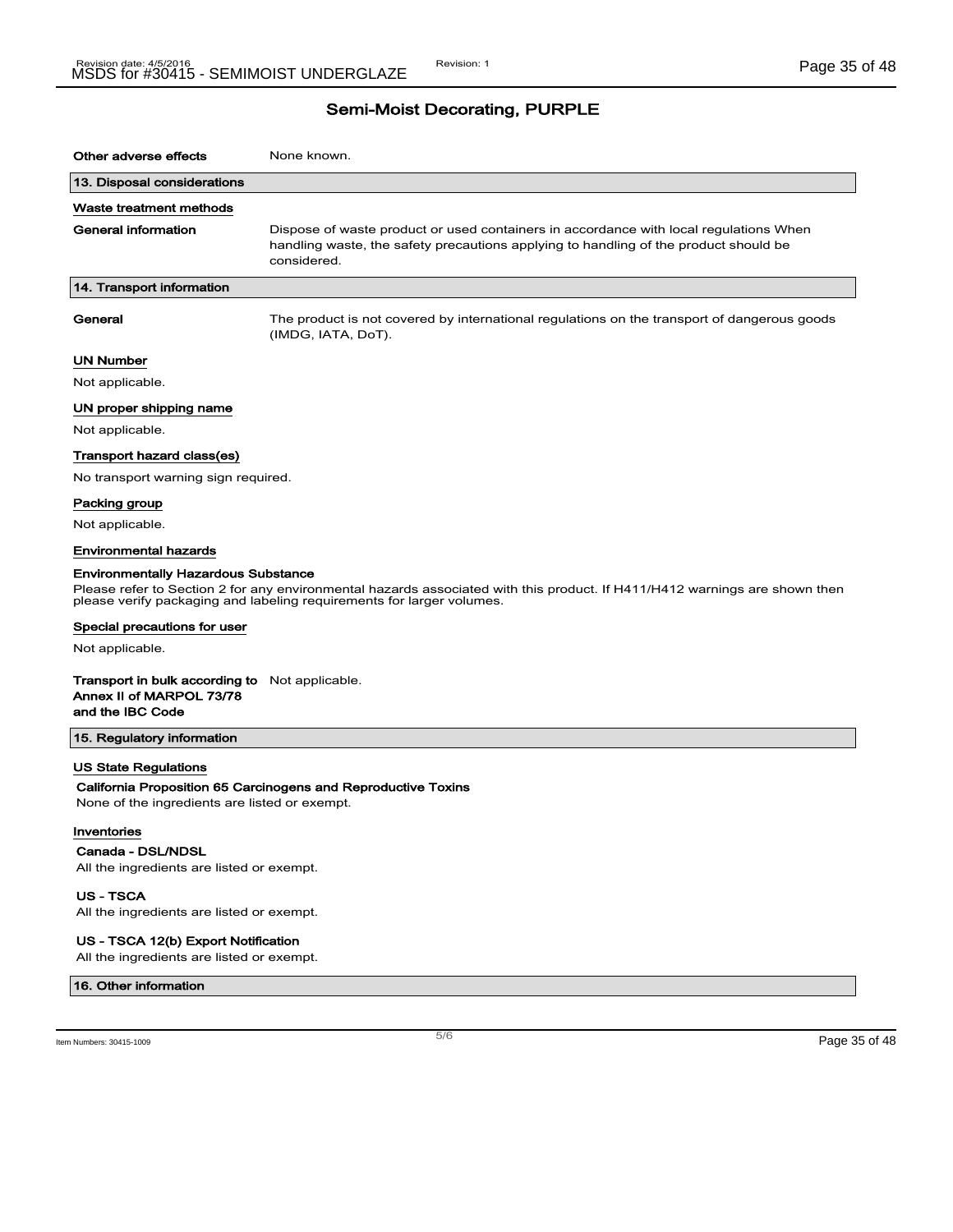| General information  | The following are the top 5 materials by weight listed for New Jersey (if applicable):-<br>Crystalline Silica14808-60-7, Water7732-18-5, Glucose8029-43-4, Hydrous Aluminum Silicate<br>1332-58-7<br>Non Lead Frit65997-18-4 |
|----------------------|------------------------------------------------------------------------------------------------------------------------------------------------------------------------------------------------------------------------------|
| <b>Revision date</b> | 4/5/2016                                                                                                                                                                                                                     |
| Revision             |                                                                                                                                                                                                                              |
| SDS No.              | 5563                                                                                                                                                                                                                         |

This information relates only to the specific material designated and may not be valid for such material used in combination<br>with any other materials or in any process. Such information is, to the best of the company's kn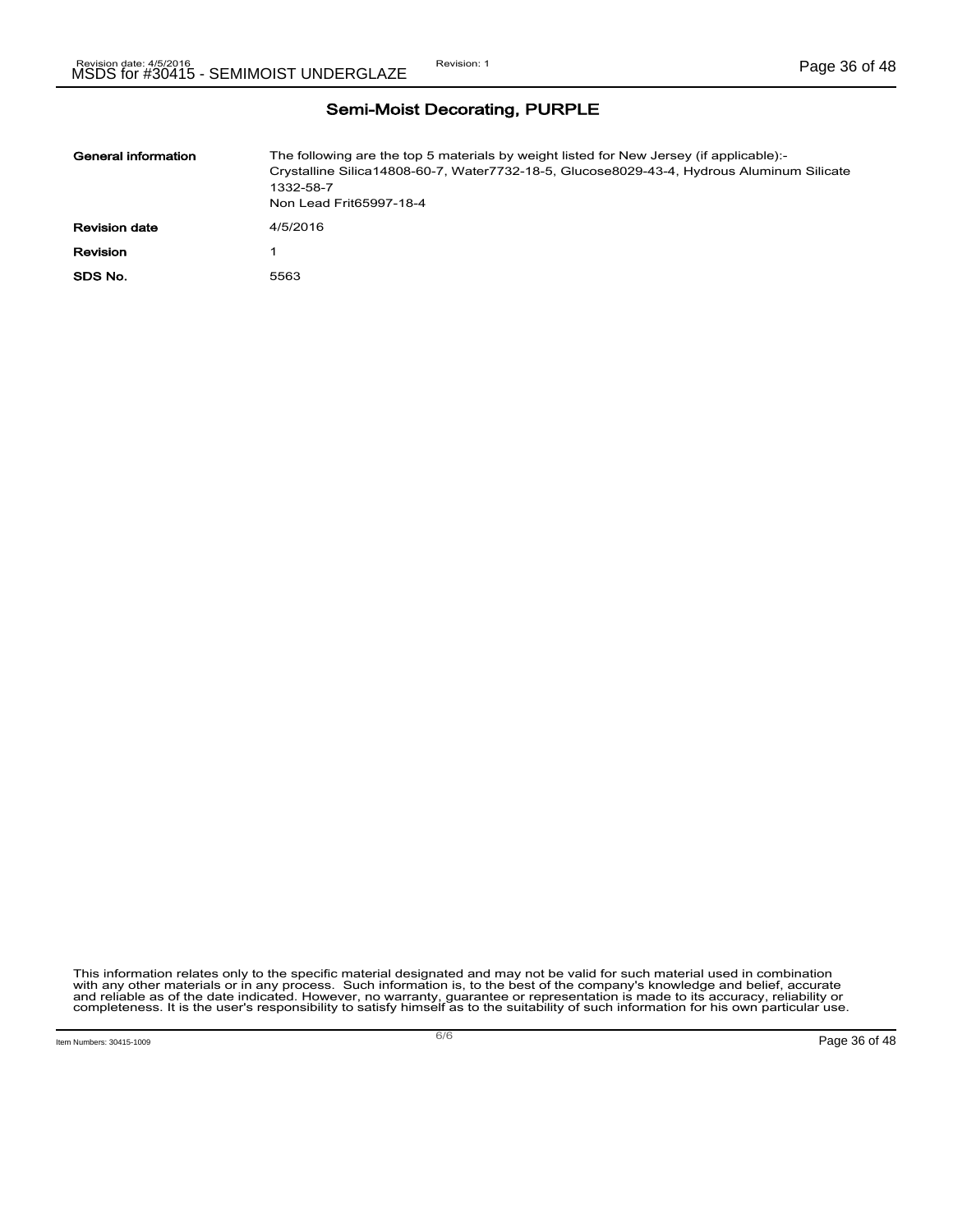### SAFETY DATA SHEET Semi-Moist Decorating, ROSE

| 1. Identification                                       |                                                                                                                                                                                    |
|---------------------------------------------------------|------------------------------------------------------------------------------------------------------------------------------------------------------------------------------------|
| <b>Product identifier</b>                               |                                                                                                                                                                                    |
| <b>Product name</b>                                     | Semi-Moist Decorating, ROSE                                                                                                                                                        |
| <b>Product number</b>                                   | Semi-Moist Decorating, ROSE                                                                                                                                                        |
| Recommended use of the chemical and restrictions on use |                                                                                                                                                                                    |
| Application                                             | Ceramic underglaze                                                                                                                                                                 |
| Details of the supplier of the safety data sheet        |                                                                                                                                                                                    |
| Supplier                                                | American Art Clay Co Inc<br>6060 Guion Road<br>Indianapolis,<br>IN 46254-1222<br><b>USA</b><br>+1 317 244 6871                                                                     |
| Emergency telephone number                              |                                                                                                                                                                                    |
| <b>Emergency telephone</b>                              | 1 317 244 6871 Mon-Fri, 0900-1700 EST                                                                                                                                              |
| 2. Hazard(s) identification                             |                                                                                                                                                                                    |
| Classification of the substance or mixture              |                                                                                                                                                                                    |
| <b>Physical hazards</b>                                 | <b>Not Classified</b>                                                                                                                                                              |
| <b>Health hazards</b>                                   | <b>Not Classified</b>                                                                                                                                                              |
| <b>Environmental hazards</b>                            | <b>Not Classified</b>                                                                                                                                                              |
| Label elements                                          |                                                                                                                                                                                    |
| <b>Hazard statements</b>                                | <b>NC Not Classified</b>                                                                                                                                                           |
| <b>Other hazards</b>                                    |                                                                                                                                                                                    |
| none present.                                           |                                                                                                                                                                                    |
| 3. Composition/information on ingredients               |                                                                                                                                                                                    |
| <b>Mixtures</b>                                         |                                                                                                                                                                                    |
| <b>Composition comments</b>                             | Only ingredients listed above are notifiable for this product. If none are shown then all<br>ingredients are exempt.                                                               |
| 4. First-aid measures                                   |                                                                                                                                                                                    |
| Description of first aid measures                       |                                                                                                                                                                                    |
| Inhalation                                              | Unlikely route of exposure as the product does not contain volatile substances.                                                                                                    |
| Ingestion                                               | Do not induce vomiting. Rinse mouth thoroughly with water. Give a few small glasses of water<br>or milk to drink. Get medical attention if any discomfort continues.               |
| <b>Skin Contact</b>                                     | Wash skin thoroughly with soap and water.                                                                                                                                          |
| Eye contact                                             | Rinse with water.                                                                                                                                                                  |
|                                                         | Most important symptoms and effects, both acute and delayed                                                                                                                        |
| Inhalation                                              | Read Section 2 for any specific precautions associated with this product. In general, breathing<br>any type of dust/mist can and may aggravate irritation of the throat and lungs. |

Item Numbers: 30415-1009 Page 37 of 48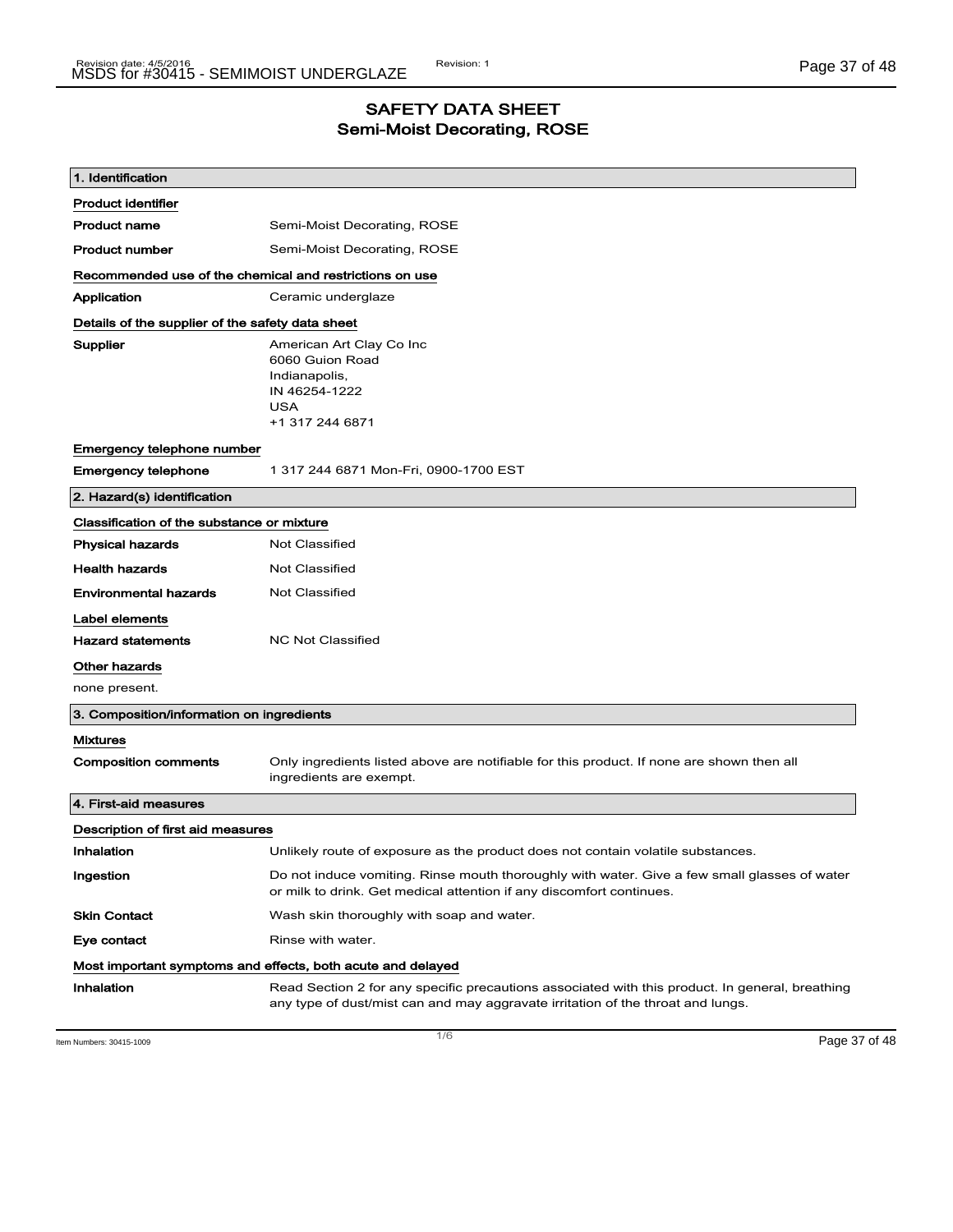| Ingestion                                                    | Read Section 2 for any specific precautions associated with the use of this product. Products<br>with specific warnings about ingestion will give guidance there.                                                                                                                                           |
|--------------------------------------------------------------|-------------------------------------------------------------------------------------------------------------------------------------------------------------------------------------------------------------------------------------------------------------------------------------------------------------|
| <b>Skin contact</b>                                          | Read Section 2 for any specific precautions associated with the use of this product. In general<br>most ceramic glazes, clays and special products will tend to have a drying effect on the skin<br>and may cause some sensitivity to users with sensitive skin.                                            |
| Eye contact                                                  | Read Section 2 for any specific precautions associated with the use of this product. In general<br>most ceramic and special products contain materials that maybe abrasive to eyes. Keeping<br>materials from contacting the eyes is prudent. If contact does occur, flush with clean water, do<br>not rub. |
|                                                              | Indication of immediate medical attention and special treatment needed                                                                                                                                                                                                                                      |
| Notes for the doctor                                         | Treat symptomatically.                                                                                                                                                                                                                                                                                      |
| 5. Fire-fighting measures                                    |                                                                                                                                                                                                                                                                                                             |
| Extinguishing media                                          |                                                                                                                                                                                                                                                                                                             |
| Suitable extinguishing media                                 | Use fire-extinguishing media suitable for the surrounding fire.                                                                                                                                                                                                                                             |
| Special hazards arising from the substance or mixture        |                                                                                                                                                                                                                                                                                                             |
| Specific hazards                                             | The product is not believed to present a hazard due to its physical nature.                                                                                                                                                                                                                                 |
| <b>Advice for firefighters</b>                               |                                                                                                                                                                                                                                                                                                             |
| Special protective equipment<br>for firefighters             | Use protective equipment appropriate for surrounding materials.                                                                                                                                                                                                                                             |
| 6. Accidental release measures                               |                                                                                                                                                                                                                                                                                                             |
|                                                              | Personal precautions, protective equipment and emergency procedures                                                                                                                                                                                                                                         |
| Personal precautions                                         | For personal protection, see Section 8.                                                                                                                                                                                                                                                                     |
| <b>Environmental precautions</b>                             |                                                                                                                                                                                                                                                                                                             |
| <b>Environmental precautions</b>                             | Please read Section 2 completely. If any environmental warnings such as; H411 or H412 are<br>listed in Section 2, please use appropriate procedures when disposing of product and<br>container. Do not put materials into waterways or sewers.                                                              |
| Methods and material for containment and cleaning up         |                                                                                                                                                                                                                                                                                                             |
| Methods for cleaning up                                      | Collect spillage for reclamation or absorb in vermiculite, dry sand or similar material.                                                                                                                                                                                                                    |
| Reference to other sections                                  | For waste disposal, see Section 13. For personal protection, see Section 8.                                                                                                                                                                                                                                 |
| 7. Handling and storage                                      |                                                                                                                                                                                                                                                                                                             |
|                                                              |                                                                                                                                                                                                                                                                                                             |
| Precautions for safe handling                                |                                                                                                                                                                                                                                                                                                             |
|                                                              |                                                                                                                                                                                                                                                                                                             |
| <b>Usage precautions</b>                                     | Read label before use. Do not eat, drink or smoke when using this product. Good personal<br>hygiene procedures should be implemented. Wash hands and any other contaminated areas<br>of the body with soap and water before leaving the work site.                                                          |
| Conditions for safe storage, including any incompatibilities |                                                                                                                                                                                                                                                                                                             |
| <b>Storage precautions</b>                                   | Store in tightly-closed, original container in a dry and cool place.                                                                                                                                                                                                                                        |
|                                                              |                                                                                                                                                                                                                                                                                                             |
| Specific end uses(s)<br>Specific end use(s)                  | The identified uses for this product are detailed in Section 1.2.                                                                                                                                                                                                                                           |
| 8. Exposure Controls/personal protection                     |                                                                                                                                                                                                                                                                                                             |

Item Numbers: 30415-1009 **Page 38 of 48**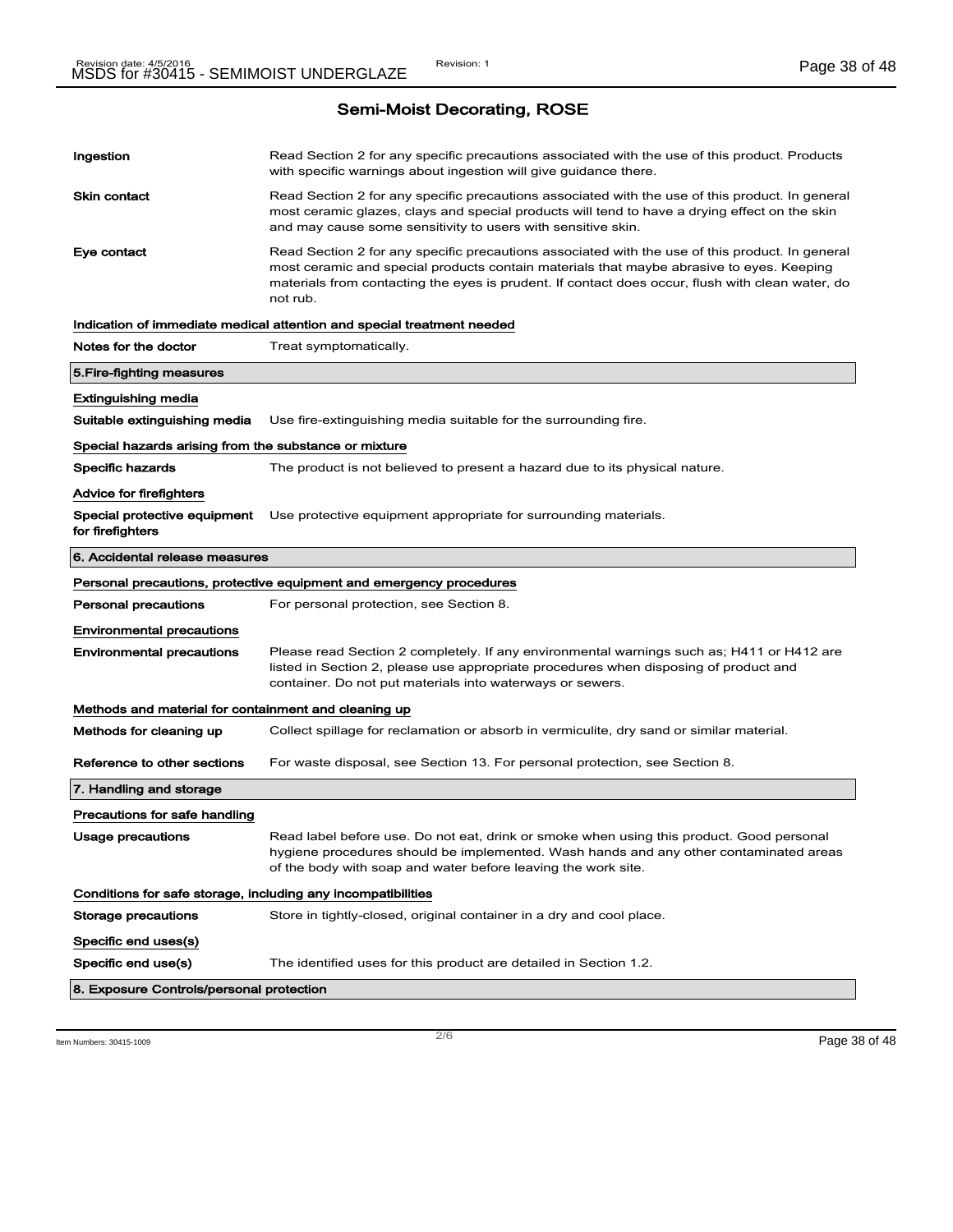| Ingredient comments                 | Only ingredients listed n Section 3 are notifiable for this product. If none are shown then all<br>ingredients are exempt.                                                                                           |
|-------------------------------------|----------------------------------------------------------------------------------------------------------------------------------------------------------------------------------------------------------------------|
| <b>Exposure controls</b>            |                                                                                                                                                                                                                      |
| Appropriate engineering<br>controls | No specific ventilations requirements unless the "FAN" pictogram is shown above or specified<br>in Section 2.                                                                                                        |
| Eye/face protection                 | No specific eye protection required unless the "EYE PROTECTION" pictogram is shown<br>above or specified in Section 2.                                                                                               |
| <b>Hand protection</b>              | No specific hand protection required unless the "HAND PROTECTION" pictogram is shown<br>above or specified in Section 2.                                                                                             |
| Hygiene measures                    | Using good personal hygiene practices is always appropriate. Keeping a clean work space,<br>cleaning up properly when done, and not eating, drinking or smoking when using this product.                             |
| <b>Respiratory protection</b>       | No specific respiratory protection required unless the "RESPIRATOR" pictogram is shown<br>above or specified in Section 2. Using the appropriate certified protection for the operation is<br>important if required. |

#### 9. Physical and Chemical Properties

## Information on basic physical and chemical properties

| Appearance                                      | Colored liquid.           |
|-------------------------------------------------|---------------------------|
| Color                                           | Various colors.           |
| Odor                                            | Almost odorless.          |
| Odor threshold                                  | No information available. |
| рH                                              | $6 - 8$                   |
| <b>Melting point</b>                            | No information available. |
| Initial boiling point and range                 | No information available. |
| <b>Flash point</b>                              | No information available. |
| <b>Evaporation rate</b>                         | No information available. |
| Flammability (solid, gas)                       | No information available. |
| Upper/lower flammability or<br>explosive limits | No information available. |
| <b>Vapour pressure</b>                          | No information available. |
| <b>Relative density</b>                         | Greater than 1.0          |
| Solubility(ies)                                 | Not applicable.           |
| <b>Partition coefficient</b>                    | No information available. |
| <b>Auto-ignition temperature</b>                | Not applicable.           |
| <b>Decomposition Temperature</b>                | No information available. |
| <b>Viscosity</b>                                | No information available. |
| <b>Explosive properties</b>                     | none                      |
| Oxidising properties                            | none                      |
| Other information                               | Not applicable.           |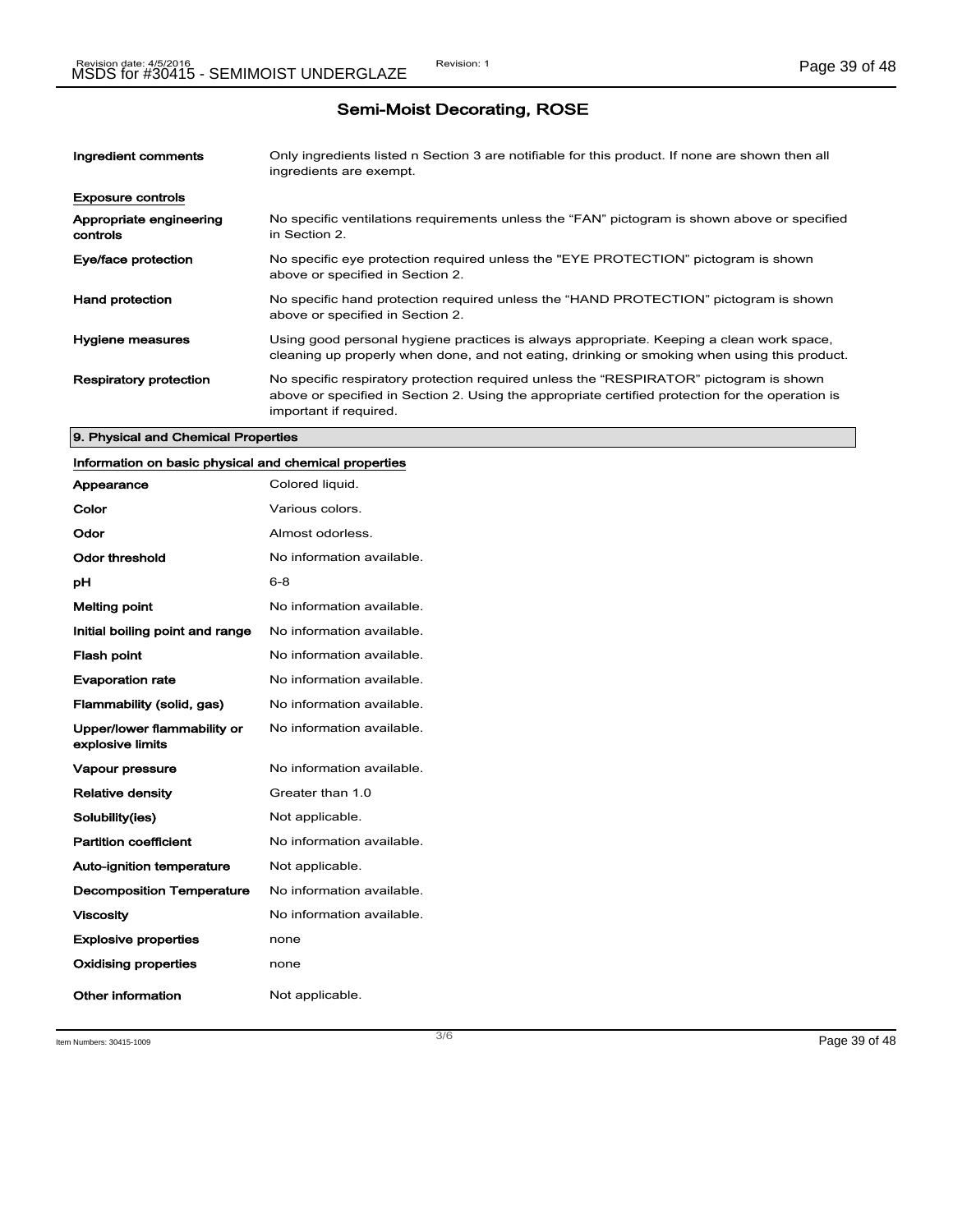| 10. Stability and reactivity              |                                                                                                                                                                                                                                                |
|-------------------------------------------|------------------------------------------------------------------------------------------------------------------------------------------------------------------------------------------------------------------------------------------------|
| Reactivity                                | There are no known reactivity hazards associated with this product.                                                                                                                                                                            |
| <b>Stability</b>                          | No particular stability concerns.                                                                                                                                                                                                              |
| Possibility of hazardous<br>reactions     | None known.                                                                                                                                                                                                                                    |
| Conditions to avoid                       | None known.                                                                                                                                                                                                                                    |
| <b>Materials to avoid</b>                 | None known.                                                                                                                                                                                                                                    |
| Hazardous decomposition<br>products       | None known.                                                                                                                                                                                                                                    |
| 11. Toxicological information             |                                                                                                                                                                                                                                                |
| Information on toxicological effects      |                                                                                                                                                                                                                                                |
| <b>Toxicological effects</b>              | Please read Section 2 thoroughly to understand the toxicological risks, (if any) and<br>precautions for safe use (if any).                                                                                                                     |
| Skin corrosion/irritation                 |                                                                                                                                                                                                                                                |
| <b>Skin sensitization</b>                 |                                                                                                                                                                                                                                                |
| <b>Skin sensitisation</b>                 | Based on available data the classification criteria are not met.                                                                                                                                                                               |
| Eye contact                               | May cause temporary eye irritation.                                                                                                                                                                                                            |
| 12. Ecological Information                |                                                                                                                                                                                                                                                |
| Ecotoxicity                               | Please read Section 2 completely. If any environmental warnings such as; H411 or H412 are<br>listed in Section 2, please use appropriate procedures when disposing of product and<br>container. Do not put materials into waterways or sewers. |
| Toxicity                                  |                                                                                                                                                                                                                                                |
| <b>Toxicity</b>                           | Please read Section 2 completely. If any environmental warnings such as; H411 or H412 are<br>listed in Section 2, please use appropriate procedures when disposing of product and<br>container. Do not put materials into waterways or sewers. |
| Persistence and degradability             |                                                                                                                                                                                                                                                |
| Persistence and degradability             | No data available.                                                                                                                                                                                                                             |
| <b>Biodegradation</b>                     | Not inherently biodegradable.                                                                                                                                                                                                                  |
| Bioaccumulative potential                 |                                                                                                                                                                                                                                                |
| <b>Partition coefficient</b>              | No information available.                                                                                                                                                                                                                      |
| Mobility in soil                          |                                                                                                                                                                                                                                                |
| <b>Mobility</b>                           | Semi-mobile.                                                                                                                                                                                                                                   |
| <b>Results of PBT and vPvB assessment</b> |                                                                                                                                                                                                                                                |
| Results of PBT and vPvB<br>assessment     | This product does not contain any substances classified as PBT or vPvB.                                                                                                                                                                        |
| Other adverse effects                     |                                                                                                                                                                                                                                                |

 $\frac{4}{6}$  Item Numbers: 30415-1009 **Page 40 of 48**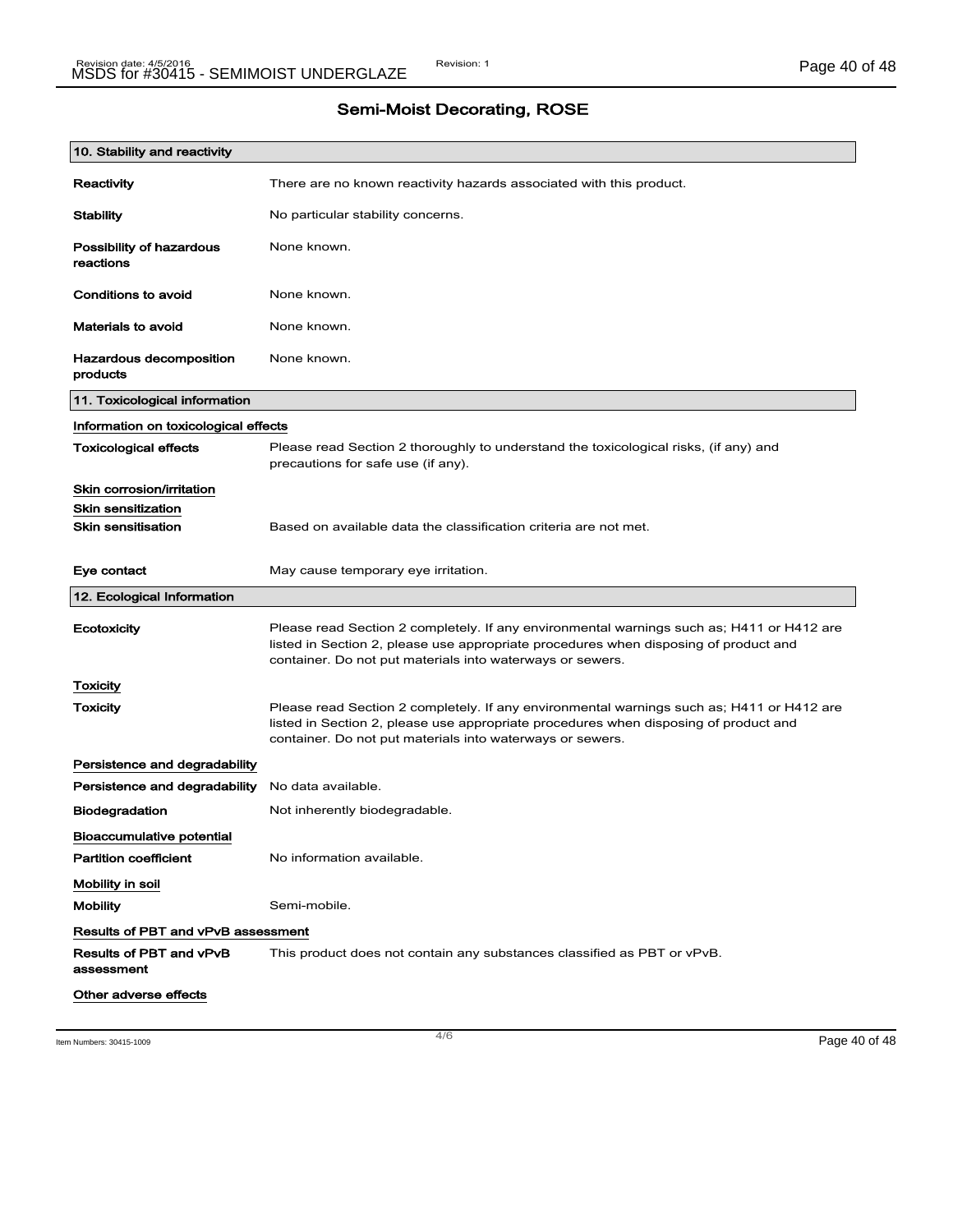| Other adverse effects                                                                                 | None known.                                                                                                                                                                                         |
|-------------------------------------------------------------------------------------------------------|-----------------------------------------------------------------------------------------------------------------------------------------------------------------------------------------------------|
| 13. Disposal considerations                                                                           |                                                                                                                                                                                                     |
| Waste treatment methods                                                                               |                                                                                                                                                                                                     |
| General information                                                                                   | Dispose of waste product or used containers in accordance with local regulations When<br>handling waste, the safety precautions applying to handling of the product should be<br>considered.        |
| 14. Transport information                                                                             |                                                                                                                                                                                                     |
| General                                                                                               | The product is not covered by international regulations on the transport of dangerous goods<br>(IMDG, IATA, DoT).                                                                                   |
| <b>UN Number</b>                                                                                      |                                                                                                                                                                                                     |
| Not applicable.                                                                                       |                                                                                                                                                                                                     |
| UN proper shipping name                                                                               |                                                                                                                                                                                                     |
| Not applicable.                                                                                       |                                                                                                                                                                                                     |
| Transport hazard class(es)                                                                            |                                                                                                                                                                                                     |
| No transport warning sign required.                                                                   |                                                                                                                                                                                                     |
| Packing group                                                                                         |                                                                                                                                                                                                     |
| Not applicable.                                                                                       |                                                                                                                                                                                                     |
| <b>Environmental hazards</b>                                                                          |                                                                                                                                                                                                     |
| <b>Environmentally Hazardous Substance</b>                                                            | Please refer to Section 2 for any environmental hazards associated with this product. If H411/H412 warnings are shown then<br>please verify packaging and labeling requirements for larger volumes. |
| Special precautions for user                                                                          |                                                                                                                                                                                                     |
| Not applicable.                                                                                       |                                                                                                                                                                                                     |
| <b>Transport in bulk according to</b> Not applicable.<br>Annex II of MARPOL 73/78<br>and the IBC Code |                                                                                                                                                                                                     |
| 15. Regulatory information                                                                            |                                                                                                                                                                                                     |
| <b>US State Regulations</b><br>None of the ingredients are listed or exempt.                          | California Proposition 65 Carcinogens and Reproductive Toxins                                                                                                                                       |
| Inventories<br>Canada - DSL/NDSL<br>All the ingredients are listed or exempt.                         |                                                                                                                                                                                                     |
| <b>US-TSCA</b><br>All the ingredients are listed or exempt.                                           |                                                                                                                                                                                                     |
| US - TSCA 12(b) Export Notification                                                                   |                                                                                                                                                                                                     |

All the ingredients are listed or exempt.

16. Other information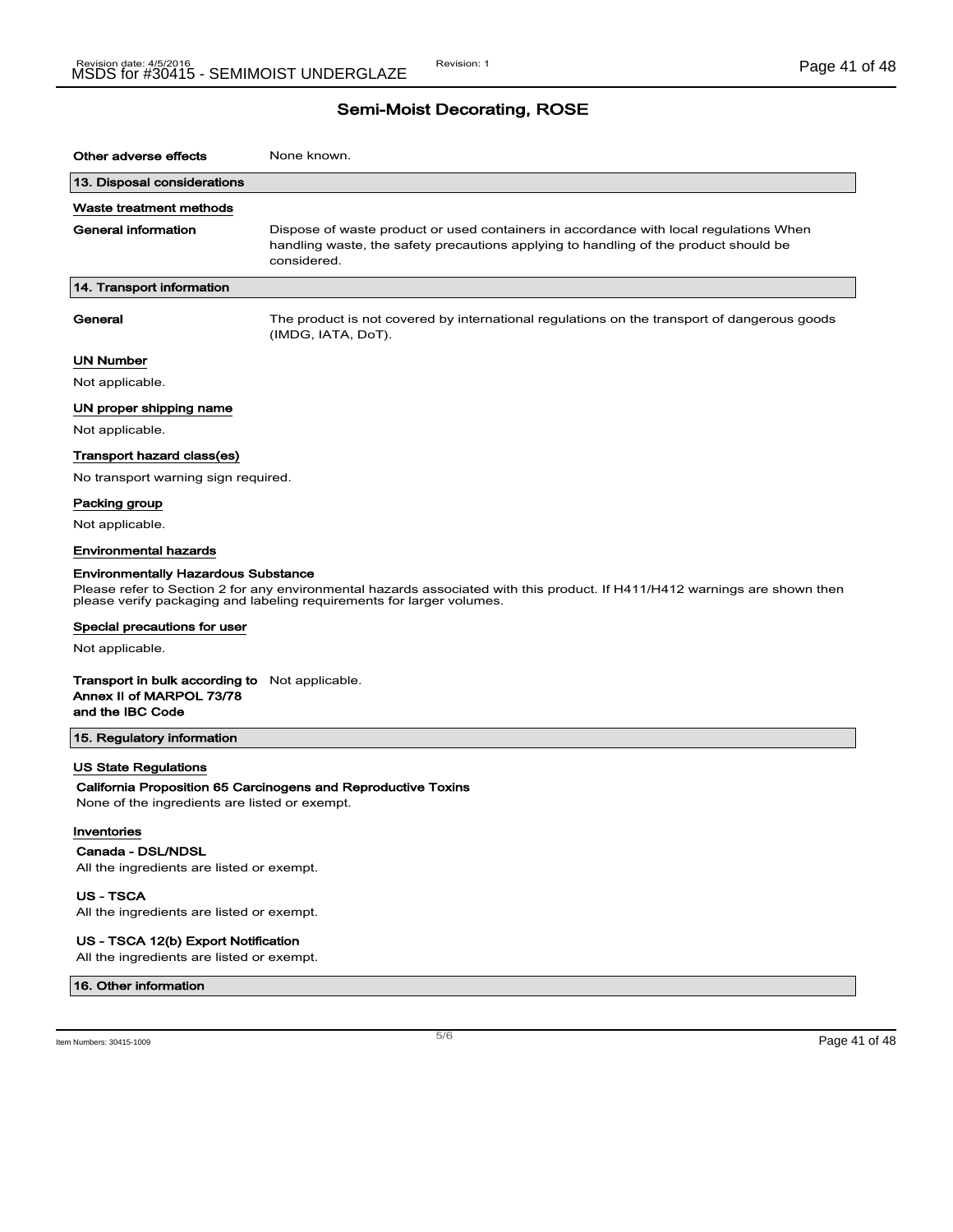| General information  | The following are the top 5 materials by weight listed for New Jersey (if applicable):-<br>Crystalline Silica14808-60-7, Water7732-18-5, Glucose8029-43-4, Hydrous Aluminum Silicate<br>1332-58-7<br>Non Lead Frit65997-18-4 |
|----------------------|------------------------------------------------------------------------------------------------------------------------------------------------------------------------------------------------------------------------------|
| <b>Revision date</b> | 4/5/2016                                                                                                                                                                                                                     |
| Revision             |                                                                                                                                                                                                                              |
| SDS No.              | 5566                                                                                                                                                                                                                         |

This information relates only to the specific material designated and may not be valid for such material used in combination<br>with any other materials or in any process. Such information is, to the best of the company's kn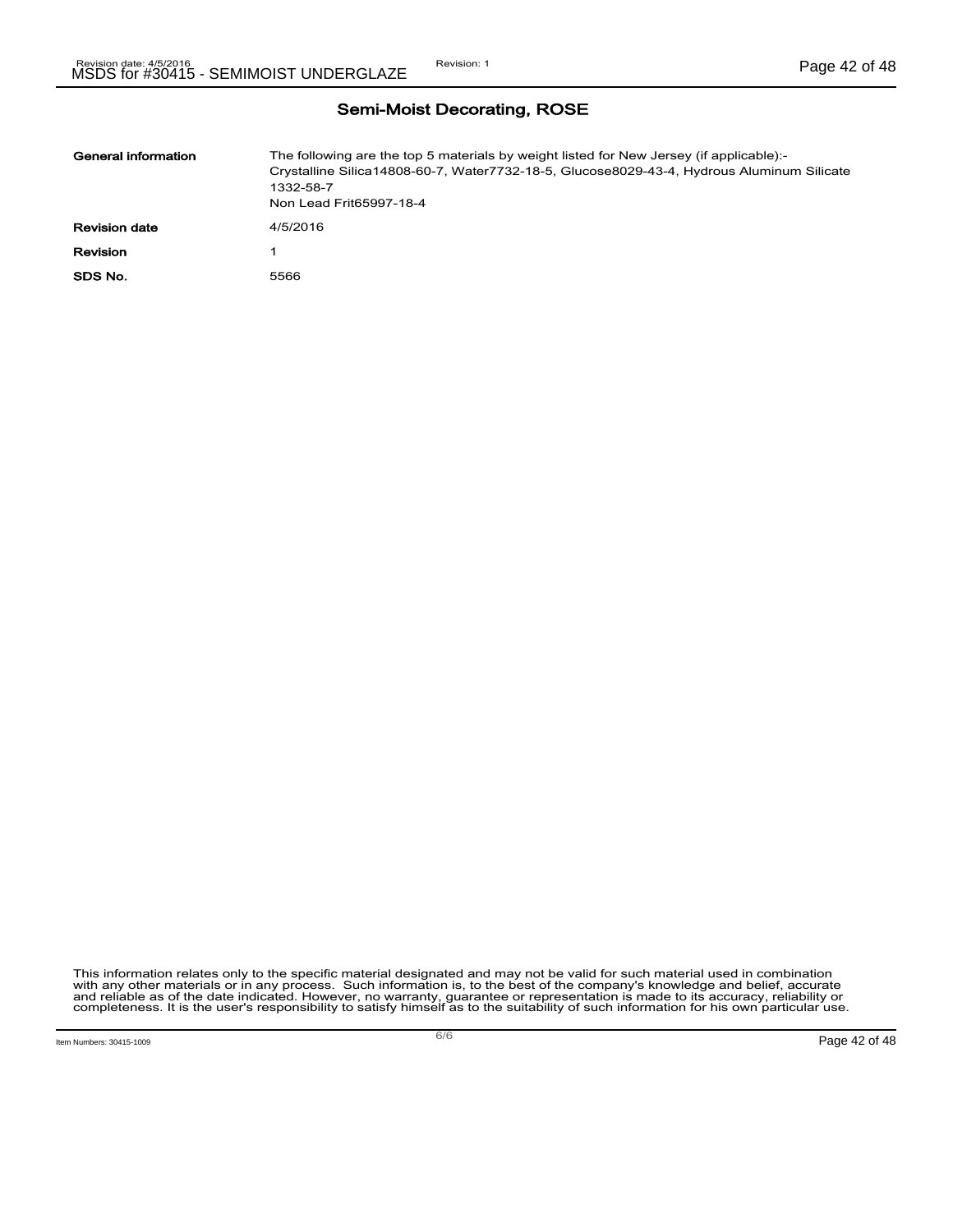## SAFETY DATA SHEET Semi-Moist Decorating, SUNTAN

| 1. Identification                                       |                                                                                                                                                                                    |
|---------------------------------------------------------|------------------------------------------------------------------------------------------------------------------------------------------------------------------------------------|
| <b>Product identifier</b>                               |                                                                                                                                                                                    |
| <b>Product name</b>                                     | Semi-Moist Decorating, SUNTAN                                                                                                                                                      |
| <b>Product number</b>                                   | Semi-Moist Decorating, SUNTAN                                                                                                                                                      |
| Recommended use of the chemical and restrictions on use |                                                                                                                                                                                    |
| Application                                             | Ceramic underglaze                                                                                                                                                                 |
| Details of the supplier of the safety data sheet        |                                                                                                                                                                                    |
| Supplier                                                | American Art Clay Co Inc<br>6060 Guion Road<br>Indianapolis,<br>IN 46254-1222<br><b>USA</b><br>+1 317 244 6871                                                                     |
| Emergency telephone number                              |                                                                                                                                                                                    |
| <b>Emergency telephone</b>                              | 1 317 244 6871 Mon-Fri, 0900-1700 EST                                                                                                                                              |
| 2. Hazard(s) identification                             |                                                                                                                                                                                    |
| Classification of the substance or mixture              |                                                                                                                                                                                    |
| <b>Physical hazards</b>                                 | <b>Not Classified</b>                                                                                                                                                              |
| <b>Health hazards</b>                                   | <b>Not Classified</b>                                                                                                                                                              |
| <b>Environmental hazards</b>                            | Not Classified                                                                                                                                                                     |
| Label elements                                          |                                                                                                                                                                                    |
| <b>Hazard statements</b>                                | <b>NC Not Classified</b>                                                                                                                                                           |
| <b>Other hazards</b>                                    |                                                                                                                                                                                    |
| none present.                                           |                                                                                                                                                                                    |
| 3. Composition/information on ingredients               |                                                                                                                                                                                    |
| <b>Mixtures</b>                                         |                                                                                                                                                                                    |
| <b>Composition comments</b>                             | Only ingredients listed above are notifiable for this product. If none are shown then all<br>ingredients are exempt.                                                               |
| 4. First-aid measures                                   |                                                                                                                                                                                    |
| Description of first aid measures                       |                                                                                                                                                                                    |
| Inhalation                                              | Unlikely route of exposure as the product does not contain volatile substances.                                                                                                    |
| Ingestion                                               | Do not induce vomiting. Rinse mouth thoroughly with water. Give a few small glasses of water<br>or milk to drink. Get medical attention if any discomfort continues.               |
| <b>Skin Contact</b>                                     | Wash skin thoroughly with soap and water.                                                                                                                                          |
| Eye contact                                             | Rinse with water.                                                                                                                                                                  |
|                                                         | Most important symptoms and effects, both acute and delayed                                                                                                                        |
| Inhalation                                              | Read Section 2 for any specific precautions associated with this product. In general, breathing<br>any type of dust/mist can and may aggravate irritation of the throat and lungs. |

Item Numbers: 30415-1009 Page 43 of 48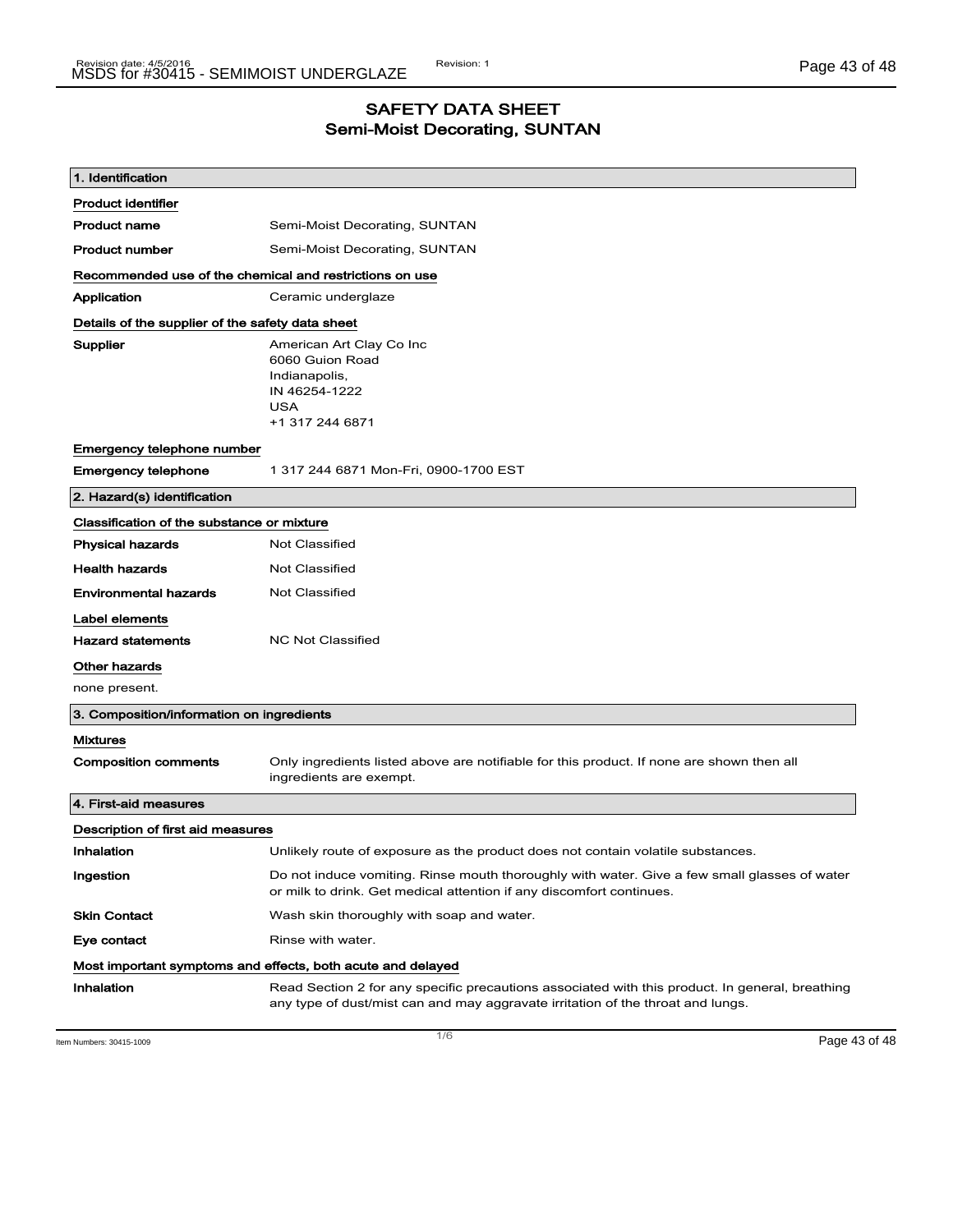|                                                              | Indication of immediate medical attention and special treatment needed                                                                                                                                                                             |
|--------------------------------------------------------------|----------------------------------------------------------------------------------------------------------------------------------------------------------------------------------------------------------------------------------------------------|
| Notes for the doctor                                         | Treat symptomatically.                                                                                                                                                                                                                             |
| 5.Fire-fighting measures                                     |                                                                                                                                                                                                                                                    |
| <b>Extinguishing media</b>                                   |                                                                                                                                                                                                                                                    |
| Suitable extinguishing media                                 | Use fire-extinguishing media suitable for the surrounding fire.                                                                                                                                                                                    |
| Special hazards arising from the substance or mixture        |                                                                                                                                                                                                                                                    |
| <b>Specific hazards</b>                                      | The product is not believed to present a hazard due to its physical nature.                                                                                                                                                                        |
| <b>Advice for firefighters</b>                               |                                                                                                                                                                                                                                                    |
| Special protective equipment<br>for firefighters             | Use protective equipment appropriate for surrounding materials.                                                                                                                                                                                    |
| 6. Accidental release measures                               |                                                                                                                                                                                                                                                    |
|                                                              | Personal precautions, protective equipment and emergency procedures                                                                                                                                                                                |
| <b>Personal precautions</b>                                  | For personal protection, see Section 8.                                                                                                                                                                                                            |
|                                                              |                                                                                                                                                                                                                                                    |
| <b>Environmental precautions</b>                             |                                                                                                                                                                                                                                                    |
| <b>Environmental precautions</b>                             | Please read Section 2 completely. If any environmental warnings such as; H411 or H412 are<br>listed in Section 2, please use appropriate procedures when disposing of product and<br>container. Do not put materials into waterways or sewers.     |
| Methods and material for containment and cleaning up         |                                                                                                                                                                                                                                                    |
| Methods for cleaning up                                      | Collect spillage for reclamation or absorb in vermiculite, dry sand or similar material.                                                                                                                                                           |
| Reference to other sections                                  | For waste disposal, see Section 13. For personal protection, see Section 8.                                                                                                                                                                        |
| 7. Handling and storage                                      |                                                                                                                                                                                                                                                    |
| Precautions for safe handling                                |                                                                                                                                                                                                                                                    |
| Usage precautions                                            | Read label before use. Do not eat, drink or smoke when using this product. Good personal<br>hygiene procedures should be implemented. Wash hands and any other contaminated areas<br>of the body with soap and water before leaving the work site. |
| Conditions for safe storage, including any incompatibilities |                                                                                                                                                                                                                                                    |
| <b>Storage precautions</b>                                   | Store in tightly-closed, original container in a dry and cool place.                                                                                                                                                                               |
| Specific end uses(s)                                         |                                                                                                                                                                                                                                                    |
| Specific end use(s)                                          | The identified uses for this product are detailed in Section 1.2.                                                                                                                                                                                  |

Item Numbers: 30415-1009 Page 44 of 48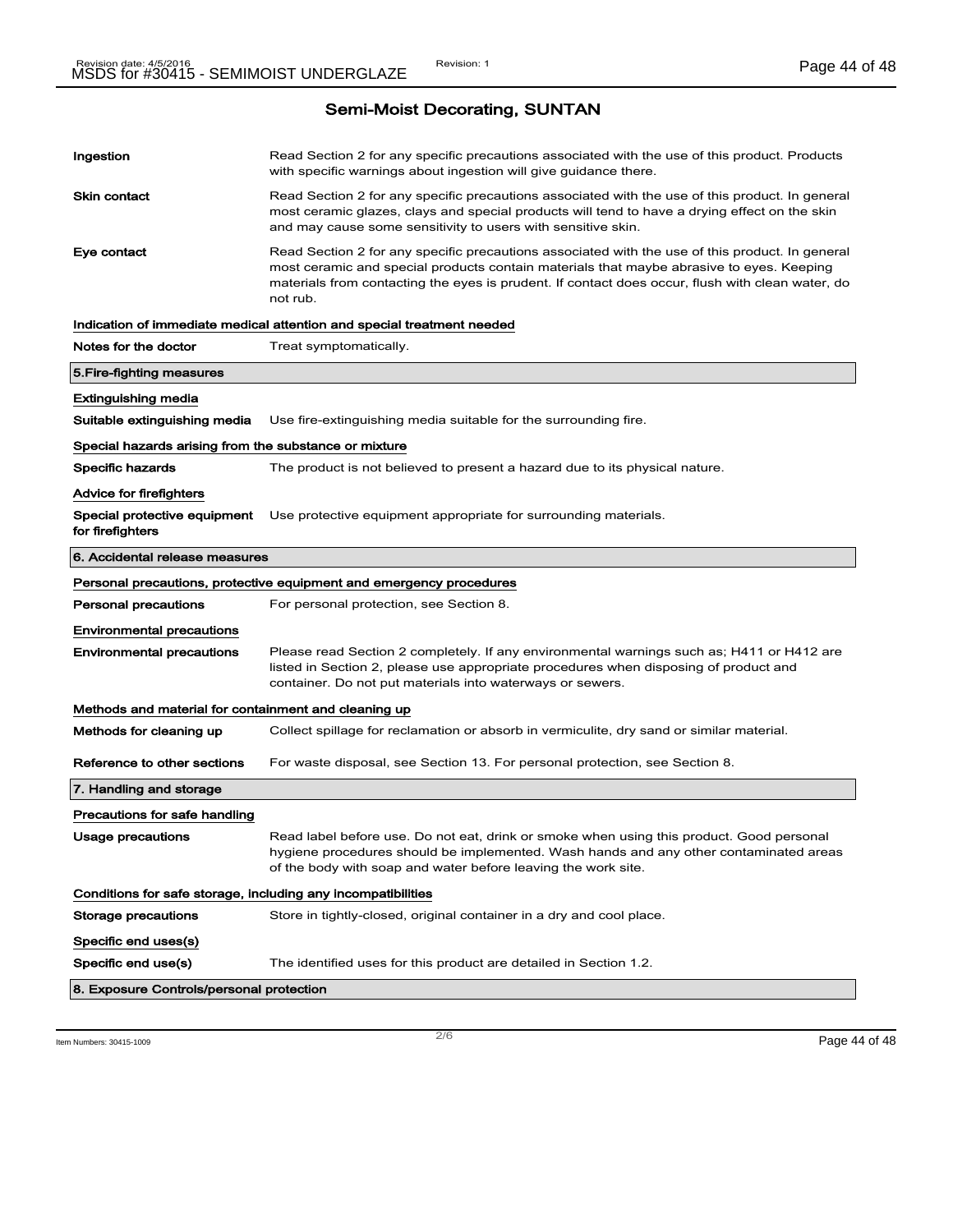| Ingredient comments                 | Only ingredients listed n Section 3 are notifiable for this product. If none are shown then all<br>ingredients are exempt.                                                                                           |
|-------------------------------------|----------------------------------------------------------------------------------------------------------------------------------------------------------------------------------------------------------------------|
| <b>Exposure controls</b>            |                                                                                                                                                                                                                      |
| Appropriate engineering<br>controls | No specific ventilations requirements unless the "FAN" pictogram is shown above or specified<br>in Section 2.                                                                                                        |
| Eye/face protection                 | No specific eye protection required unless the "EYE PROTECTION" pictogram is shown<br>above or specified in Section 2.                                                                                               |
| <b>Hand protection</b>              | No specific hand protection required unless the "HAND PROTECTION" pictogram is shown<br>above or specified in Section 2.                                                                                             |
| Hygiene measures                    | Using good personal hygiene practices is always appropriate. Keeping a clean work space,<br>cleaning up properly when done, and not eating, drinking or smoking when using this product.                             |
| <b>Respiratory protection</b>       | No specific respiratory protection required unless the "RESPIRATOR" pictogram is shown<br>above or specified in Section 2. Using the appropriate certified protection for the operation is<br>important if required. |

#### 9. Physical and Chemical Properties

### Information on basic physical and chemical properties

| Appearance                                      | Colored liquid.           |
|-------------------------------------------------|---------------------------|
| Color                                           | Various colors.           |
| Odor                                            | Almost odorless.          |
| Odor threshold                                  | No information available. |
| рH                                              | 6-8                       |
| <b>Melting point</b>                            | No information available. |
| Initial boiling point and range                 | No information available. |
| <b>Flash point</b>                              | No information available. |
| <b>Evaporation rate</b>                         | No information available. |
| Flammability (solid, gas)                       | No information available. |
| Upper/lower flammability or<br>explosive limits | No information available. |
| <b>Vapour pressure</b>                          | No information available. |
| <b>Relative density</b>                         | Greater than 1.0          |
| Solubility(ies)                                 | Not applicable.           |
| <b>Partition coefficient</b>                    | No information available. |
| <b>Auto-ignition temperature</b>                | Not applicable.           |
| <b>Decomposition Temperature</b>                | No information available. |
| <b>Viscosity</b>                                | No information available. |
| <b>Explosive properties</b>                     | none                      |
| <b>Oxidising properties</b>                     | none                      |
| Other information                               | Not applicable.           |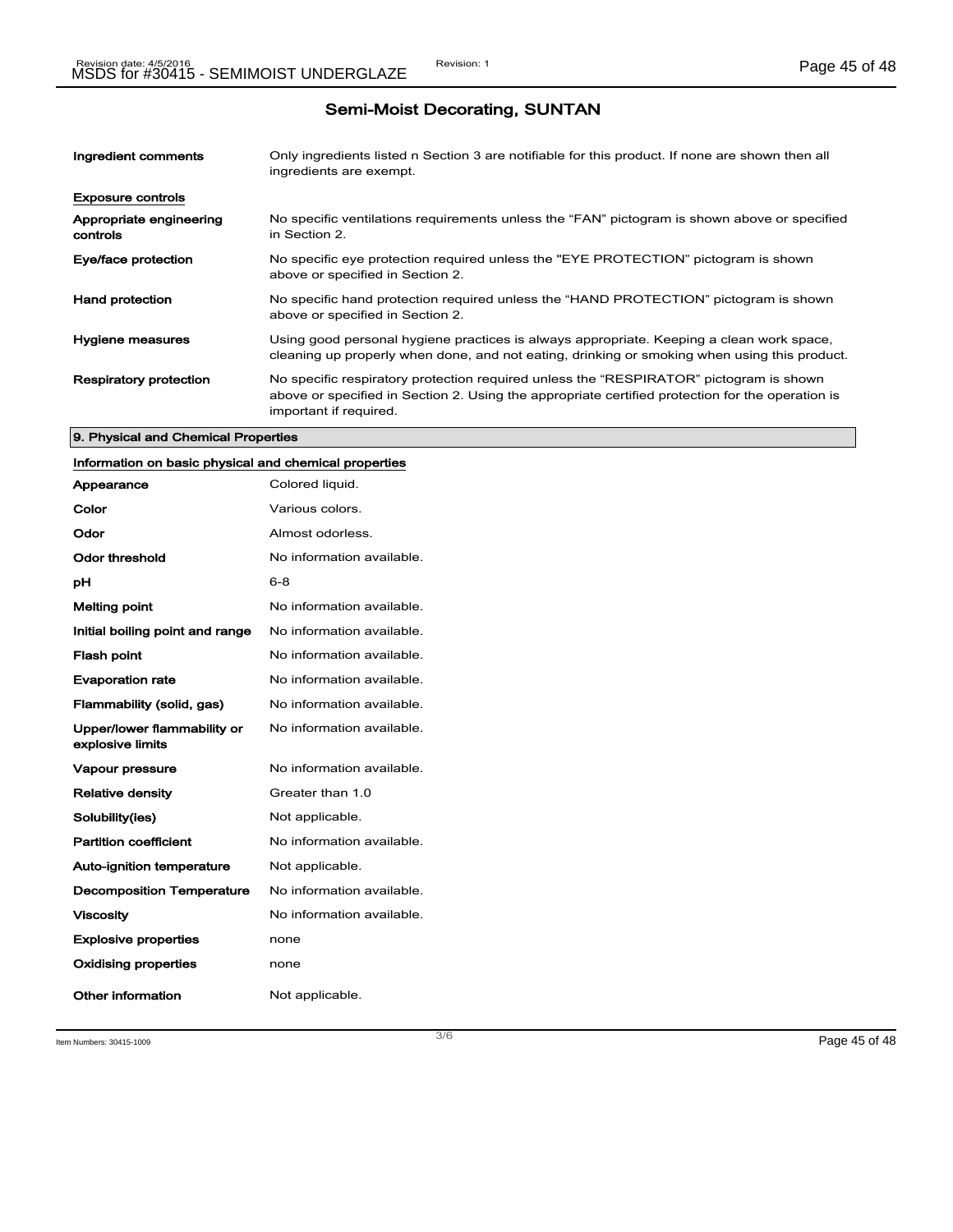| <b>Semi-Moist Decorating, SUNTAN</b> |  |
|--------------------------------------|--|
|--------------------------------------|--|

| 10. Stability and reactivity              |                                                                                                                                                                                                                                                |
|-------------------------------------------|------------------------------------------------------------------------------------------------------------------------------------------------------------------------------------------------------------------------------------------------|
| Reactivity                                | There are no known reactivity hazards associated with this product.                                                                                                                                                                            |
| Stability                                 | No particular stability concerns.                                                                                                                                                                                                              |
| Possibility of hazardous<br>reactions     | None known.                                                                                                                                                                                                                                    |
| Conditions to avoid                       | None known.                                                                                                                                                                                                                                    |
| Materials to avoid                        | None known.                                                                                                                                                                                                                                    |
| Hazardous decomposition<br>products       | None known.                                                                                                                                                                                                                                    |
| 11. Toxicological information             |                                                                                                                                                                                                                                                |
| Information on toxicological effects      |                                                                                                                                                                                                                                                |
| <b>Toxicological effects</b>              | Please read Section 2 thoroughly to understand the toxicological risks, (if any) and<br>precautions for safe use (if any).                                                                                                                     |
| Skin corrosion/irritation                 |                                                                                                                                                                                                                                                |
| <b>Skin sensitization</b>                 |                                                                                                                                                                                                                                                |
| <b>Skin sensitisation</b>                 | Based on available data the classification criteria are not met.                                                                                                                                                                               |
| Eye contact                               | May cause temporary eye irritation.                                                                                                                                                                                                            |
| 12. Ecological Information                |                                                                                                                                                                                                                                                |
| Ecotoxicity                               | Please read Section 2 completely. If any environmental warnings such as; H411 or H412 are<br>listed in Section 2, please use appropriate procedures when disposing of product and<br>container. Do not put materials into waterways or sewers. |
| Toxicity                                  |                                                                                                                                                                                                                                                |
| Toxicity                                  | Please read Section 2 completely. If any environmental warnings such as; H411 or H412 are<br>listed in Section 2, please use appropriate procedures when disposing of product and<br>container. Do not put materials into waterways or sewers. |
| Persistence and degradability             |                                                                                                                                                                                                                                                |
| Persistence and degradability             | No data available.                                                                                                                                                                                                                             |
| Biodegradation                            | Not inherently biodegradable.                                                                                                                                                                                                                  |
| Bioaccumulative potential                 |                                                                                                                                                                                                                                                |
| <b>Partition coefficient</b>              | No information available.                                                                                                                                                                                                                      |
| Mobility in soil                          |                                                                                                                                                                                                                                                |
| <b>Mobility</b>                           | Semi-mobile.                                                                                                                                                                                                                                   |
| <b>Results of PBT and vPvB assessment</b> |                                                                                                                                                                                                                                                |
| Results of PBT and vPvB<br>assessment     | This product does not contain any substances classified as PBT or vPvB.                                                                                                                                                                        |
| Other adverse effects                     |                                                                                                                                                                                                                                                |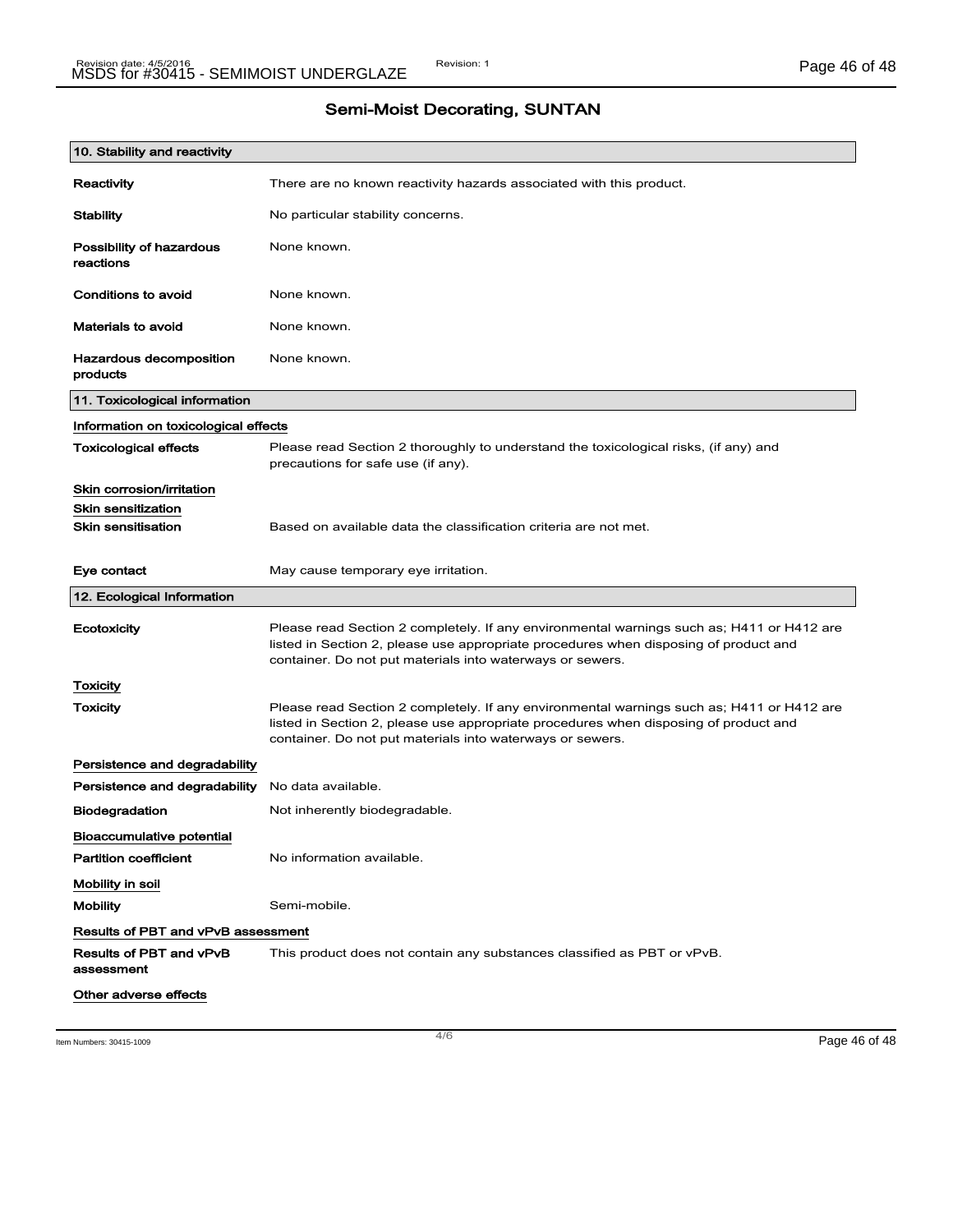| Other adverse effects                                                                                 | None known.                                                                                                                                                                                         |
|-------------------------------------------------------------------------------------------------------|-----------------------------------------------------------------------------------------------------------------------------------------------------------------------------------------------------|
| 13. Disposal considerations                                                                           |                                                                                                                                                                                                     |
| Waste treatment methods                                                                               |                                                                                                                                                                                                     |
| General information                                                                                   | Dispose of waste product or used containers in accordance with local regulations When<br>handling waste, the safety precautions applying to handling of the product should be<br>considered.        |
| 14. Transport information                                                                             |                                                                                                                                                                                                     |
| General                                                                                               | The product is not covered by international regulations on the transport of dangerous goods<br>(IMDG, IATA, DoT).                                                                                   |
| <b>UN Number</b>                                                                                      |                                                                                                                                                                                                     |
| Not applicable.                                                                                       |                                                                                                                                                                                                     |
| UN proper shipping name                                                                               |                                                                                                                                                                                                     |
| Not applicable.                                                                                       |                                                                                                                                                                                                     |
| Transport hazard class(es)                                                                            |                                                                                                                                                                                                     |
| No transport warning sign required.                                                                   |                                                                                                                                                                                                     |
| Packing group                                                                                         |                                                                                                                                                                                                     |
| Not applicable.                                                                                       |                                                                                                                                                                                                     |
| <b>Environmental hazards</b>                                                                          |                                                                                                                                                                                                     |
| <b>Environmentally Hazardous Substance</b><br>Special precautions for user                            | Please refer to Section 2 for any environmental hazards associated with this product. If H411/H412 warnings are shown then<br>please verify packaging and labeling requirements for larger volumes. |
| Not applicable.                                                                                       |                                                                                                                                                                                                     |
| <b>Transport in bulk according to</b> Not applicable.<br>Annex II of MARPOL 73/78<br>and the IBC Code |                                                                                                                                                                                                     |
| 15. Regulatory information                                                                            |                                                                                                                                                                                                     |
| <b>US State Regulations</b><br>None of the ingredients are listed or exempt.                          | California Proposition 65 Carcinogens and Reproductive Toxins                                                                                                                                       |
| Inventories<br>Canada - DSL/NDSL<br>All the ingredients are listed or exempt.                         |                                                                                                                                                                                                     |
| <b>US - TSCA</b><br>All the ingredients are listed or exempt.                                         |                                                                                                                                                                                                     |

### US - TSCA 12(b) Export Notification

All the ingredients are listed or exempt.

#### 16. Other information